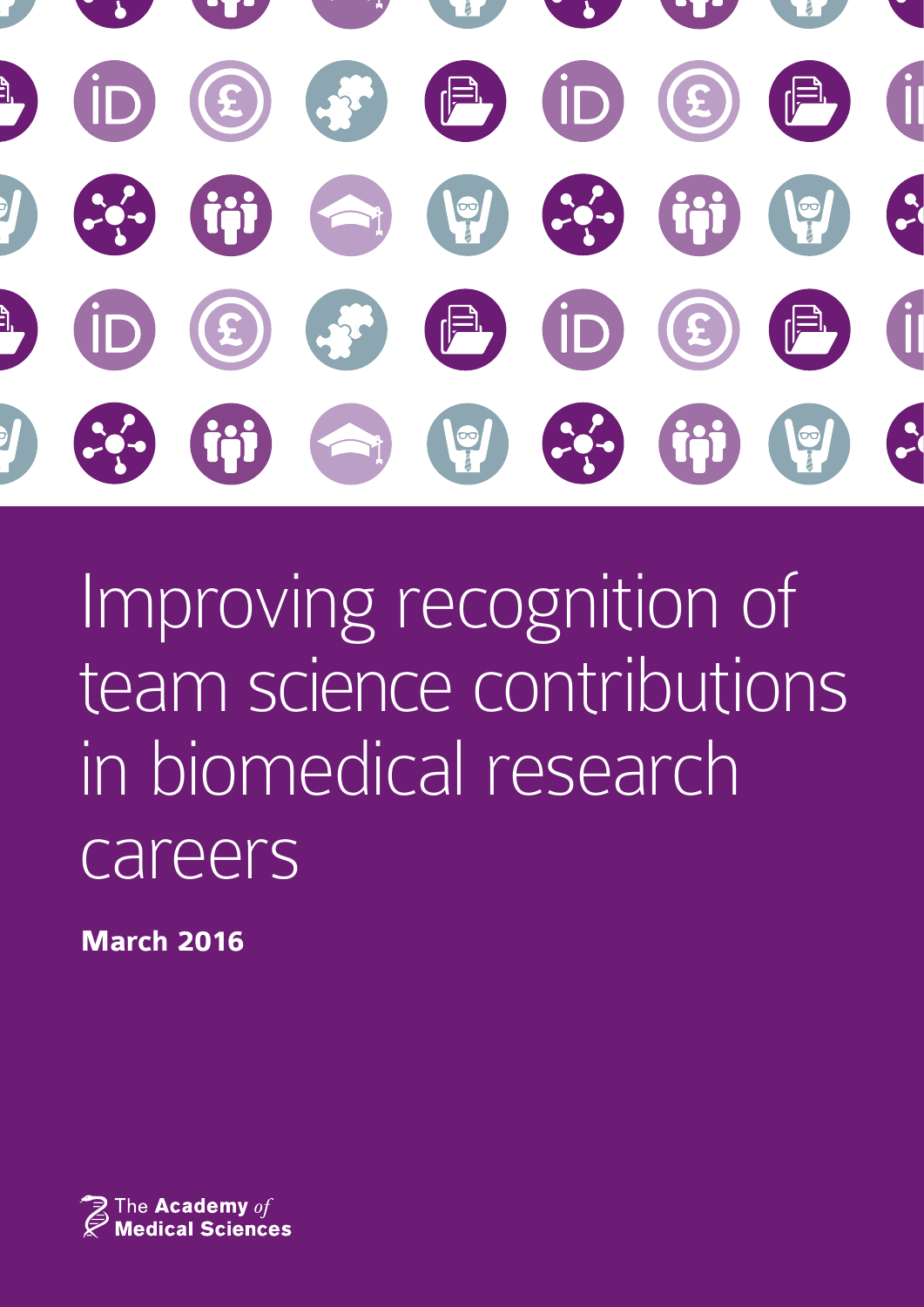The Academy of Medical Sciences is most grateful to Professor Anne Ridley FMedSci and to the members of the Working Group for undertaking this project. We thank the Academy's Council members and staff, external review group, workshop attendees and all individuals who contributed to the report.

This report is published by the Academy and has been endorsed by its Officers and Council. Contributions by the Working Group were made purely in an advisory capacity. The members of the Working Group participated in an individual capacity and not as representatives of, or on behalf of, their affiliated hospitals, universities, organisations or associations.

All web references were accessed in November 2015.

This work is © The Academy of Medical Sciences and is licensed under Creative Commons Attribution 4.0 International.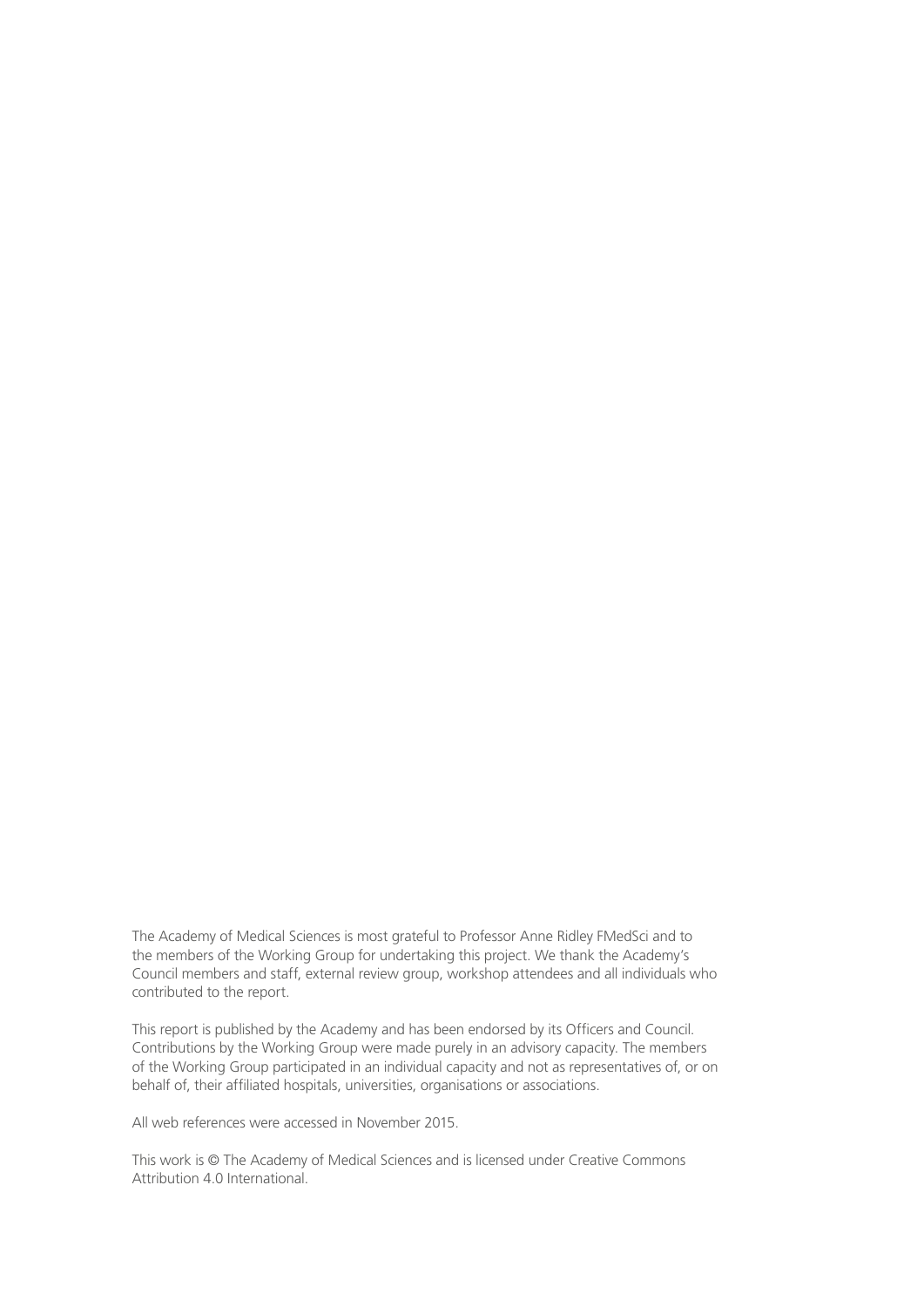# Improving recognition of team science contributions in biomedical research careers

# **Contents**

| Annex I. Membership of Working Group, Review Group and Secretariat  62     |  |
|----------------------------------------------------------------------------|--|
| Annex II. List of individuals and organisations engaged by the project  64 |  |
| Annex III. Balance between team science and single PI funding  69          |  |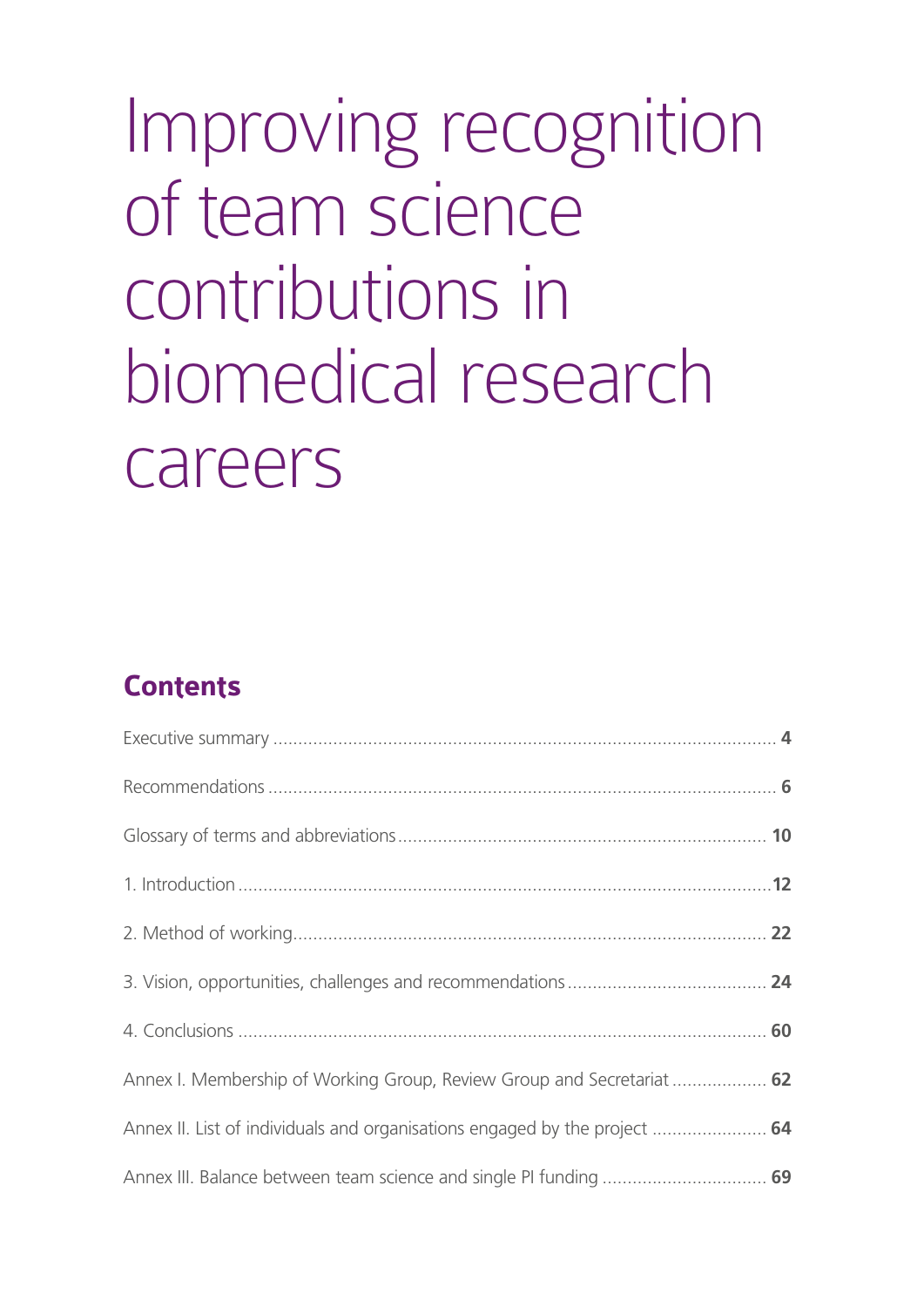# Executive summary

**Team science – output-focused research involving two or more research groups – is becoming more common as researchers seek to solve global challenges to realise economic and societal benefits. Sequencing the human genome, major clinical trials and longitudinal cohort studies, such as UK Biobank, have involved large teams working together to solve complex problems. Smaller-scale team science is also on the rise, driven by groups collaborating with others who provide expertise in complementary areas such as imaging and statistics.**

Working in this way can be hugely beneficial for the scientific endeavour but at what cost for the individuals undertaking the work? The Academy of Medical Sciences (the Academy) and others have explored whether biomedical researchers are being encouraged, supported and rewarded for participating in team-based approaches. Our findings indicate that academic reward and recognition systems have failed to match the growth of team working; academia is rooted in a tradition of individual and smallteam scholarship where the emphasis is on leadership and independence.

The Academy established a Working Group to investigate the impact of team science upon individual biomedical researchers (particularly earlier career researchers), with a focus on the UK. In developing the recommendations, the Working Group engaged extensively with a wide number of researchers, funders, employers and publishers. Although we are aware that others have already highlighted the impacts of team science, to our knowledge, this is the first policy report to investigate this topical issue from a career perspective.

A key finding was that the likely lack of recognition for one's contributions is the main challenge for researchers participating in team science. It appeared that career development issues were consistent, regardless of the size of teams. Therefore, academic recognition must embrace a fundamental change: it must provide improved information about the contributions of individual team members and use and value it in assessment.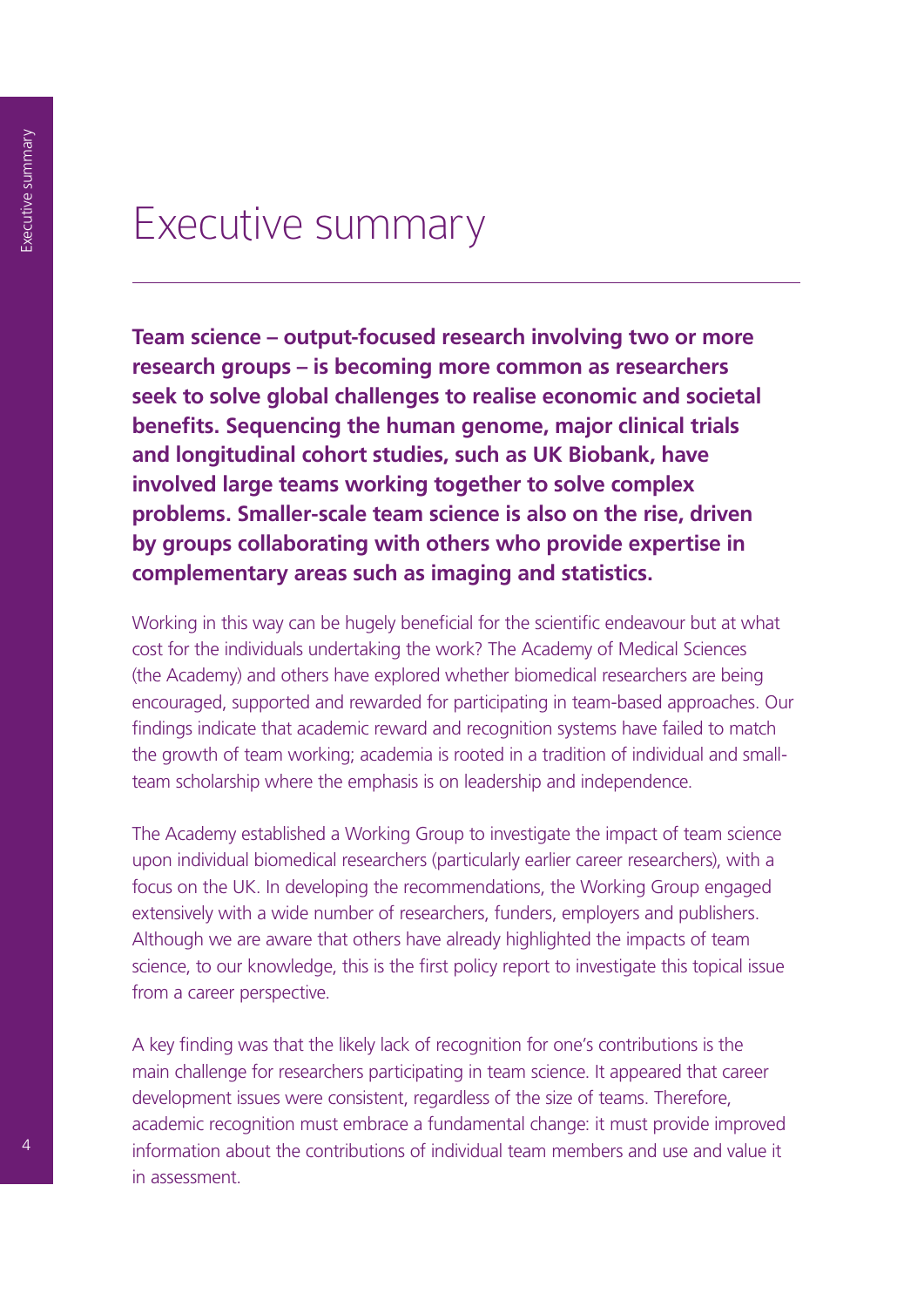The lack of structured information on the contribution of individuals to research outputs and grants renders the allocation of credit, and accountability for the roles and activities critical to team science, impossible. When evaluating researchers' track records, the focus is currently on their first and last author publications and whether they have been 'lead' principal investigator (PI) on grants, both of which are relatively difficult for individuals to secure when working in teams.

Systems that provide structured contribution information for research outputs and grants must be developed, phased in and evolved. They must be: of use to researchers, employers and funders; available when the output is first produced; and agreed upon by all participant researchers. All stakeholders should strive toward interoperable research information systems where structured contribution information can be aggregated using individual researchers' identifiers i.e. ORCIDs (Open Researcher and Contributor ID). To drive provision of this information, as well as the necessary culture change, funders and employers must place contribution information at the heart of their decision-making. Researchers should be made aware of the criteria being used to assess career development, and the processes for appraising their contributions at all stages.

While recognition systems are at the heart of implementing change, the Working Group also recommends changes to funding, researcher behaviour, training, and career development of skills specialists:

- **• Funding opportunities for team science must be sufficiently flexible and generous to facilitate excellent research involving adequate career development opportunities.** Whilst funders highlighted the flexibility of their schemes for team science, researchers and employers widely perceived that awards and contracts for staff do not reflect the longer timescales required to build and co-ordinate teams; and additional resourcing, such as project managers and face-to-face meetings for effective team working, is needed. To ensure that funding opportunities facilitate but do not prioritise team science, funders should review the balance, flexibility, length and magnitude of funding. Funders should use this review to engage with the research community to improve and enhance their support for team science. When translate the summarized control in the focus control is the first of the first hand between the summarized control in the summarized control in the summarized control in the summarized control in the summarized cont
- **• Researcher 'best practice' in delivering successful and equitably credited team science needs to be identified, celebrated, shared and enacted.** All researchers should agree milestones, credit and responsibilities throughout and log contributions as projects progress. Team leaders have an important additional role in instilling the right culture and behaviours. Funders and employers should develop and implement specific mentoring schemes aimed at supporting researchers involved both in assessing and conducting team science to enhance these skills.
- **• Focused and appropriate training in team skills, and opportunities for exposure to team science, must be provided to all researchers.** Key skills such as networking, leadership, management, managing bias, assertiveness, and resolving conflict are critical for ensuring that team science projects are successful and beneficial to those participating. These skills need to be improved amongst academic researchers through employers reviewing and drawing on existing best practice to develop and provide nationally recognised training in team skills for researchers at all career stages; and funders evaluating the team leadership track record of intended leaders on team science proposals. Funders, employers and researchers should work together to develop appropriate forms of evidence of team skills.
- **• 'Skills specialists' need a clear, well-supported career path, adequate resourcing of their roles, and provision of relevant career development opportunities.** Successful team science relies on the work of researchers outside of the classical 'PI' career path: PI-track individuals cannot embody all the core specialist capabilities needed. 'Skills specialists' often participate in multiple team science projects, and are present at most universities and research institutes, staffing the core facilities and providing important expertise. Employers should actively manage these specialist staff to develop their careers and support them to deliver team science. Researchers should fully acknowledge skills specialists in research outputs, for example as authors and/or contributors on papers.

Team science is not only likely to become increasingly common but increasingly necessary, and therefore it needs to be an attractive option for researchers. This report calls for a co-ordinated effort from all stakeholders to address the recommendations and ensure that those who participate in team science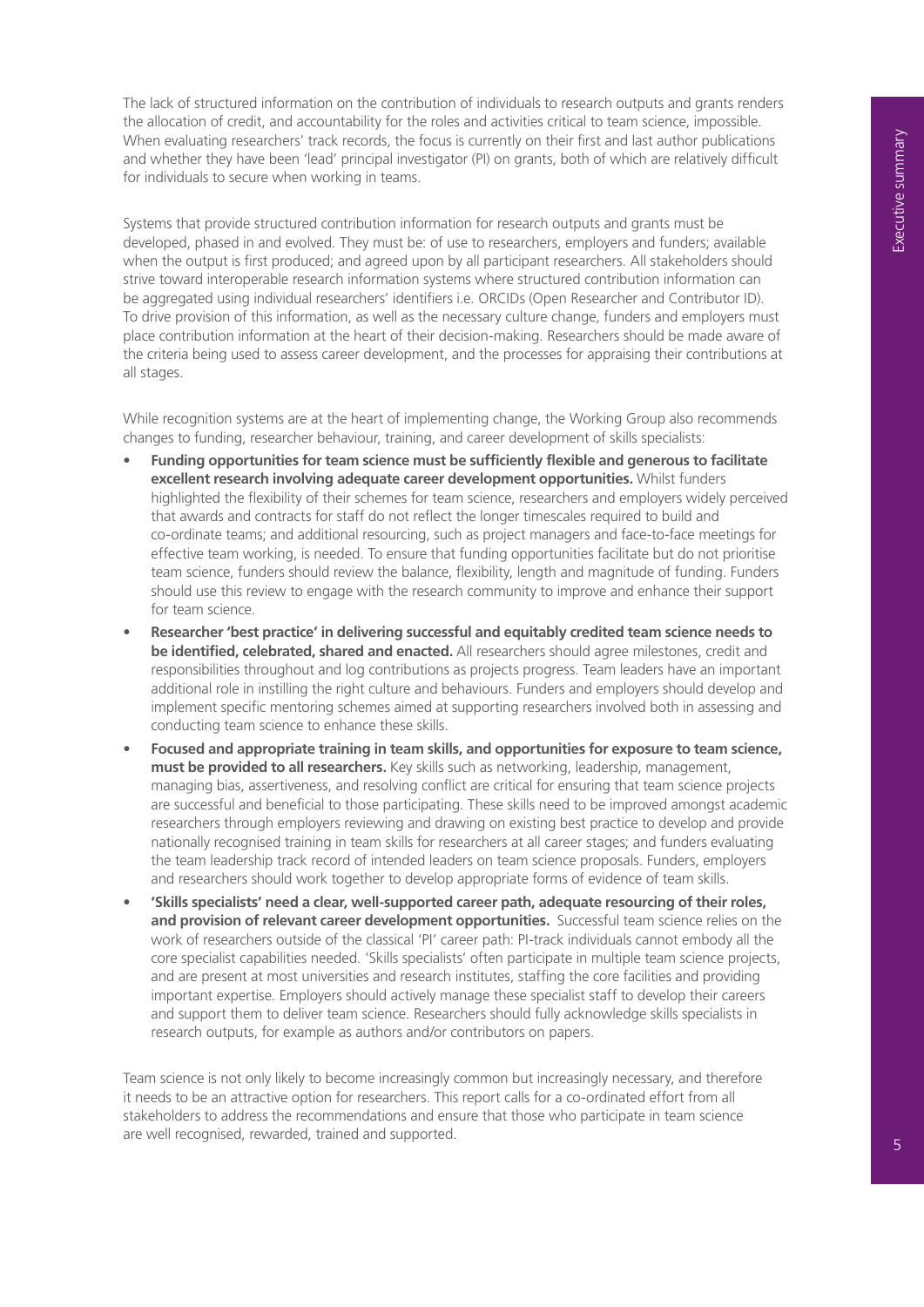# Recommendations



# **Recognition**

### **Recommendation 1**

**All research outputs and grants should include open, transparent, standardised and structured contribution information.**

- *• Publishers* should work with relevant initiatives, such as Project CRediT, and the research community to develop, pilot and evolve a standardised contribution information framework for publications.
- To ensure that the information captured is fit for their respective purposes, employers, funders and researchers need to engage with *publishers* in developing the framework.
- For team science grants, *funders* should phase out any requirement for a 'lead' or 'principal' investigator, and list all applicants as 'co-applicants'. *Funders* need to develop and publish clear criteria for co-applicant status. In addition, we recognise that *funders* may require one co-applicant to be identified as the 'administrative lead'.
- *• Researchers* should be required to provide a statement describing the contribution of each co-applicant to the grant.



### **Recommendation 2**

**The most effective way of providing contribution information will be an open and transparent research information infrastructure which links all research inputs and outputs to individual contributors.** 

- *• Researchers* should obtain an ORCID ID and link it to all their research activities.
- *• Publishers* should ensure that publications include ORCID IDs for any associated
- inputs and outputs. • As publishers do for publications, *data and software repositories* should also link to ORCID.
- Likewise, *funders* should develop and use publicly-accessible grant information databases, wherein each record is linked to ORCID.

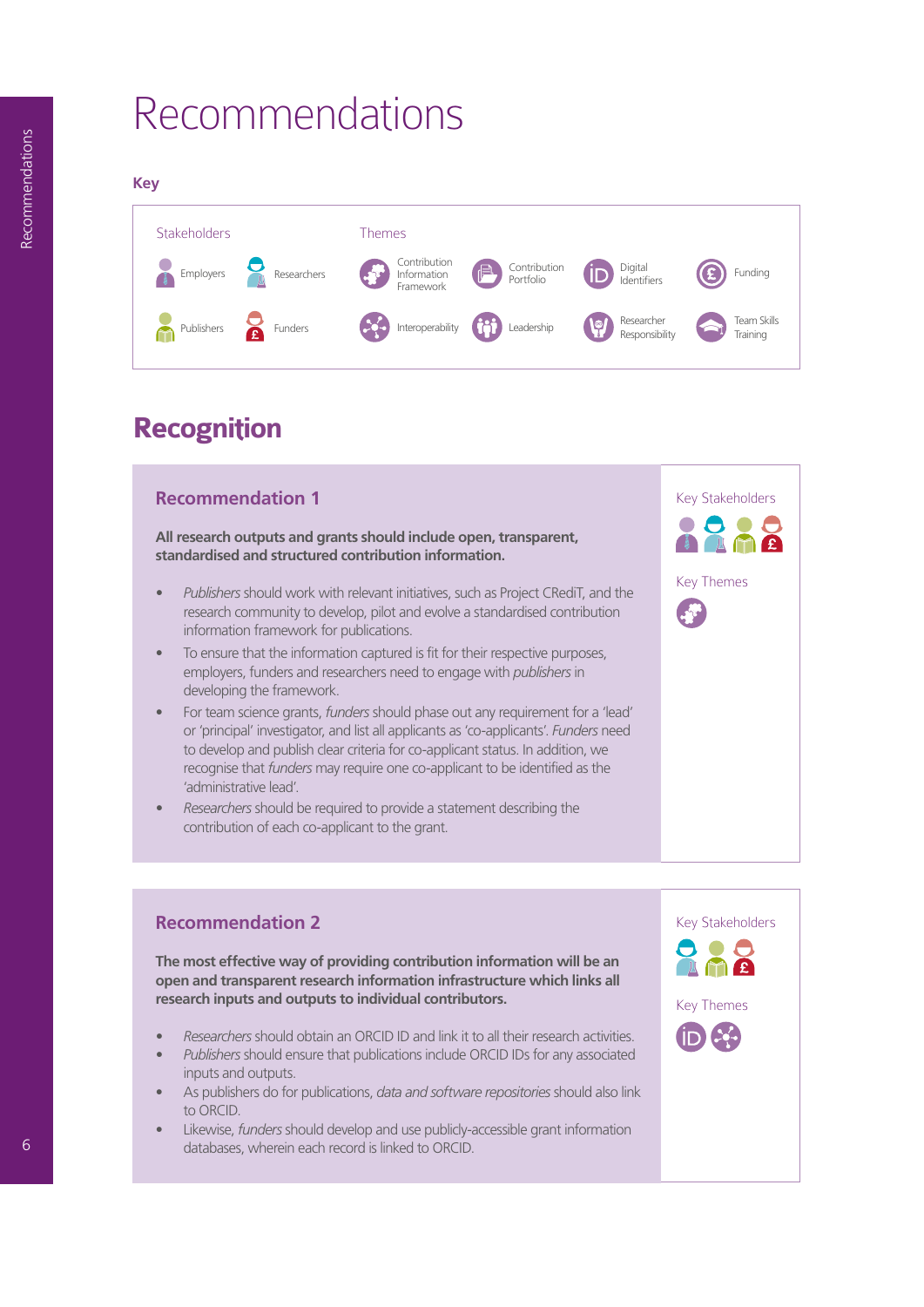#### **Recommendation 3**

#### **Information infrastructure must minimise researchers' overall administrative burden and should be interoperable.**

- *• Funders* should ensure that their application and grant reporting systems are interoperable with those of *employers*.
- *• Employers* must ensure that their institutional research information systems are interoperable with publicly available databases, such as ORCID.

#### **Recommendation 4**

**The use of 'key' positions on publications and grants as the primary indicator of research performance, leadership and independence in team science projects should be replaced by transparent, fair processes.**

- *• Employers* should use individuals' contribution portfolios when appraising them for recruitment and promotion.
- *• Funders* should use individuals' contribution portfolios when appraising them as part of a funding application.
- Both *funders* and *employers* should update their criteria for career development at all stages. This information should be available publicly and communicated clearly to all researchers.
- With the phasing in of contribution information on publications, *researchers* and *publishers* should engage in active debate about phasing out author listing traditions for team science projects.



Key Stakeholders

Key Themes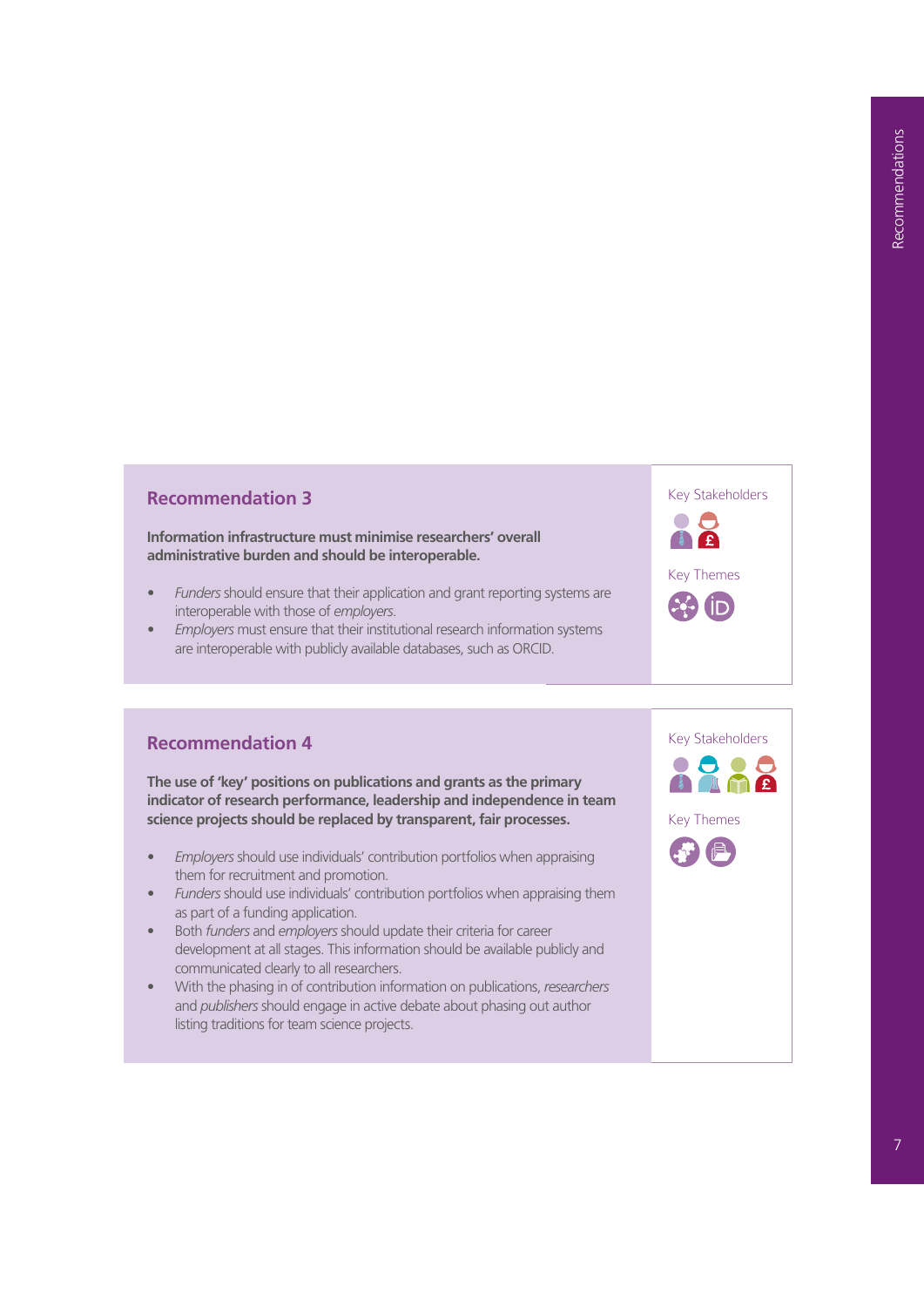**Key**



# **Funding**

# **Recommendation 5**

**Team science funding should provide the length, breadth and magnitude of support required by recognising the longer timescales often needed to achieve outputs and additional costs associated with effective team working.**

- *• Funders* should regularly review the balance, flexibility, length and magnitude of their funding for team science projects, and publish the outcomes.
- *• Funders* should use the published outcomes as the basis for consultation with the research community on ways to improve team science funding.

### **Recommendation 6**

**Team science grant proposals need to be appraised holistically, as well as from the perspective of the relevant disciplines.**

- *• Funders* should review policies and processes for obtaining appropriate peer review and appraisal of team science grant applications, and make changes where necessary.
- *• Funders* should induct and train peer and panel reviewers, as well as grant managers, to meet this challenge.

#### **Recommendation 7**

**The value of project leadership should be evaluated when appraising team science grant proposals.**

- *• Funders* should evaluate the leadership track record of designated leaders on team science grant proposals.
- *• Funders* should work with employers and appropriate expert bodies to develop clear, publicly-available guidance on relevant forms of evidence that could be used for this purpose.



Key Stakeholders

Key Stakeholders

Key Themes

œ

 $\mathcal{E}$ 

Key Themes

£

Œ

8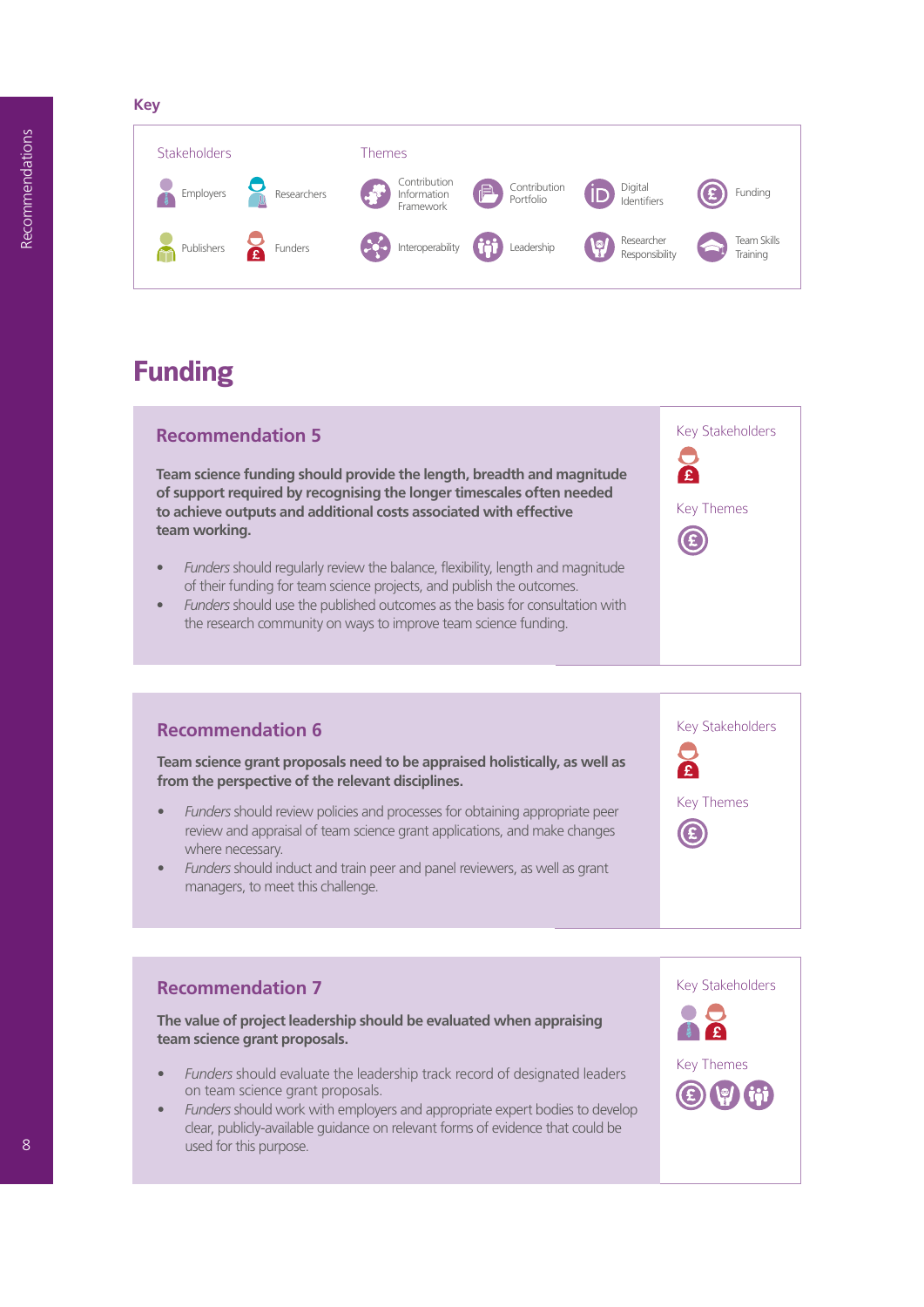# **Researcher behaviour**

#### **Recommendation 8**

**Researchers should drive change through their crucial roles as team members, peer reviewers and participants on recruitment, promotion and funding panels.** 

- As team members, *researchers* should:
	- **•** Ensure that credit is allocated fairly and transparently.
	- **•** Define clear areas of responsibility for all individuals involved at the outset in team science projects, and review these throughout.
	- **•** Proactively seek feedback and gather evidence to demonstrate their leadership track record, based on funder guidance (Recommendation 7).
	- **•** Obtain training in team skills (Recommendation 9).

# **Training**

#### **Recommendation 9**

**Focused and appropriate training in team skills should be provided.**

- *• Employers* should develop and provide training in team skills for researchers at all career stages. This training should be nationally recognised and cover dimensions such as leadership, management, team working, conflict resolution and unconscious bias.
- *• Funders* should make career development a deliverable of grants, capturing and presenting next destinations of researchers in publicly-accessible grant reports.
- *• Researchers* should be required to outline plans for governance, career development and training provision in grant applications.
- *• Employers* and *funders* should train peer reviewers and panel members in how to evaluate contribution portfolios when making employment or funding decisions regarding other researchers.

# **Skills specialists**

# **Recommendation 10 Clear career paths and development opportunities should be provided for researchers outside of the 'PI track' who play key roles in (and provide key competencies to) team science, such as skills specialists.** *• Employers* should actively manage skills specialists to develop their careers and support them in helping to deliver team science.

*• Researchers* should acknowledge skills specialists appropriately in research outputs, for example as authors and/or contributors on papers.





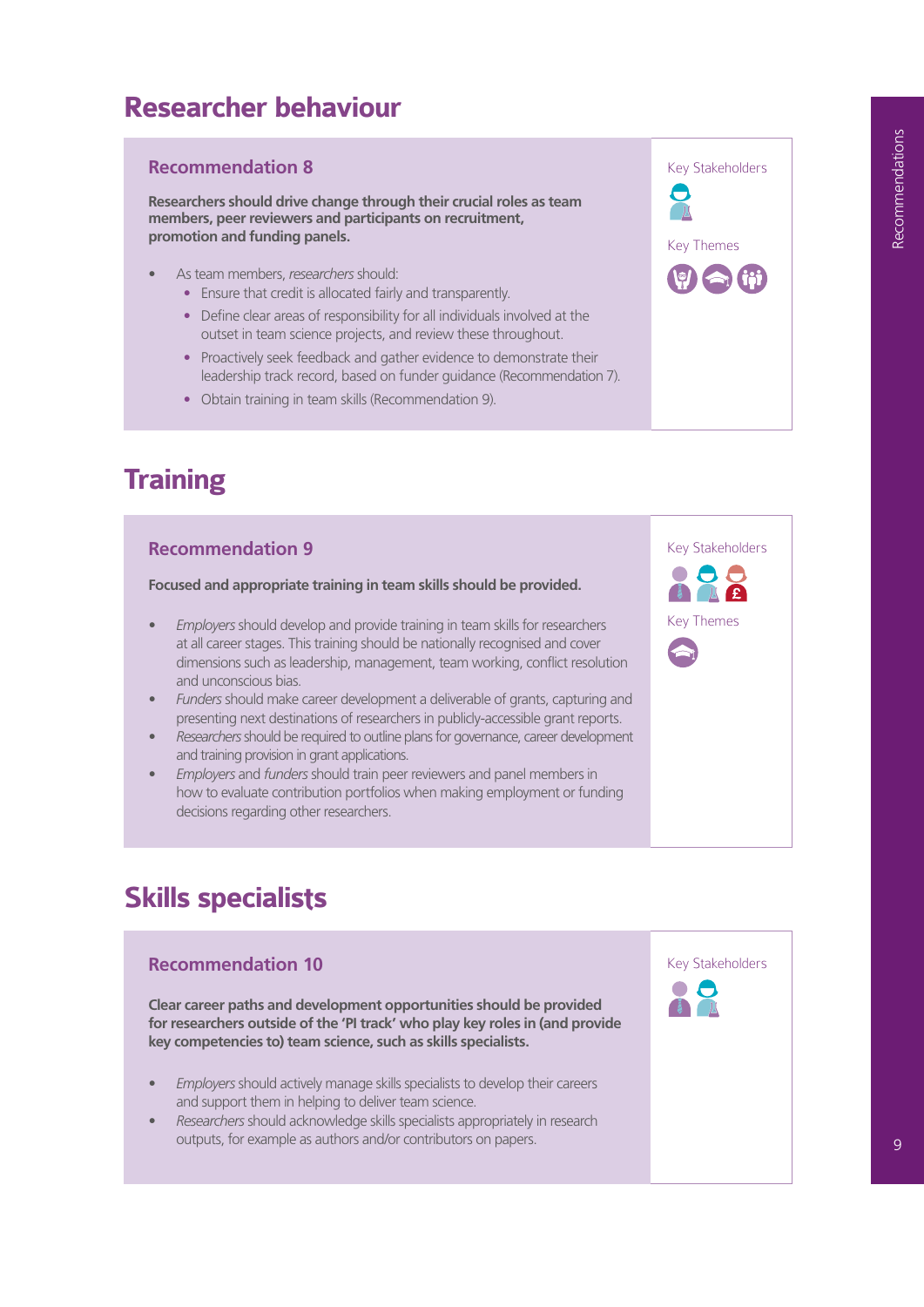# **Glossary of terms and abbreviations**

**This glossary is intended to assist readers with the terminology and abbreviations used in this report; it is not presented as a definitive list of terms.**<sup>1</sup>

**AACR:** American Association for Cancer Research

**API:** application programming interface

**BBSRC:** Biotechnology and Biological Sciences Research Council

**CASRAI:** Consortia Advancing Standards in Research Administration Information

**CERN:** European Organization for Nuclear Research

**CIHR:** Canadian Institutes of Health Research

**Co-I:** co-investigator; an individual who assists the principal investigator in the management and leadership of a research project.

**Contribution information:** structured information on the contribution of individuals to grants and research outputs, such as publications and data-sets.

**CRIS:** current research information system; a database used to store information about research conducted at an institution.

**DOI:** digital object identifier; a serial code used to uniquely identify objects, particularly used for electronic documents such as journal articles.

**DORA:** San Francisco Declaration on Research Assessment

**DTP: Doctoral Training Partnership** 

**EAGDA:** Expert Advisory Group on Data Access

**ECRs:** early career researchers; researchers who are at a career stage post-PhD but before attaining an established independent academic position. Examples include postdoctoral and career development fellows, and newly appointed lecturers.

**EU:** European Union

**GEO:** Gene Expression Omnibus

**HEFCE:** Higher Education Funding Council for England

**HEI:** higher education institution; any provider which is one or more of the following: a UK university; a higher education corporation; a designated institution.

**HEP:** high energy physics

**HFSP:** Human Frontier Science Program

**ICMJE:** International Committee of Medical Journal Editors

**MRC:** Medical Research Council

**NHS:** National Health Service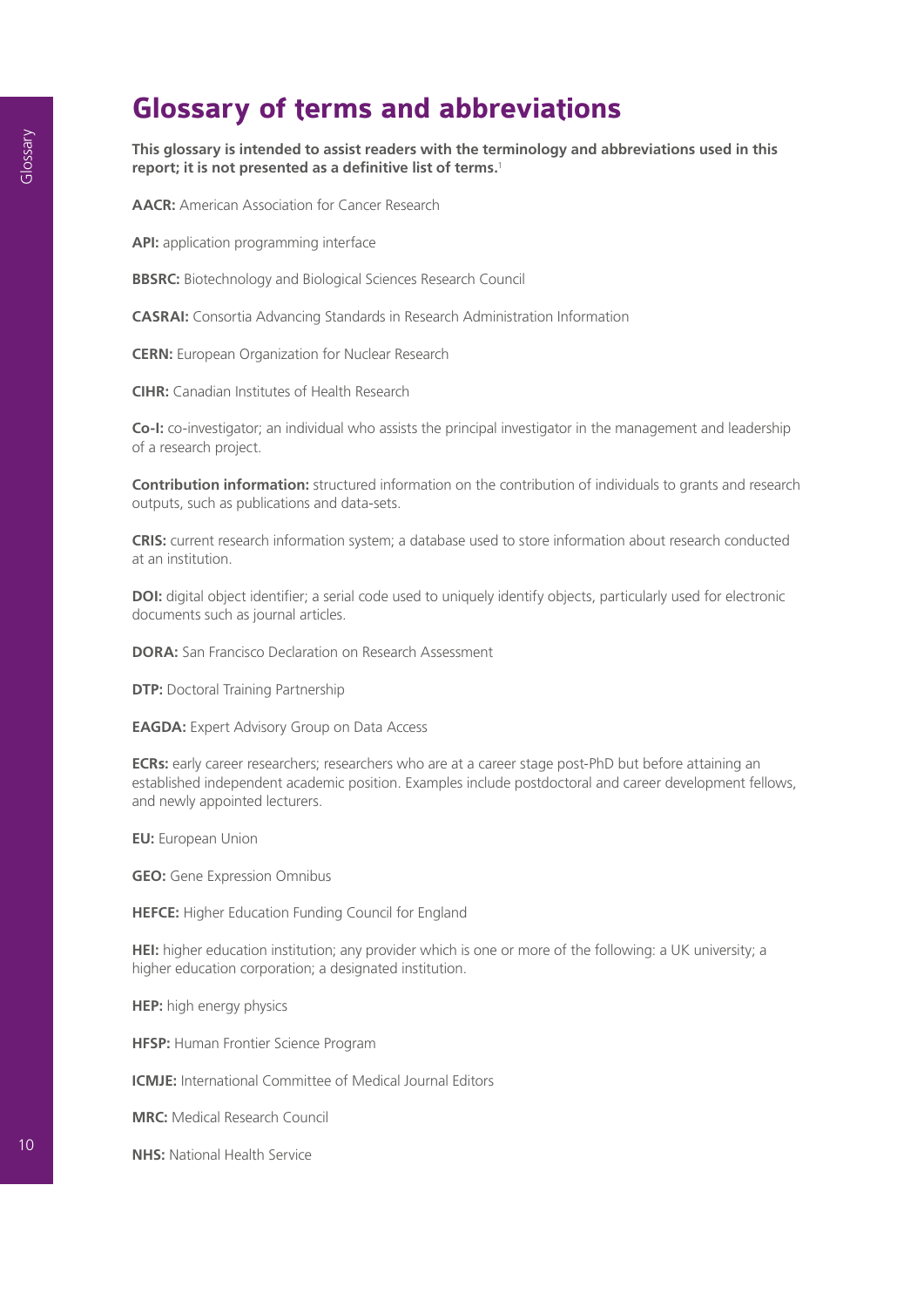**NIHR:** National Institute for Health Research

**NSERC:** Natural Sciences and Engineering Research Council of Canada

**ORCID:** Open Researcher and Contributor ID; an open, non-profit, community-driven effort to create and maintain a registry of unique researcher identifiers and a transparent method of linking research activities and outputs to these identifiers.

**PI:** principal investigator; the lead researcher for a particular project, such as a laboratory study or a clinical trial.

**PLOS:** Public Library of Science

**Project CRediT:** contributor roles taxonomy; a 14 'contribution types' taxonomy designed to represent the range of contributions to scientific publication outputs to allow researchers to gain credit for their contributions.

**PURE:** a university publication and research information management system.

**RCUK:** Research Councils UK

**R&D:** Research and Development

**REF:** Research Excellence Framework; the current system for assessing the quality of research in UK higher education institutions.

**Skills specialists:** individuals outside of the classical PI career path, who provide expertise in areas such as equipment operation and project management. These individuals staff core facilities such as flow cytometry, mass spectrometry, genomics, imaging, electron microscopy or provide statistical analysis expertise at most universities.

**TRPs:** Translational Research Partnerships

**UCL:** University College London

**WTCCC:** Wellcome Trust Case Control Consortium

1. Terms are drawn from sources including Wikipedia https://en.wikipedia.org/wiki/Main\_Page, https://je-s.rcuk.ac.uk/handbook/pages/GuidanceonCompletingaStandardG/Co\_Investigators.htm, http://orcid.org/about/what-is-orcid; http://www.hefce.ac.uk/glossary/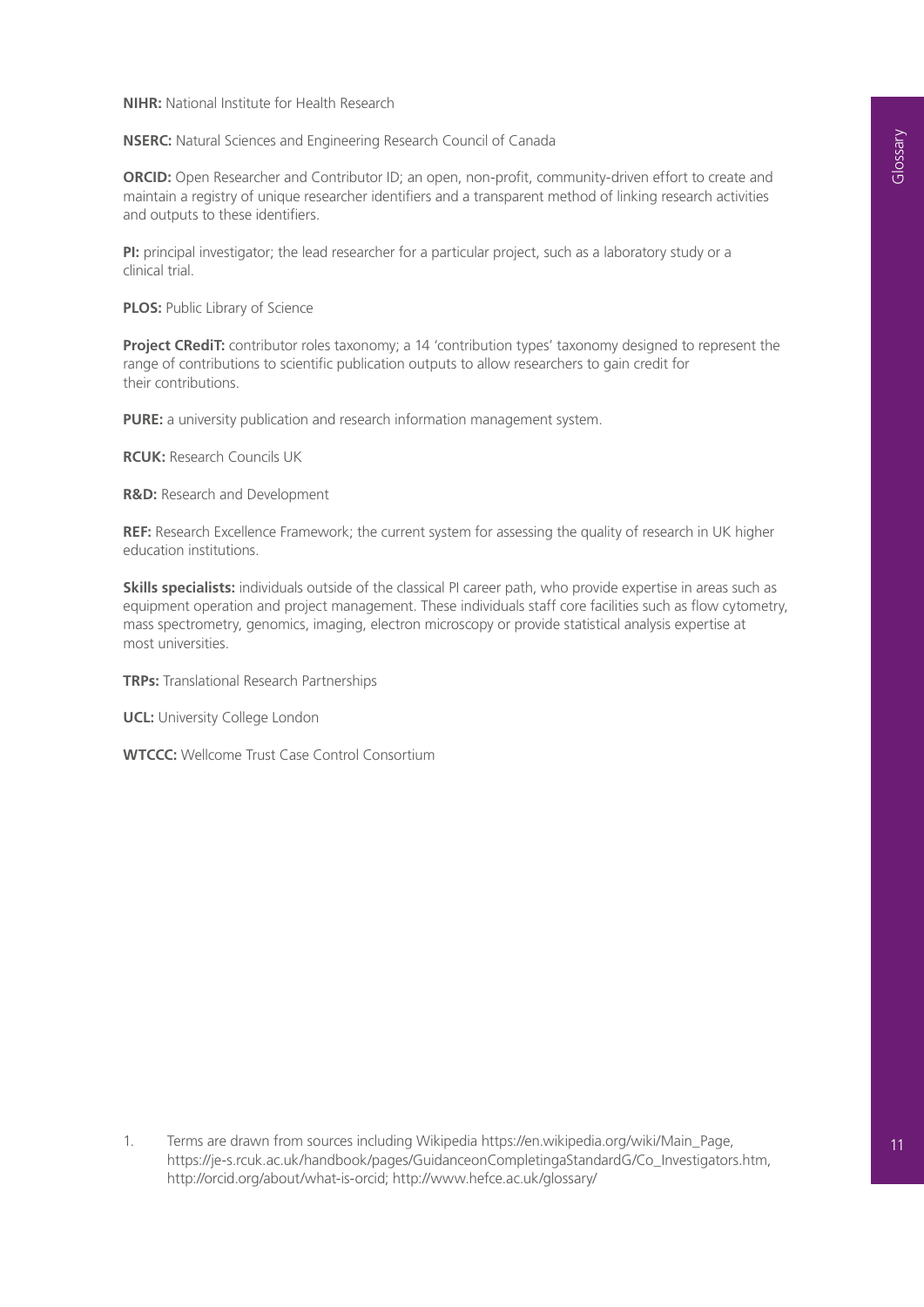# 1. Introduction

#### **1.1 Team science is increasingly common**

We are in an era of increased collaboration, with research in many areas of science requiring teams from different disciplines, institutions, countries and sectors (e.g. academia, NHS, healthcare, industry) to work together. This increase is demonstrated by the rising average number of authors on papers over time (Figure 1), which is expected to continue, alongside an increasing proportion of papers involving multiple disciplines and international collaborations.<sup>2,3,4,5</sup> There has also been a rise in the number and percentage of publications in biomedical and clinical journals in which two or more co-authors claim first authorship (Figure 2).6 Whilst team science is often typified by well-known examples of very large projects with author lists in the thousands, such as those being conducted at CERN, the EU Graphene initiative and the human genome project are examples of how team science can also be conducted at smaller scales.7,8,9,10,11,12,13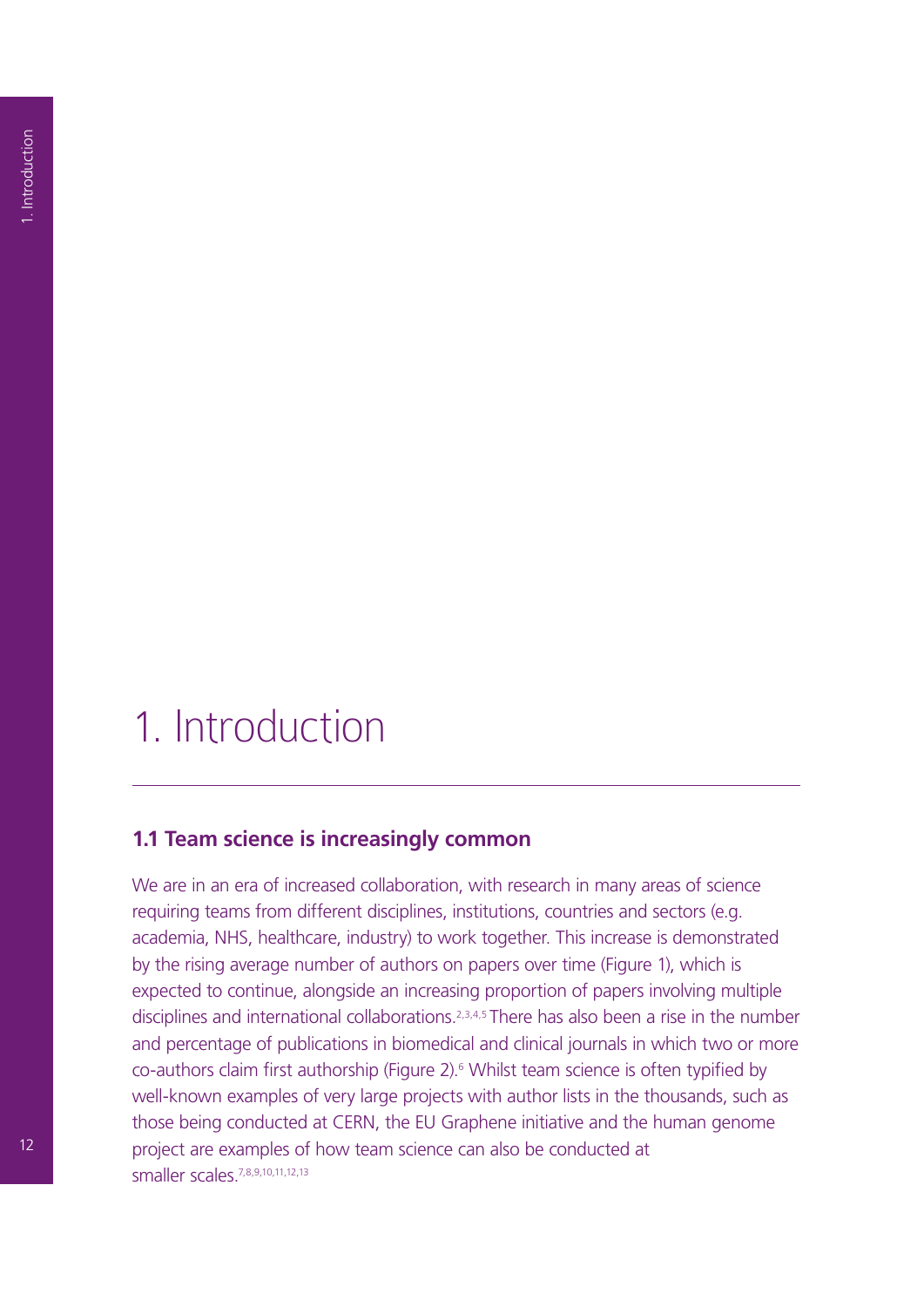**Figure 1: Trends in the number of authors per paper, based on PubMed records of all articles published 1950–2014.**



Over this period, the average number of authors has increased from 1–2 to 5–6.14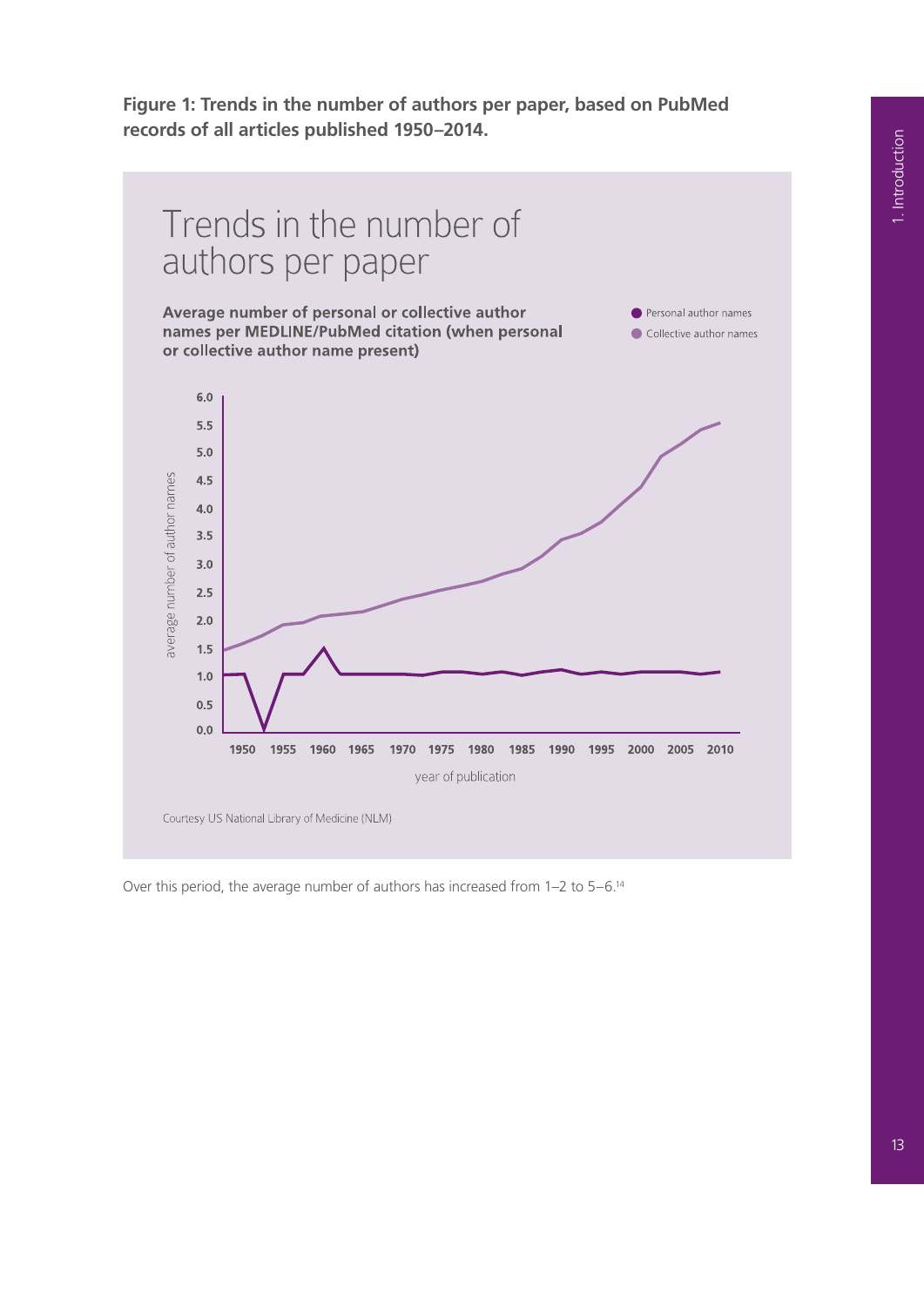**Figure 2. Trends of co-first author manuscripts in biomedical journals (A) and clinical journals (B)**



Copyright Federation of American Societies for Experimental Biology. All rights reserved. Image may not be reused or<br>reproduced without explicit, written permission by the copyright holder.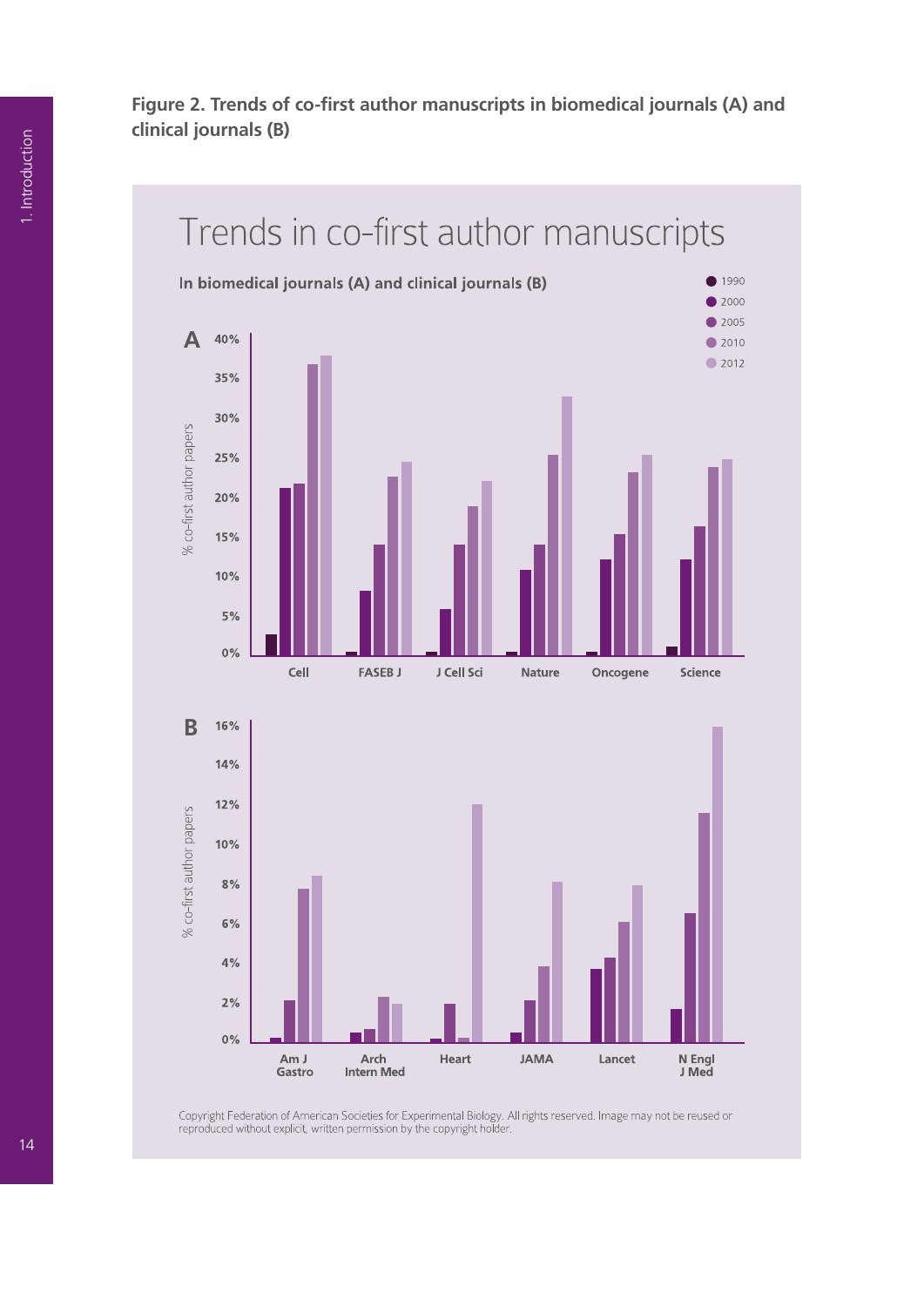The figures show a rise in the percentage of publications in biomedical and clinical journals in which two or more co-authors claim first authorship.15

# **1.2 Reasons for the increase**

While technological developments in digital communication have made team science research across institutions and countries more attractive and feasible, the drivers for the increase arise from researchers, funders, publishers and employers.

Resourcing biomedical research is now often driven by a number of factors, including: necessity (e.g. when a range of skills or resources are required that go beyond those found in a single research group led by a PI); a desire to be involved in research that is more impactful, novel and exciting; a desire to acquire new skills. Linking clinical and other researchers is a particularly sought-after goal for many funding agencies.

The trend for larger projects can be driven by a desire to increase the volume of data collected and improve the statistical power, and often require international collaborations, such as whole genome-wide association and population studies, and clinical trials.

Research funders, at national and international levels, encourage collaborations in order to enable complex projects such as clinical trials, translational studies, and projects addressing grand global challenges to be undertaken, and are increasingly prioritising such projects (see Boxes 1 and 2 for examples of the impacts arising from team science and a range of team science projects).

"

Our findings indicate that academic reward and recognition systems have failed to match the growth of team working.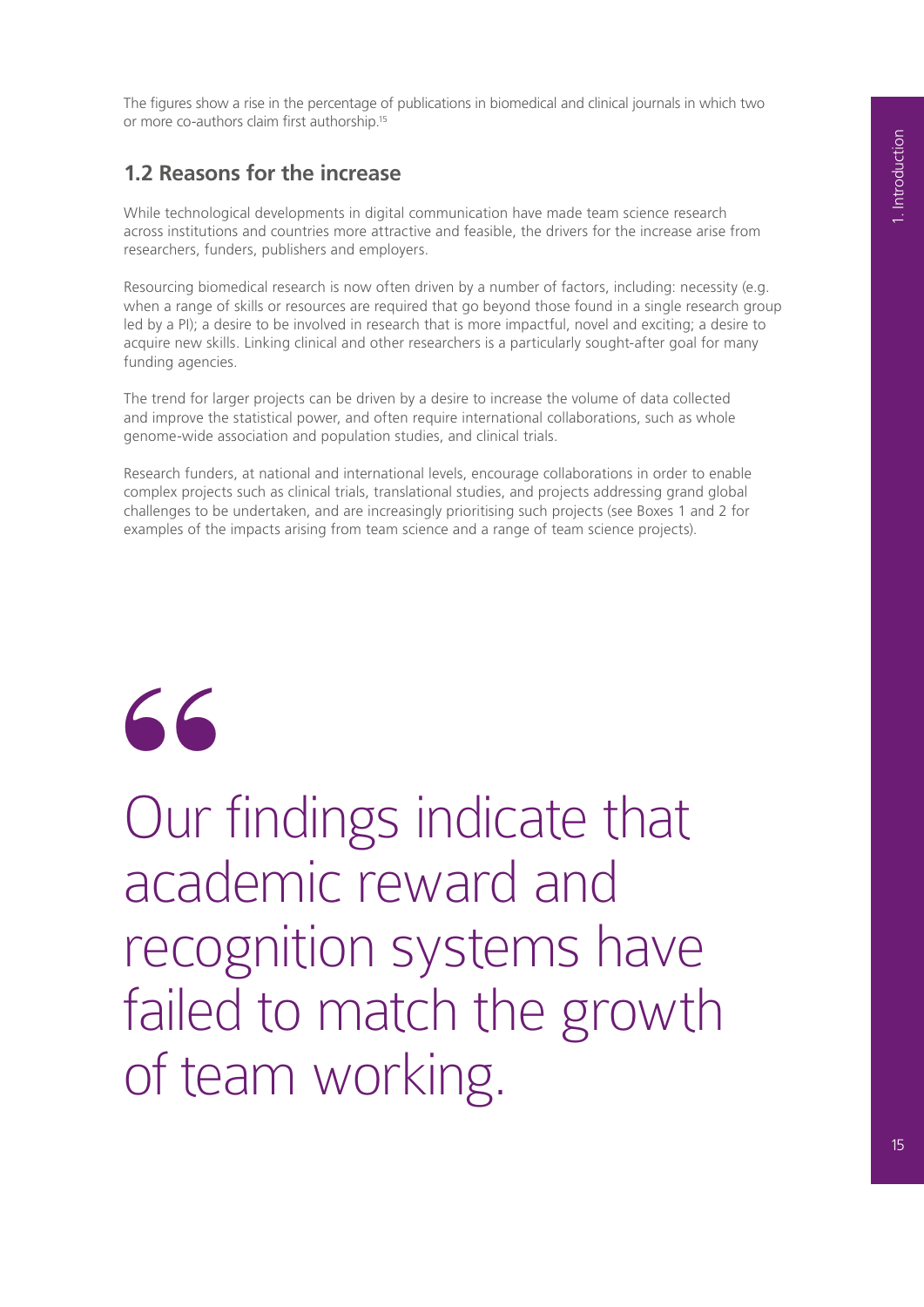# **Box 1. Examples of the impacts of team science**

The promise of team science is that of increased novelty and chance of impact, and many funders support it for these reasons. There is some indication that international collaboration has a strong, positive influence on both journal placement and citation performance in most disciplines.<sup>16</sup> The REF2014 exercise highlighted the impact of team science: 87% of the 6,975 impact case studies submitted were multidisciplinary. Below, we provide some of the many individual examples suggested to us of the impact of team science, from a range of projects:

- An international team of researchers, cavers and explorers recently discovered multiple specimens of *Homo naledi*, a previously unknown species of extinct hominin, in a South African cave.17
- Researchers at the Lifelong Health and Wellbeing Centre for Cognitive Ageing and Cognitive Epidemiology and the Edinburgh Delirium Research Group, at the University of Edinburgh, developed a quick and simple method for diagnosing delirium. In collaboration with a company called Eagle Designs, they designed 'Delbox', the first computerised testing device used to detect delirium using simple visual tests.18
- Researchers from multiple institutes and universities developed computational methods that were applied to the design of control programmes for *C. difficile* in hospital wards. This was rolled out in 2008 in the NHS Lothian regions, reducing incidence by around 65%, saving an estimated £3.5 million per annum in treatment and other costs, reducing mortality and improving patient outcomes.19
- Researchers at the University of Cambridge, in collaboration with the Wellcome Trust Sanger Institute, identified a new strain of methicillin-resistant *Staphylococcus aureus* (MRSA) in livestock. As a consequence of these findings, commercial tests and testing protocols have been developed to detect the new MRSA variant, and are now used widely by MRSA reference laboratories throughout Europe.<sup>20</sup>
- The Wellcome Trust Case Control Consortium (WTCCC) is a collection of 50 research groups from across the UK conducting large-scale genome-wide association studies in different diseases to identify common genetic variations for each condition. 21 The WTCCC has identified many novel gene variants that affect susceptibility to disease.
- An interdisciplinary collaboration at the University of Dundee examined the link between metformin and cancer, and reported in 2005 that people with diabetes taking metformin had a reduced incidence of cancer. The impact has been worldwide clinical trials testing the benefit of metformin for cancer treatment, and the development of therapeutics by pharmaceutical companies targeting this pathway.<sup>22</sup>
- Interdisciplinary work by microbiologists and materials science collaborators has led to the development of novel environmentally friendly coatings for anti-corrosion and the development of a platform technology that includes an antimicrobial coating which is currently under investigation for use on orthopaedic prostheses.<sup>23</sup>
- Research involving numerous studies with obese human volunteers led to the development of the Fuller Longer range of products which are intended to support weight loss or weight maintenance diets. An interaction with Marks and Spencer (M&S) took the research findings through to the marketplace. Figures for sales in January 2012 indicate 1.5 million meals were sold in a week. $24$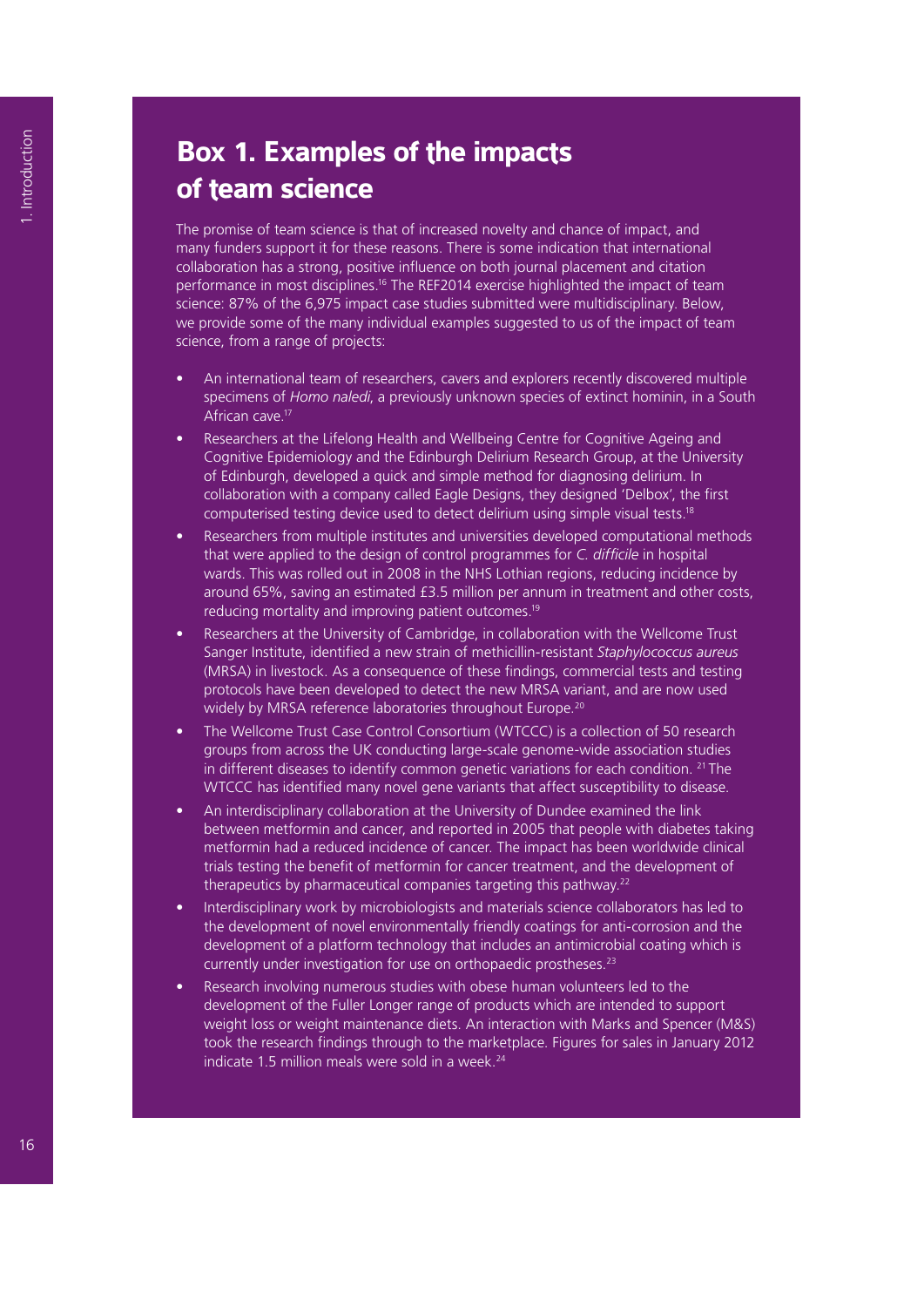# **1.3 The career challenges presented by team science**

There has been increasing discussion of the rise and impact of multidisciplinary work, and the need to facilitate it and encourage more effective team-based science.<sup>25,26,27,28</sup> The 'science of team science' is growing, as indicated at a recent conference in the USA.29

The Academy held a roundtable discussion in 2012 to debate issues emerging from increases in team science. Career development and recognition emerged as prominent issues and are related to concerns about the impact of growing author numbers on publications. A recent article, focusing on interdisciplinary research, recognised that it '*is harder to fund, do, review and publish – and those who attempt it struggle for recognition and advancement'*. 30,31,32 Undertaking team science brings challenges that arise from the way that research activity is assessed and supported, thus presenting barriers to the career development of those involved. Critically, whilst team science is often recognised as important, there is little evidence that individuals' contributions will be valued in career-relevant decision-making, which is particularly concerning for PhD students and early career researchers (ECRs). We define ECRs as researchers at a career stage post-PhD but before attaining an established independent academic position, such as postdoctoral and career development fellows, and newly appointed lecturers. A recent report from the European Science Foundation surveyed 500 postdoctoral researchers from multiple disciplines and found that nearly 60% of them are engaged in interdisciplinary work.<sup>33</sup>

Although team-based research appears to be increasing, career structures are lagging behind the pace of change.

# **1.4 Definitions and scope**

In 2013, initiated by our Academic Careers Committee, the Academy started this project, aimed at enabling academic researchers to gain maximum benefit and appropriate reward and recognition from their participation in team science. We investigated the current opportunities and challenges for researchers, particularly ECRs, participating in team science and formulated recommendations to address the challenges.

The project does not aim to promote team science as a more desirable approach than single investigator/ single group approaches. Whilst we recognise the increasing prominence of team approaches and evidence of their impact, single group approaches continue to make valuable contributions to biomedical research. In an ideal world, researchers should be able to decide whether team science is the best way to achieve results, unburdened by concerns about negative effects on their career development prospects.

In this report, we use the term 'team science' to mean any team-based research involving two or more research groups (even if they are all within the same department and/or institution, or all of the same discipline) that aims to produce an academic publication or other research output. Therefore, this definition excludes research that only involves individuals from a single academic group led by a single PI (Box 2).

Although this report focuses on UK biomedical academia, the project has been informed by looking to different countries and research sectors (e.g. industry and the NHS).

The project was led by an expert Working Group, which gathered a wide range of evidence and interacted with a wide range of key stakeholders, including: individual researchers, organisations representing researchers, research employers, research publishers and research funders – including those undertaking research assessment exercises.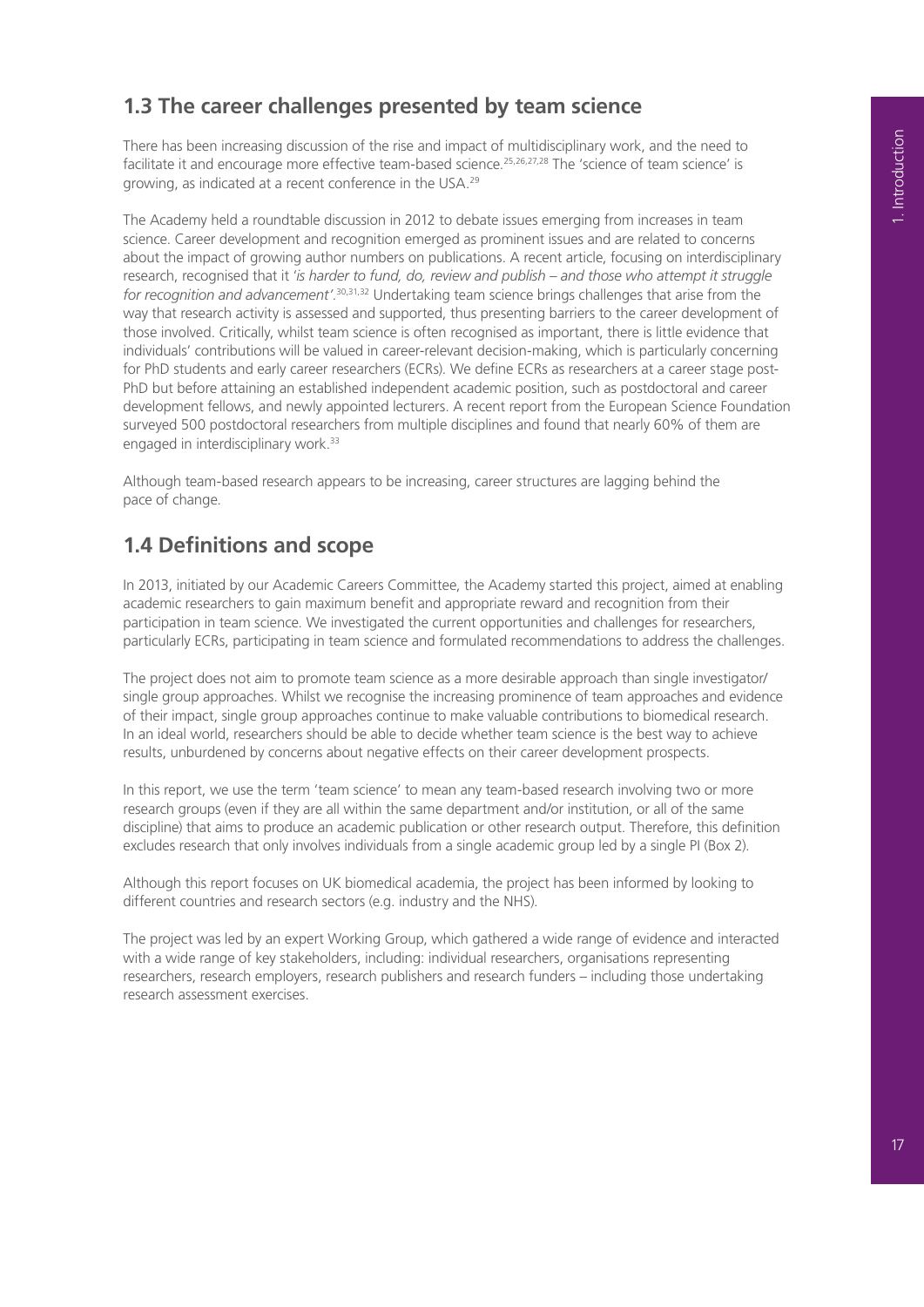# **Box 2. Types of teams and our definition of team science**

A team is any group of people who come together to undertake research that they could not achieve in isolation. Teams come in many different forms and sizes. Our project used a definition that is agnostic to the type of team: any work involving individuals from more than one PI-led group. We recognise that those within similar disciplines interacting within the same institution may often not consider this to be team science. However, it is important that small, as well as large, teams are recognised as team science by researchers, employers and funders. We also expect many of the findings of this report to have a positive impact on team science within labs/institutions.

Teams can comprise individuals that differ in any number of the following characteristics: skills speciality, discipline, employer, or country. Team science can take the form of 'challenge-led' projects, which are typically instigated and run via top-down schemes, or of 'discovery-led' projects, which arise through bottom-up initiatives. We note that the terms 'interdisciplinary' and 'multidisciplinary' are often used interchangeably. Multidisciplinary research is taken to mean research that involves more than a single discipline in which each discipline makes a separate contribution. Interdisciplinary research is when ideas and methods between two disciplines are integrated and synthesised, often leading to a new research field or discipline.<sup>34</sup> As the following examples indicate, team science may occur within a single discipline or across disciplinary boundaries (interdisciplinary or multidisciplinary) and can involve collaborations either within one institution or among multiple organisations.

#### **Same faculty, same institution:**

- This type of team science largely consists of collaborations between laboratories within the same university or organisation – for example, between groups that use the same technique or that share facilities. Although these interactions are usually smaller-scale than large multi-institute projects or cross-disciplinary research initiatives, they are nevertheless an important manifestation of team science and should be recognised as such.
- The Wellcome Trust Sanger Institute's **Copy Number Variation Project** involves team efforts to screen healthy individuals for genetic mutations that may contribute to disease.

#### **Multiple faculties/disciplines, same institution:**

- The **British Heart Foundation Centre of Research Excellence** at King's College London promotes a collaborative, multidisciplinary environment to catalyse innovative research by combining the expertise of cardiovascular biomedicine, biophysics and biomedical engineering.
- The **Usher Institute of Population Health Sciences and Informatics** at the University of Edinburgh brings together expertise in disciplines ranging from informatics to ethics to geography, in order to advance population health research.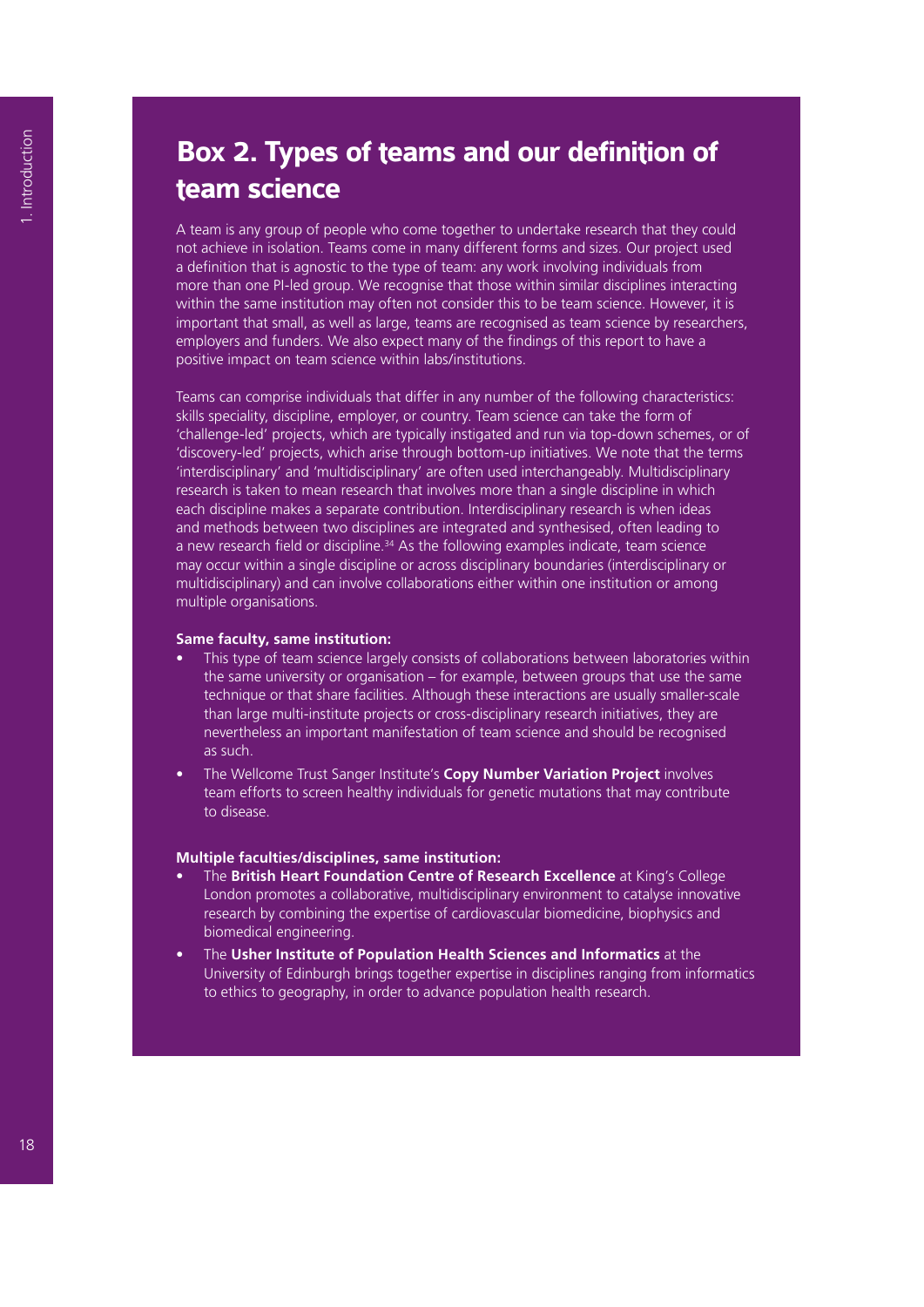#### **Same faculty/discipline, multiple institutions:**

- **• CERN** is a European centre for research on particle physics involving 21 member states, which all contribute to operating costs and participate in decision-making about the organisation.
- The **Pan-Cancer Analysis of Whole Genomes project**, a collaboration between the Cancer Genome Atlas and the International Cancer Genome Consortium, conducts co-ordinated analysis of cancer genomes.

#### **Multiple faculties/disciplines, multiple institutions:**

- The Biotechnology and Biological Sciences Research Council's **Networks in Industrial Biotechnology and Bioenergy** promote translation of research into benefits by supporting interactions of academia and industry.
- The **Innovative Medicines Initiative** facilitates collaboration among European universities, industry, regulators and patients to speed development of innovative treatments.

# **1.5 The timeliness of this project**

The UK academic sector is now in the post-2014 Research Excellence Framework (REF2014) period of reflection, and 'impact' and team science will be shaping the future attitudes of employers and funders towards the next research evaluation exercise. The report of REF2014's Main Panel A, covering the full range of bioscience, biomedical and clinical medicine, stated that the assessment exercise *'illustrates, in particular by way of the submitted impact cases, the increasing power of the contribution that multidisciplinary teams make to translational research and innovation',* highlighting the importance of teams that combine multiple disciplinary backgrounds and skill sets. The report also stated that *'successful translation to impact requires, for example, the integration of medicine and biology, or engineering, physics and mathematics to conceive new, more sophisticated medical devices and treatment regimes'.*35 Concerns about addressing barriers to interdisciplinary research were also raised in the conclusions of a recent report undertaken as part of the REF2014 evaluation.36

There is an increasing appetite to encourage interdisciplinary research and investigate the barriers to conducting it.37,38,39,40 The challenges include improving the mobility of researchers between academia and industry and enhancing the skills and experience of academics through emulating the team structures and approaches used in industry.

### **1.6 Structure of the report**

Chapter 2 outlines the terms of reference and the process of undertaking the project, indicating the considerable engagement that has been achieved. In Chapter 3 we outline the vision, opportunities and challenges, and recommendations arising from the project. We also describe ways to achieve the Working Group's vision by focusing on the key career development challenges faced by researchers participating in team science: recognition; funding; researcher practice and behaviour; training and exposure; and supporting staff. The conclusions of the report are drawn together in Chapter 4. A full list of recommendations and lists of individuals and organisations involved and engaged are provided as annexes.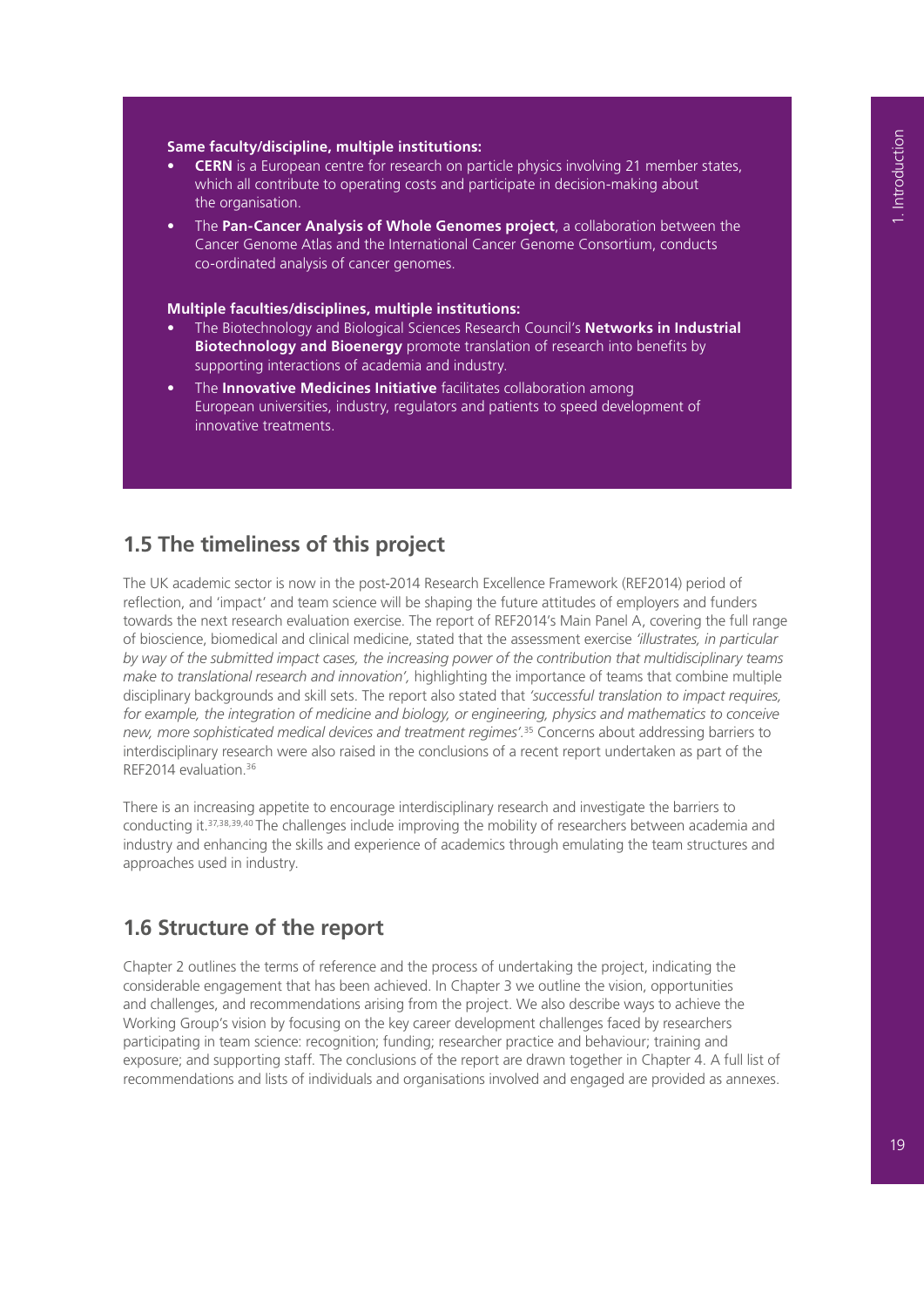# **References**

- 2. Adams J (2013). *Collaborations: the fourth age of research.* Nature **497**, 557-560.
- 3. Aboukhalil R (2013). *The rising trend in authorship.* The Winnower **2**, e141832.26907.
- 4. http://www.nlm.nih.gov/bsd/authors1.html
- 5. Van Noorden R (2015). *Interdisciplinary research by the numbers.* Nature **525**, 306-7.
- 6. Conte ML, Maat SL & Omary MB (2013). *Increased co-first authorships in biomedical and clinical publications: a call for recognition.* The FASEB Journal **27(10)**, 3902-3904.
- 7. Leung W, *et al.* (2015). *Drosophila muller F elements maintain a distinct set of genomic properties over 40 million years of evolution.* G3 **5(5)**, 719-740.
- 8. Aad G, *et al.* (2015). *Combined measurement of the Higgs boson mass in pp collisions at root s=7 and 8 TeV with the ATLAS and CMS experiments.* Physical Review Letters **114**, 191803.
- 9. King C (2012). *Multi-author papers: onward and upward.* ScienceWatch Newsletter, July 1. http:// archive.sciencewatch.com/newsletter/2012/201207/multiauthor\_papers/
- 10. International Human Genome Sequencing Consortium (2001). *Initial sequencing and analysis of the human genome.* Nature **409**, 860-921.
- 11. https://www.broadinstitute.org/collaboration/giant/index.php/GIANT\_consortium, http://www.magicinvestigators.org/publications/, http://graphene-flagship.eu/, http://www.genome.gov/10001772
- 12. Aad G, *et al.* (2012). *Observation of a new particle in the search for the Standard Model Higgs boson with the ATLAS detector at the LHC.* Physics Letters B **716(1)**, 1-29.
- 13. Wren JD, *et al.* (2007). *The write position. A survey of perceived contributions to papers based on byline position and number of authors.* EMBO Reports **8(11)**, 988-991.
- 14. Graph based on http://www.nlm.nih.gov/bsd/authors1.html
- 15. Graph based on Conte ML, Maat SL & Omary MB (2013). *Increased co-first authorships in biomedical and clinical publications: a call for recognition.* The FASEB Journal **27(10)**, 3902-3904.Copyright Federation of American Societies for Experimental Biology. All rights reserved. Image may not be reused or reproduced without explicit, written permission by the copyright holder.
- 16. Smith MJ, *et al.* (2014). *The scientific impact of nations: journal placement and citation performance.* PLOS One **9(10)**, e109195.
- 17. Berger LR, *et al.* (2015). *Homo naledi, a new species of the genus Homo from the Dinaledi Chamber, South Africa.* eLife **4**, e09560.
- 18. MRC.Delbox and Delapp: diagnostic tools for delirium. https://www.mrc.ac.uk/documents/pdf/llhwdelbox-case-study/
- 19. Research Excellence Framework (2014). *Statistical methods are helping to control the spread of epidemics.* http://impact.ref.ac.uk/casestudies2/refservice.svc/GetCaseStudyPDF/23936
- 20. Research Excellence Framework (2014). *A new MRSA emerging in human and bovine populations.* http://impact.ref.ac.uk/casestudies2/refservice.svc/GetCaseStudyPDF/17090
- 21. http://www.wtccc.org.uk/
- 22. Research Excellence Framework (2014). *Impact of research on AMP-activated protein kinase on the instigation of clinical trials testing the effect of the diabetes drug metformin on reducing cancer incidence and on the development of new therapeutics for diabetes and metabolic syndrome.*  http://impact.ref.ac.uk/casestudies2/refservice.svc/GetCaseStudyPDF/35852
- 23. Research Excellence Framework (2014). *Biologically functionalised Sol-gel coatings.*  http://impact.ref.ac.uk/casestudies2/refservice.svc/GetCaseStudyPDF/4952
- 24. Medical Schools Council and Board for Academic Medicine (2015). *Health of Scotland. The international impact of Scottish medical schools.* http://www.medschools.ac.uk/ SiteCollectionDocuments/MSC-BfAM-Health-of-Scotland.pdf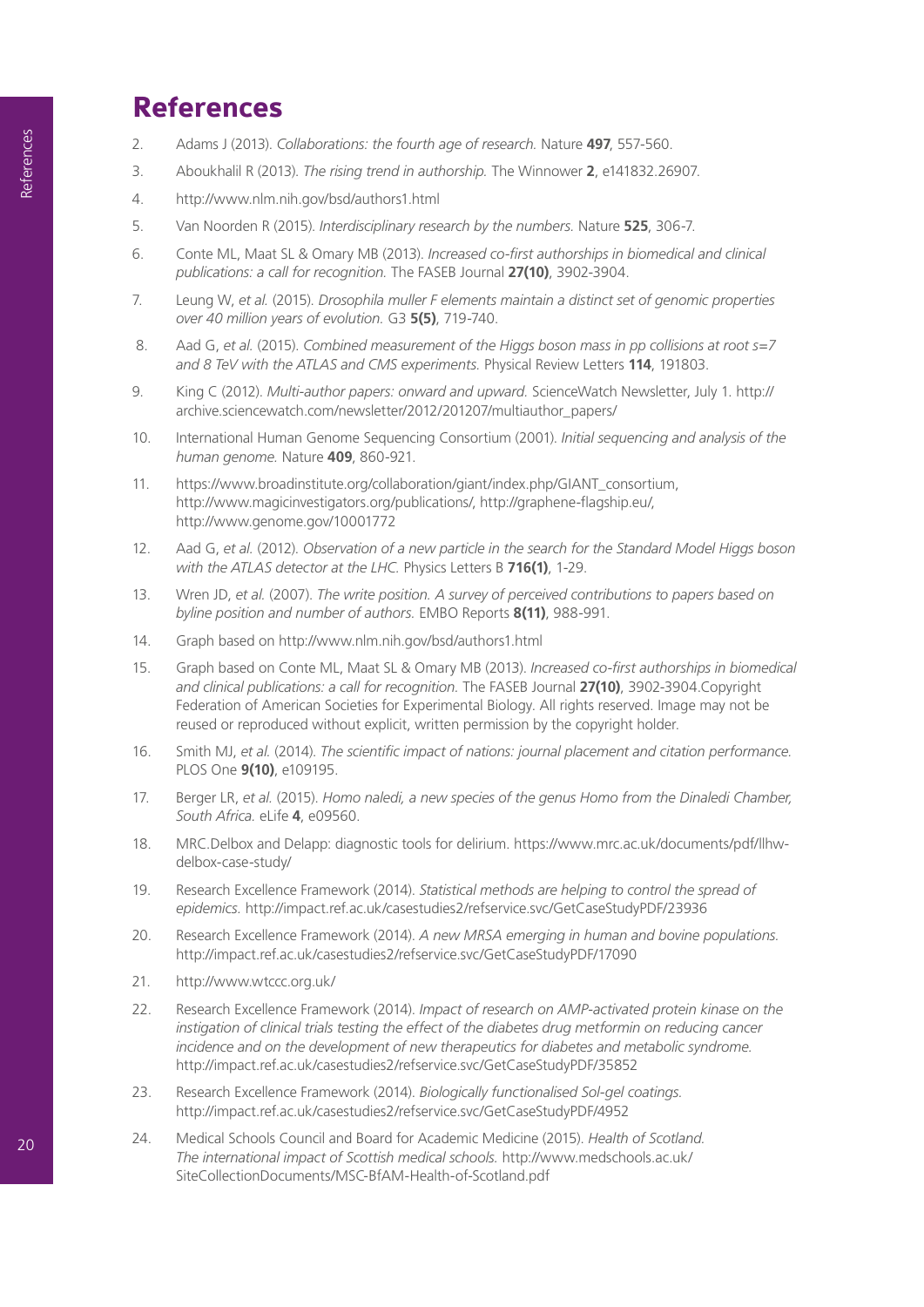- 25. National Council (2005). *Facilitating interdisciplinary research.* http://www.nap.edu/read/11153/ chapter/4
- 26. National Research Council (2015). *Enhancing the effectiveness of team science.* http://www.nap.edu/ catalog/19007/enhancing-the-effectiveness-of-team-science
- 27. Life, Environmental and Geo Sciences Scientific Committee of Science Europe (2014). *Opinion paper: career paths in multidisciplinary research. http://www.scienceeurope.org/uploads/ PublicDocumentsAndSpeeches/SCsPublicDocs/SE\_LEGS\_Careers\_OpinionPaper\_FIN.pdf*
- 28. http://www.britac.ac.uk/news/news.cfm/newsid/1272
- 29. Strang V & McLeish T (2015). *Evaluating interdisciplinary research: a practical guide.* https://www.dur.ac.uk/ias/news/?itemno=25309
- 30. http://www.scienceofteamscience.org/, https://www.mendeley.com/groups/3556001/science-ofteam-science-scits/
- 31. Academy of Medical Sciences (2012). *Team science: a discussion paper.* http://www.acmedsci.ac.uk/ download.php?f=file&i=13702
- 32. Hotz RL (2015). *How many scientists does it take to write a paper? Apparently thousands.* The Wall Street Journal, August 10. http://www.wsj.com/articles/how-many-scientists-does-it-take-to-write-apaper-apparently-thousands-1439169200
- 33. Nature News (2015). *Why interdisciplinary research matters.* Nature **525**, 305.
- 34. European Science Foundation (2015). *Career tracking of doctorate holders.* http://www.esf.org/ fileadmin/Public\_documents/Publications/Career\_Tracking.pdf
- 35. Research Excellence Framework (2015). *Research Excellence Framework 2014: overview report by Main Panel A and sub-panels 1 to 6.* http://www.ref.ac.uk/media/ref/content/expanel/member/ Main%20Panel%20A%20overview%20report.pdf
- 36. Higher Education Funding Council for England (2015). *A review of the UK's interdisciplinary research using a citation-based approach.* http://www.hefce.ac.uk/media/HEFCE,2014/Content/Pubs/ Independentresearch/2015/Review,of,the,UKs,interdisciplinary,research/2015\_interdisc.pdf
- 37. Campbell P (ed.) (2015). *Interdisciplinarity [special issue].* Nature **525**, 289-418.
- 38. McLeish T & Strang V (2015). *How to value research that crosses more than one discipline. The Conversation, July 31.* https://theconversation.com/how-to-value-research-that-crosses-more-thanone-discipline-45324
- 39. Strang V & McLeish T (2015). *Evaluating interdisciplinary research: a practical guide.* https://www.dur. ac.uk/ias/news/?itemno=25309
- 40. http://www.britac.ac.uk/news/news.cfm/newsid/1272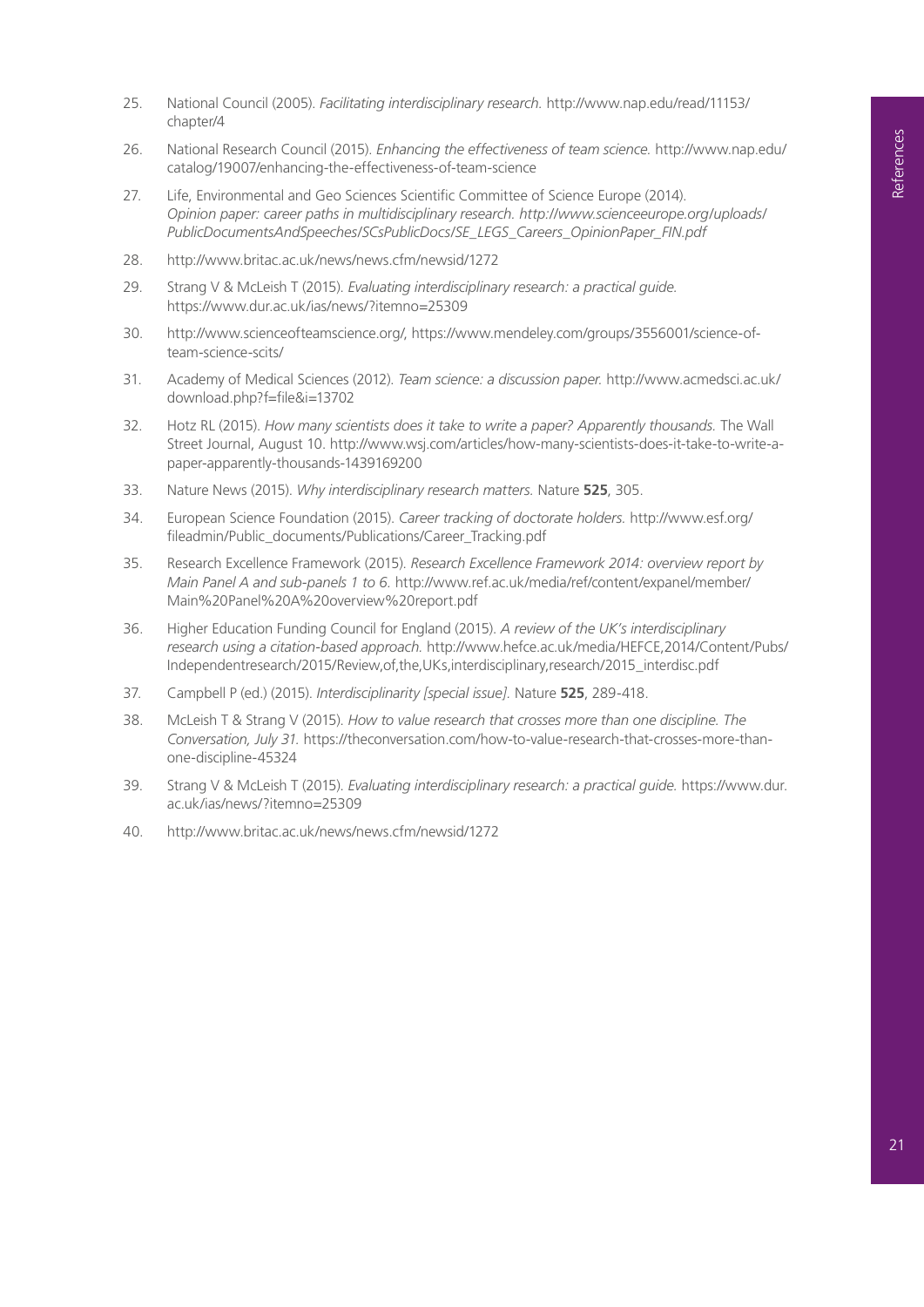# 2. Method of working

# **2.1 Terms of reference**

### **The Working Group members (see Annex I) adopted the following aims for the project:**

- To explore and define the benefits and challenges to individual biomedical researchers arising from their participation in team science.
- To explore and define the barriers to ensuring appropriate reward and recognition for individual biomedical researchers participating in team science (particularly early career researchers).
- To make recommendations that address these challenges and barriers. The recommendations will aim to catalyse the development and establishment of processes to generate, and use evidence of, contributions to team science projects to support individual career progression.
- To influence the behaviour of researchers themselves, as well as the policy and practice of publishers, employers and funders – including those undertaking research assessment exercises (e.g. the REF).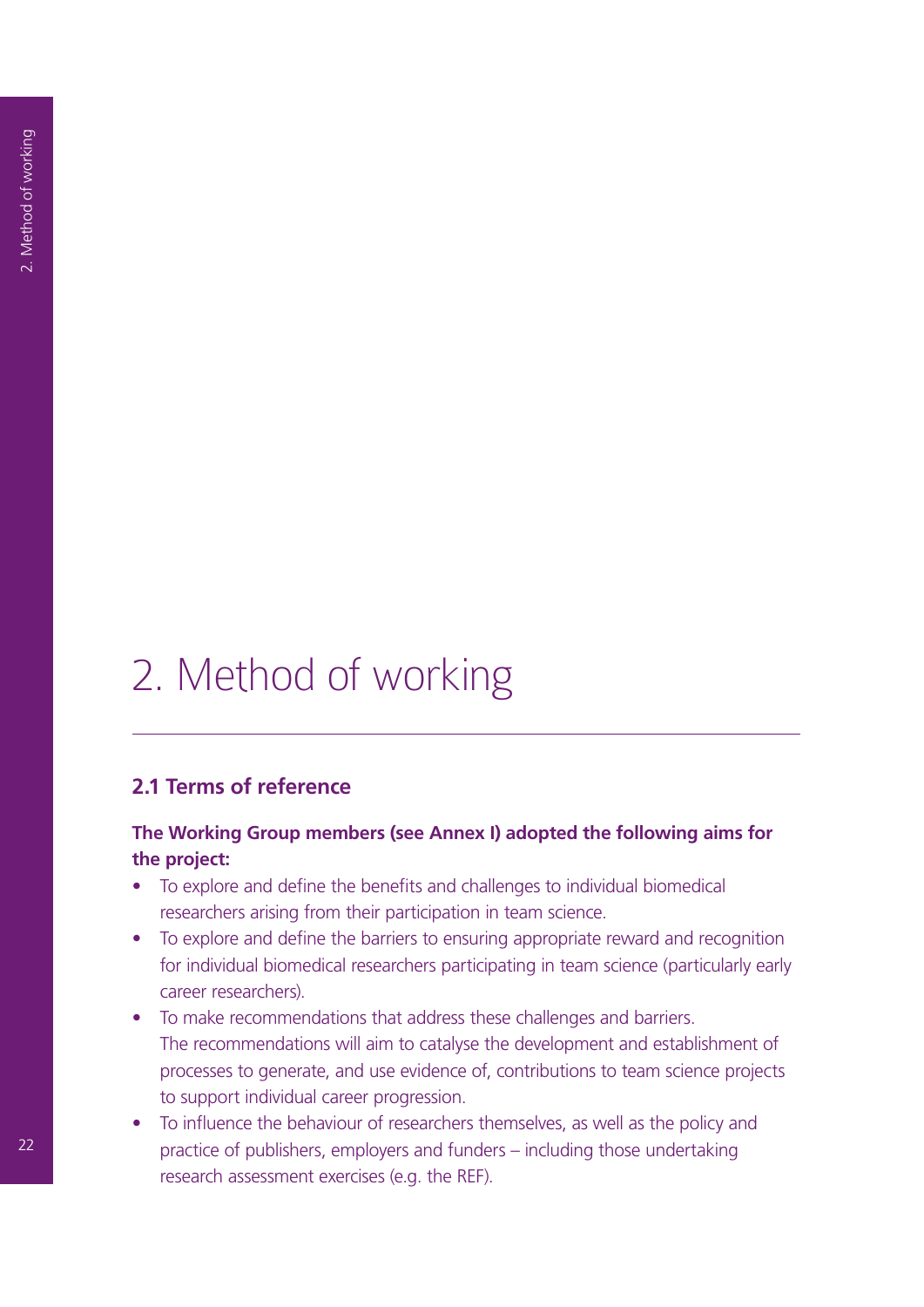# **2.2 Evidence gathering and engagement**

A list of those who contributed to the project is available at Annex II.

#### *Written evidence*

The Working Group launched the project on 15 September 2014, collecting written evidence for eight weeks until 7 November 2014. A wide range of organisations – employers, funders, publishers and others, mostly from the UK, but also from the rest of Europe, North America and Australasia– were invited to submit evidence to the project, as were individual researchers. The Working Group received over 20 organisational and 20 individual responses.

An image competition was run alongside the call for written evidence. Researchers were asked to send in 'creative images representing their research team'. The winning image, which can be found on our website, was from the Modernising Medical Microbiology group at the University of Oxford.41

#### *Local evidence gathering*

Researchers at all career stages were engaged via a series of local sessions hosted by members of the Working Group. The sessions were held in: Bristol, Cambridge, Leeds, Liverpool, Dundee and Edinburgh. Collectively, they engaged more than 70 researchers at different career stages: from PhD students to professors.

The Working Group developed a guidance document used by the session chairs who then provided detailed written reports of the discussions.

Discussion of team science was also included at Academy career development events held in Edinburgh (September 2014) and Newcastle (February 2015).

#### *Discussion sessions*

In February 2015, the Working Group held roundtable discussions focused on three areas: employment, funding and publishing. Each roundtable comprised a small group of key individuals from the sector in discussion with the Working Group, and was held under the Chatham House Rule. These sessions allowed the Working Group to deepen their understanding of the issues and start to outline emerging conclusions and policy recommendations for the project.

#### *Researcher workshop*

A workshop was held with around 30 researchers in May 2015 to discuss the project's findings so far, and to inform the further development of conclusions and recommendations. Researchers were drawn from a range of career stages (from PhD students to professors) and disciplines, including clinically qualified researchers.

#### *Mixed-stakeholder workshop*

In September 2015, a workshop was held to discuss the challenges and potential solutions identified by the project, with a mixed group of around 40 key stakeholders representing funders, employers, publishers and the researcher community.

The Working Group and the Secretariat also engaged with several other projects through participation at workshops (see Annex II for details).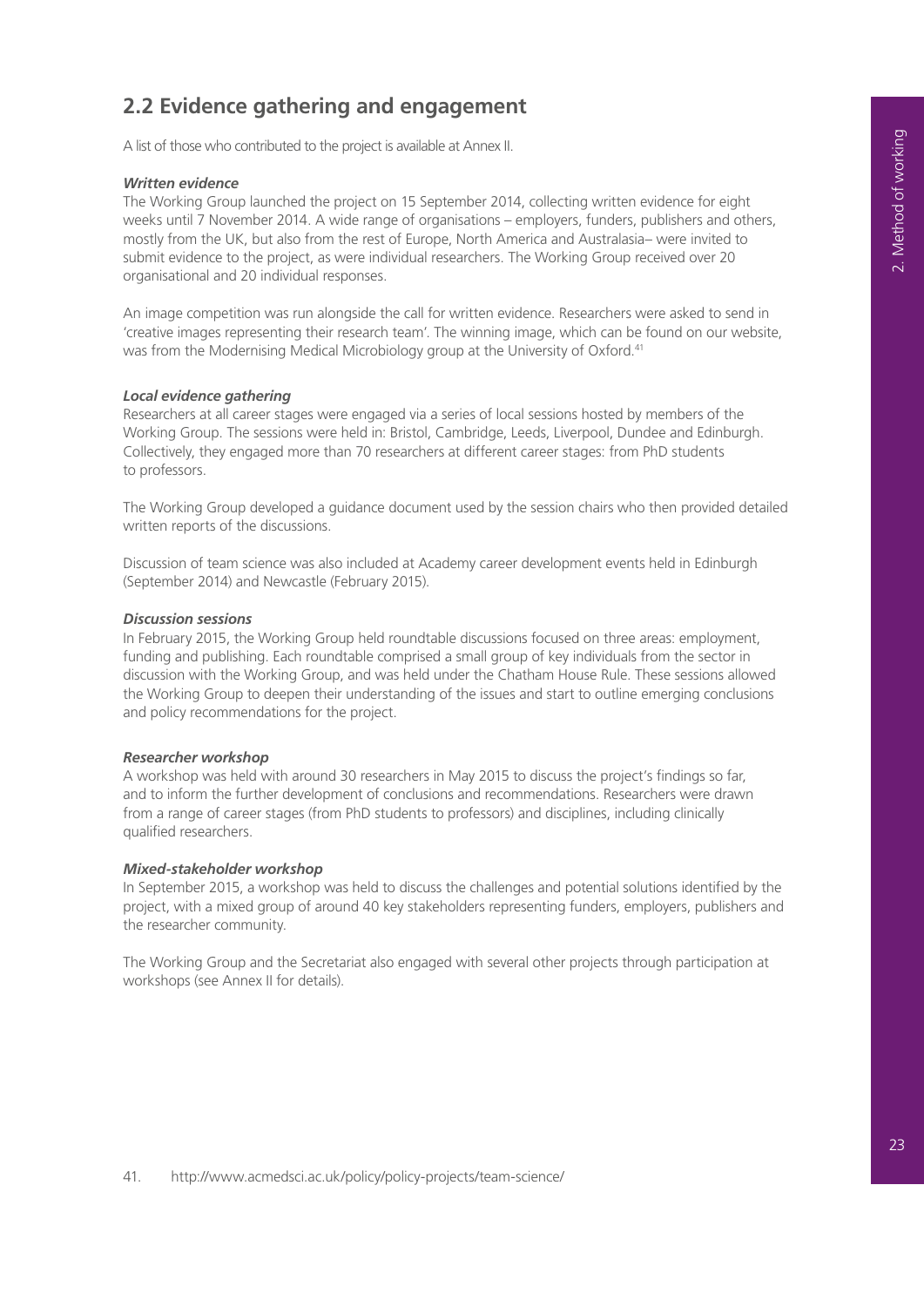# 3. Vision, opportunities, challenges and recommendations

# **3.1 Vision**

Developing and maintaining an engaged and effective body of researchers is vital for science. As well as being driven by scientific curiosity and the stimulation provided by uncovering new knowledge, researchers want the same assurances about their performance as other career types, i.e. to be recognised for their achievements and rewarded appropriately. Here, we set out our vision, detailing the requirements that we believe will be necessary to improve the current system in the face of the many opportunities and challenges of team science.

While recognising that a variety of organisations are important to the outcomes, that research is a global enterprise and that the pace at which sectors, institutions and individuals can and will implement change differs, we have nonetheless proposed a timeline for implementation (Table 1). The Academy plans to convene a follow-up meeting two years after the launch of this report to assess progress.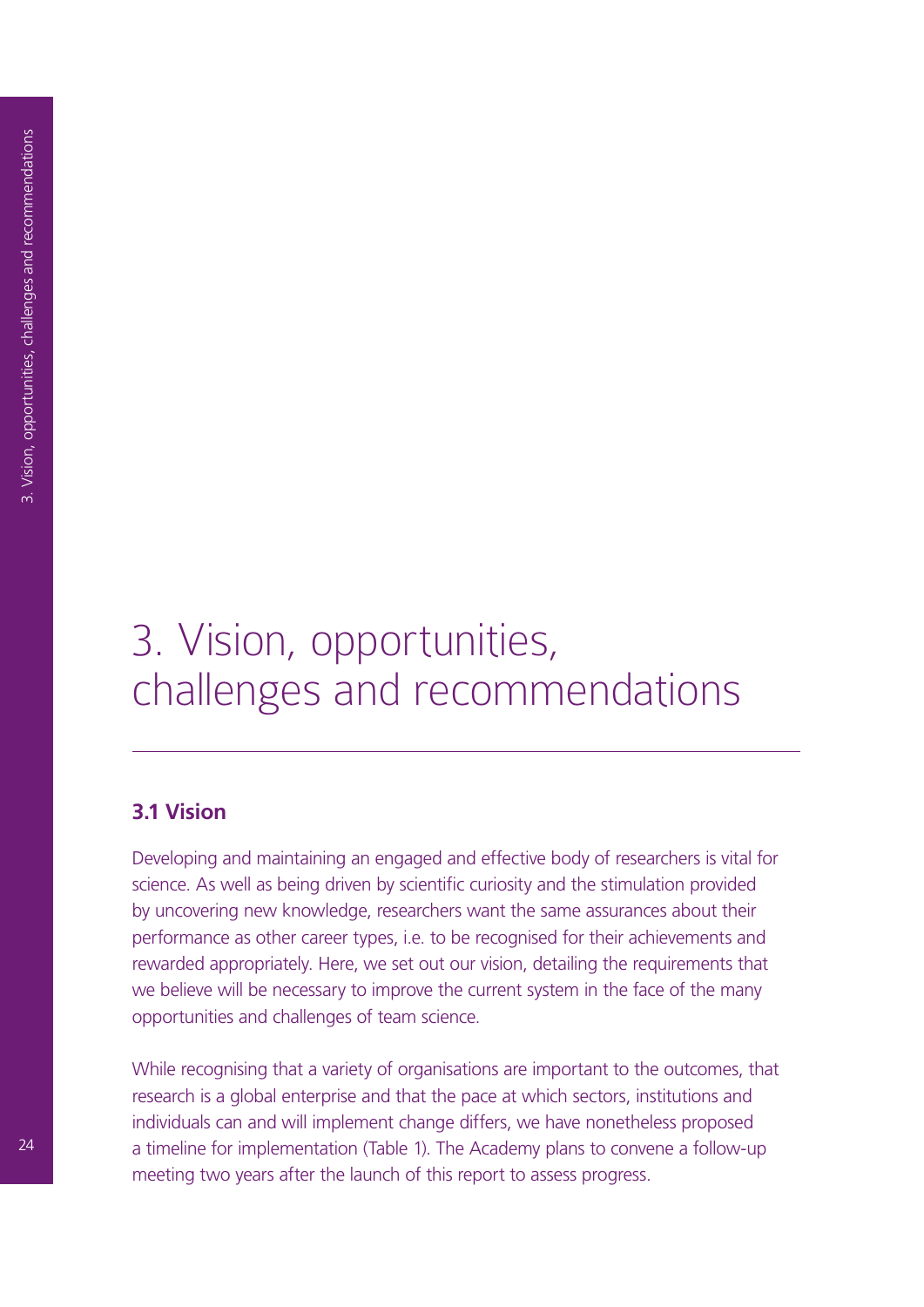# **Our vision is to improve career development prospects for all those involved in team science projects.**

#### **To foster the necessary conditions for team science, we need:**

- Objective measures of an individual's effective participation in team science that can be used as 'currency' and that can be usefully compared to single PI mode research. This will empower researchers to undertake research in the mode appropriate to the research, unburdened by career development concerns.
- Training and opportunities for ECRs to experience team science and better equip them for their careers.
- Improvements in the clarity of career paths and development opportunities for researchers from diverse backgrounds with specialist skills, who often play key roles in team science– for example, as skills specialists.
- Funding that encourages the best possible team science over sufficiently long periods of time, and provides career development opportunities and appropriate resources for project co-ordination (e.g. supporting project leaders and managers).

#### **This will require:**

- Recognition of and support for the varied roles necessary for effective and excellent team science.
- The development of evaluation practices that accurately capture key information about these roles, which will provide a 'currency' in evaluating the contributions of individuals involved.
- The collation and open dissemination of this information in a form that is simple, open, standardised, reliable and trustworthy.
- The development and implementation of contribution information systems for publications, grants and engagement activities.
- The development and implementation of contribution information systems for protocols, experimental material, software and large datasets.
- A culture change to use this information in a transparent and standardised manner to inform careerrelevant decision-making, i.e. in recruitment, promotion and grant appraisal. This will require changes of policy and practice by employers and funders as to how individuals are appraised.
- The establishment of a 'single entry multiple use' system to digitally record researcher activities, roles and outputs. All information, such as that required by funders, employers and publishers, will be drawn from a digital portfolio owned and curated by the individual researcher. This will also improve attribution to funders and employers, and transform evaluation and monitoring activities.

Many elements of the system underlying our vision are already in place. In order to build on these and realise change we propose a broad timetable (Table 1) for implementing our recommendations. We plan to bring the various stakeholders together to assess the impact of this report in two years' time, and believe that the points highlighted below are achievable and measurable by 2018. The exact timing for the next UK Research Excellence Framework is not set but it is likely to take place in 2020 or 2021 and this seems an appropriate point at which to assess progress on recommendations that apply more to assessment mechanisms.

Finally, we recognise that a number of recommendations require significant change across multiple stakeholders and so we list those for 2022, allowing six years for them to be realised. We also recognise that, although the report has focused on the UK, team science projects often operate globally. To realise the aims we describe, the co-operation of international researchers, funders, employers and publishers will be required. We therefore propose involving the international scientific community in our two-year review.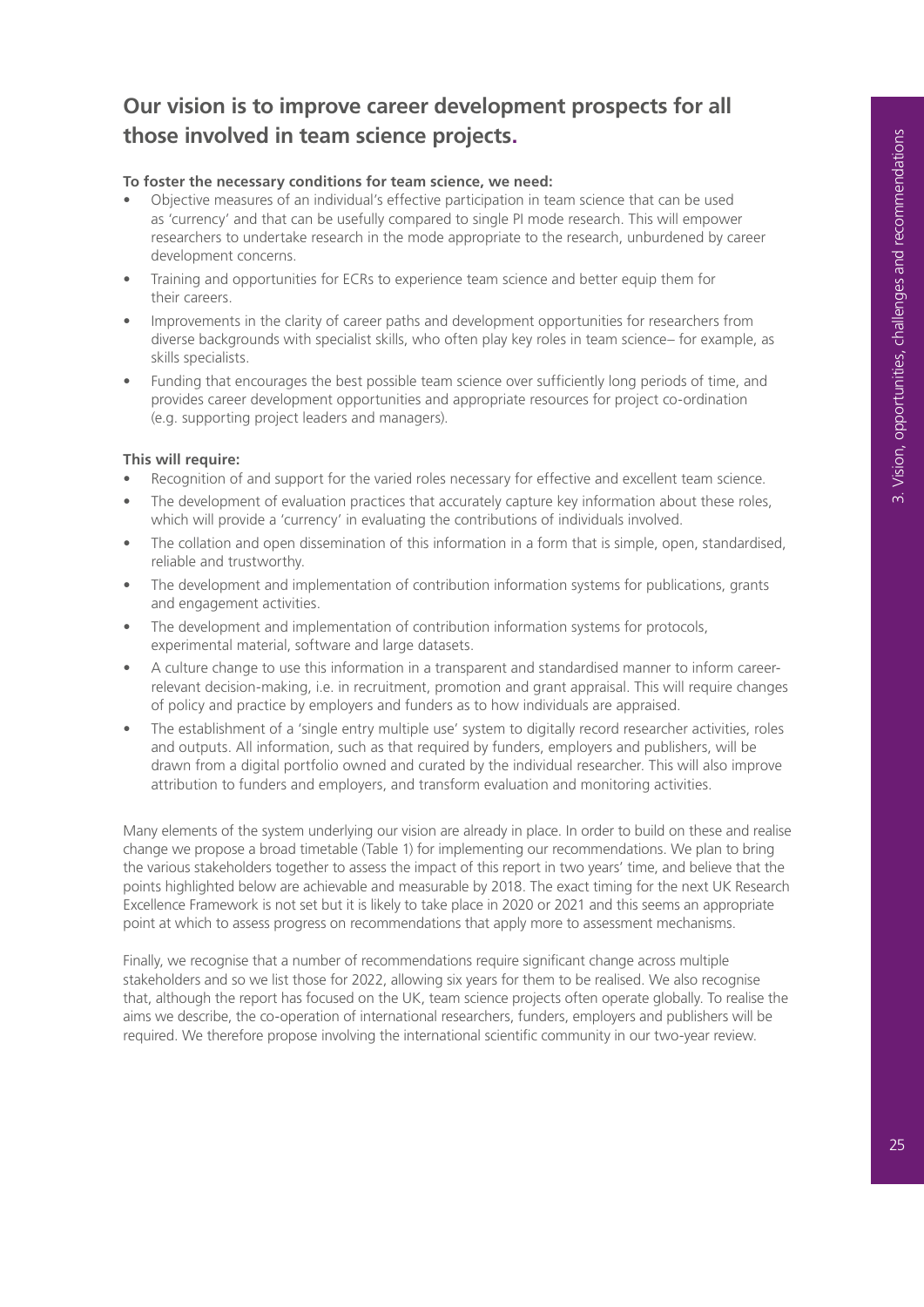#### **Table 1: Proposed timeline for implementation of recommendations**

# Proposed timeline for implementation of recommendations

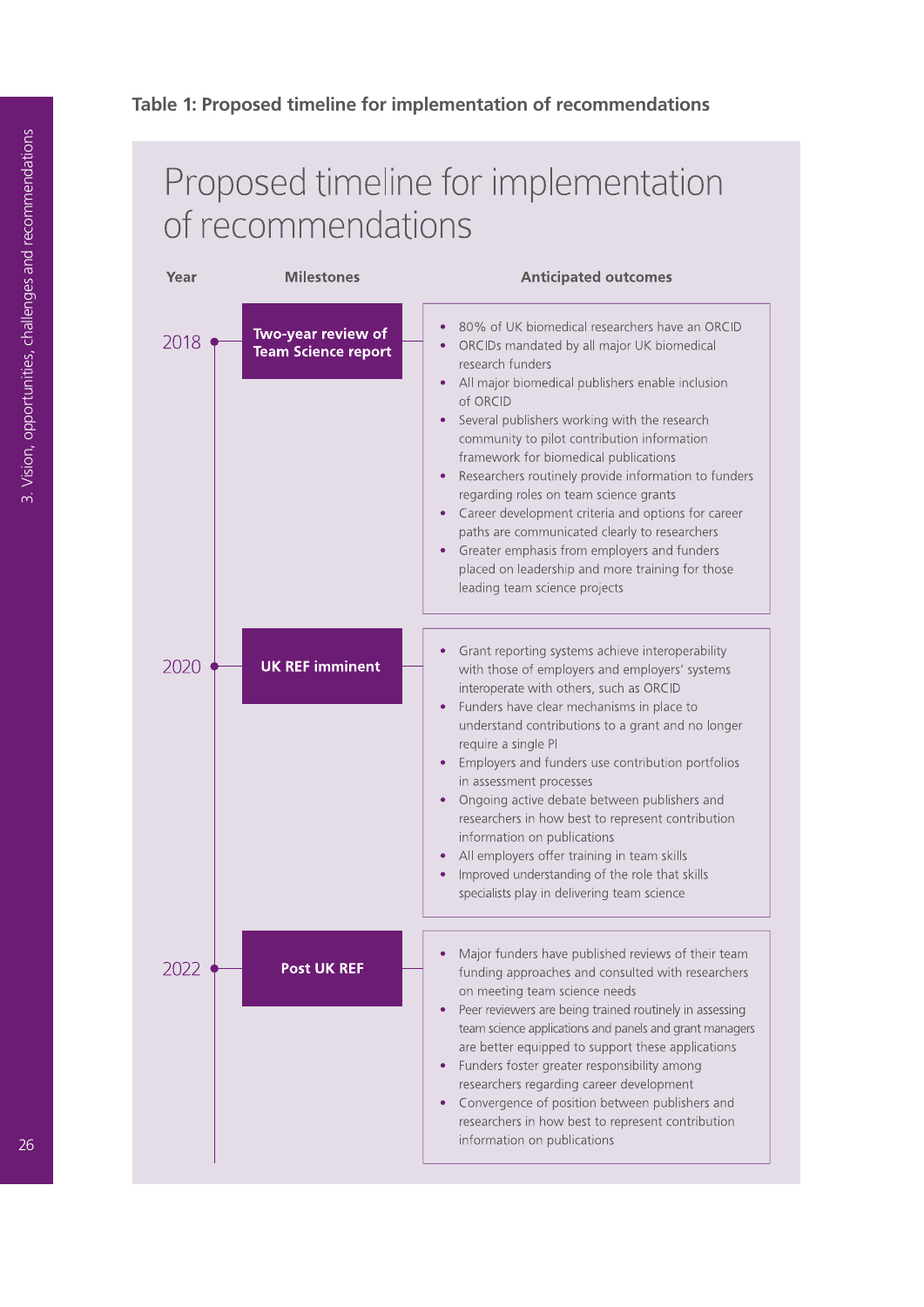# **3.2 Opportunities**

New ideas and innovation often arise from research at the boundaries between disciplines. In addition, developing new ideas to tackle real-world challenges requires a wide range of skills and data that a single individual or team working in isolation may not have. Collaboration and team work is therefore essential.

The Nuffield Council on Bioethics surveyed 970 researchers for their 2014 report on the culture of scientific research in the UK. Many respondents stated that collaboration between scientists has the most impact on encouraging high-quality research, and drives the more positive aspects of research culture. The vast majority of the respondents were early career researchers in UK biomedical academia.<sup>42</sup>

#### **Individual researchers benefit from participation in team science through:**

- Widening their horizons and broadening their perspectives.
- Involvement in novel research projects.
- Producing more impactful research.
- Greater access to funding: some sources of funding are only available through a team science approach, such as the Human Frontier Science Program and most EU funding sources.<sup>43</sup>
- Acquiring new transferable skills applicable across sectors.
- Encountering improved networking opportunities for future career development.

However, team science is not the only approach that can yield high-value outputs– groups led by a single PI can be equally effective. Many written responses indicated that team science is not always the best approach for a given project: it should not be mandated by employers or funders, but facilitated and supported fully, where it is appropriate.

# **3.3 Challenges**

Despite the opportunities outlined above, there are 'career development' challenges for individual researchers undertaking team science research, including:

- **• The likely lack of recognition for individuals' contributions** which is the overwhelmingly prominent concern for researchers.
- **• The difficulty in finding funding that is sufficiently flexible and generous to facilitate excellent research involving adequate career development opportunities.** It is difficult to find sources of funding that are sufficient to fully support the needs of team science which include: contracts that are of sufficient length given the often longer timescales of team science projects; budgets that cover the services of support and administrative staff, regular meetings between collaborators and training for team members.
- **• Inadequate team skills** and a lack of training in leadership and management, assertiveness, networking, managing bias,and resolving conflict.
- **• Inadequate support from employers and funders for those staff critical to excellent team science, but who are not on a PI career track,** particularly 'skills specialists'.
- **• Differences in the 'language' of communication between different silos such as the physical, biological, arts and humanities and social scientists.** We heard about a lack of senior peer recognition of individuals when they career-hop into other fields, especially in relation to career advancement within siloed professional bodies.

The opportunities and challenges for researchers participating in team science can vary depending on career stage. Having consulted researchers at all career stages, we realise that the fundamental concern about the lack of recognition of individuals' contributions to team science projects is the same, regardless of the stage they are at in their careers. However, ECRs are more vulnerable to the consequences of this lack.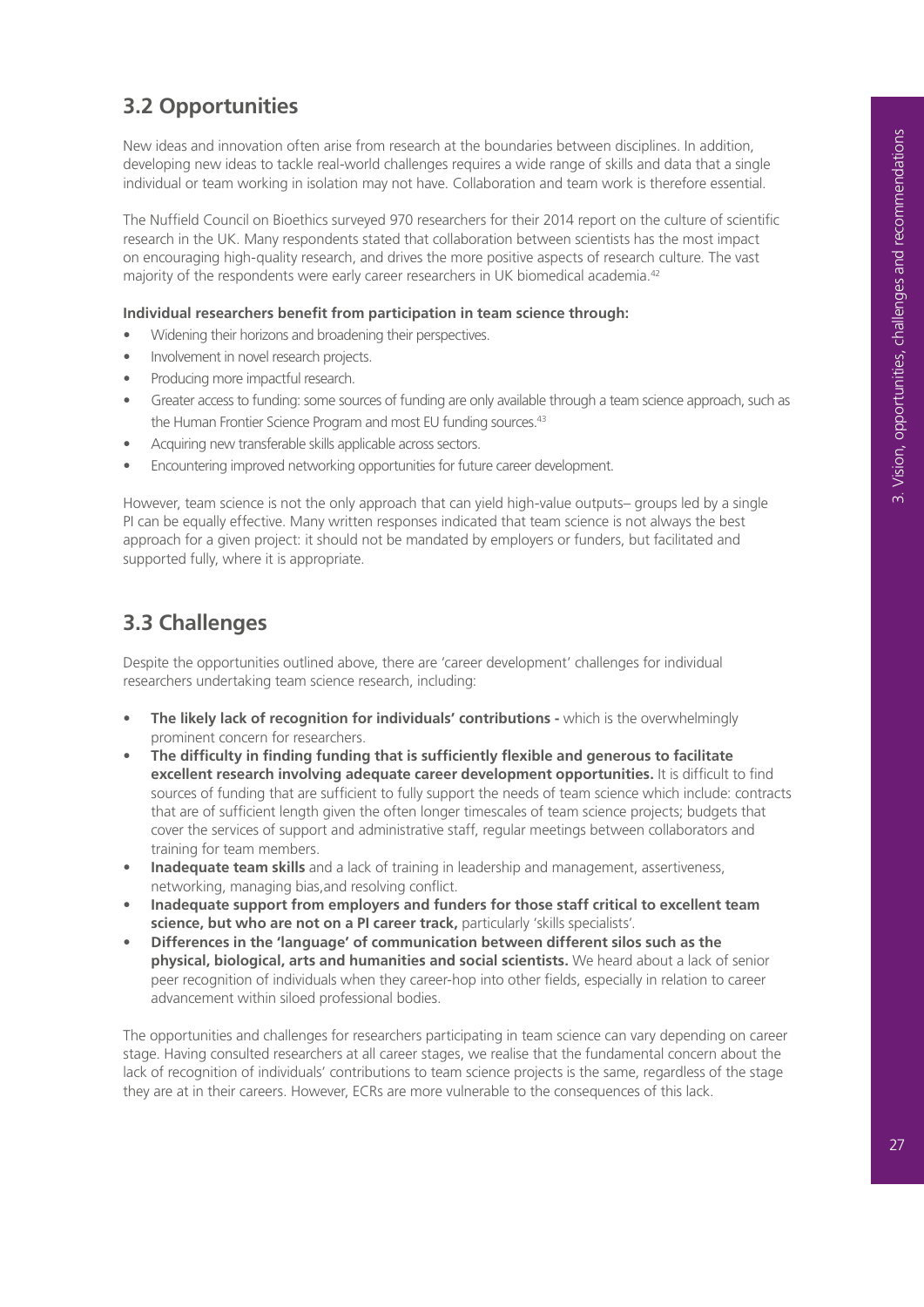# **3.4 Recognition**

The main challenge for individual researchers participating in team science was overwhelmingly identified – by employers, funders, publishers and researchers themselves – as the likely relative lack of recognition for their contributions.

This is important: considerable effort is required to build and maintain a coherent and functional team – including identifying high-quality (expert, reliable and trustworthy) collaborators, and troubleshooting differences in opinion and priorities throughout. Despite this, for most participants, research assessment tends to undervalue the experience they gain from team science. Researchers at all stages reported that many of the roles and activities critical to team science are not recognised and evaluated in career development. This was echoed in a recent Nature article which argued that the team members, such as bioinformaticians, need to be better rewarded and recognised, stating that *'biological data will continue to pile up unless those who analyse it are recognised as creative collaborators in need of career paths'.*<sup>44</sup>

These concerns arise because career development currently relies on a research(er) assessment culture that is based upon two 'currencies' above all else: first and last author publications and 'lead PI' status on grants. A dismissive attitude toward 'middle authors' was reported in both biosciences and the humanities. Focus on these currencies disfavours those who have participated in team science because:

- They are more difficult to secure as group size increases.
- Information conveyed by author position and status on grants is a course-grained and inaccurate representation of contribution.
- Key roles in team science are rarely accurately described in the scholarly record, rendering the allocation of credit, and accountability, impossible. This is reflected in the attempts to expand the number of first and last authors in papers, where allowed, by journals. Moreover, some key roles and activities are not captured, such as project co-ordination, management, technical support and the development and maintenance of software and databases.
- This limited ability to define the contribution of individual team members erodes fairness and trust between team members, leading to conflict and hampering their ability to undertake excellent team science.

Thus, the attribution of multiple/various forms of credit for contributions will be essential if portfolio careers, crossing academic and industrial boundaries, are to be supported. The negative impact of current practice falls most heavily on ECRs.

This strong cultural bias continues to be driven by employers and funders emphasising the importance of individual researchers demonstrating 'leadership' and 'independence' (often defined in a way that makes these difficult to 'earn' via participation in team science). This was identified multiple times as a key factor in maintaining this culture, which limits opportunities for alternative and unconventional career paths.

It was reported that this culture is evident in the activities of employers, funders and honorific bodies, such as National Academies. It was further identified that the role of researchers as members of appointment and promotion panels, on funding panels and as peer reviewers means that this culture arises, at least in part, from within the research community itself.

Tackling these deeply embedded cultural values effectively will require action across all stakeholder groups.

The Nuffield Council on Bioethics report *The culture of scientific research in the UK* identified that the main driver of the more negative aspects of research culture – as reported by researchers –is research assessment (including national exercises like the REF, but also within the context of funding and employment), with its focus on first author or last author publications.<sup>45</sup> We heard that the perceived view in the sector is that various metrics, including both the REF and league tables, reward a single discipline mentality and therefore bias against team science. We are aware that attempts were made in REF2014 to address this issue by reducing the number of assessment panels compared with those for its predecessor, RAE2008. Many HEIs made joined-up submissions, for example, nursing with professions allied to medicine. Another issue raised was the potentially inadequate recognition of one's contributions to team science by peers within one's own discipline, in part because of the difficulties of assessing the work relative to work within the discipline.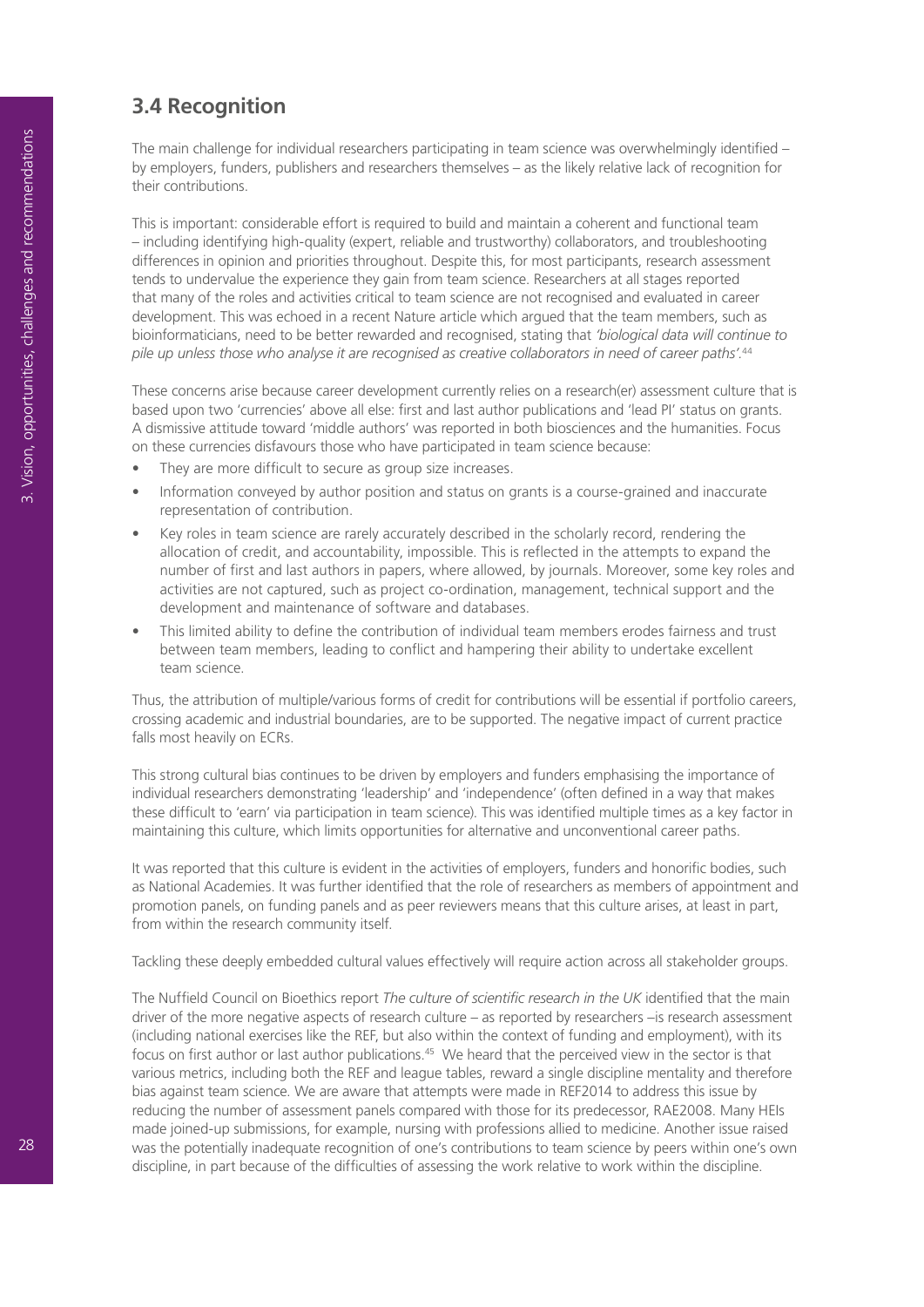#### *3.4.1 Contemporary research appraisal – what is and isn't recognised?*

Contemporary evaluation does indeed focus on first and last author publications, and principal PI status on grants. An important reason for this focus is the desire to use a simple metric from trusted sources: peer review and editorial/grant panels help ensure that these pieces of information are trustworthy – although they do not guarantee that this is so.

Grant income, rather than grant output, is measured since few funders make end-of-grant reports public. As a result of these practices there is an information deficit. Publications and grant income are often the only data that the research community is asked to provide, and therefore the only information available for evaluation. This information deficit was raised as a concern by most, throughout our engagement: the lack of better, more comprehensive information may drive the current evaluation culture. Additional relevant information is already collected within the research system (e.g. activities reported through Researchfish such as collaborations, public engagement, and financial impacts). However, the lack of interoperability between various research information systems is a barrier to the aggregation and use of this information, and results in unnecessary duplication of effort for researchers in providing it.

#### *3.4.2 Has another field already solved this issue?*

During our engagement and evidence gathering, some individuals in the biomedical research community suggested that particle physics, with experience of huge projects, such as those undertaken at CERN, has already solved the problem of ensuring fair recognition for those involved.

However, upon further investigation, the situation is less clear. Comments we received from a small sample of UK particle physicists working at CERN echoed the findings of a 2008 study titled *When authorship isn't enough: lessons from CERN on the implications of formal and informal credit attribution mechanisms in collaborative research*, which found that the *'community has largely turned away from formal records of contribution and taken to using informal means of assessment and evaluation'*, that *'it is also quite*  easy to get lost or even crushed in the crowd of a large...collaboration. Breakdowns in informal systems of recognition, of course, are not a novel result on their own. What distinguishes the present discussion is the *almost complete absence of a formal record to fall back on'* and that *'physicists interviewed in the present study, particularly those at early stages in their careers, were significantly concerned about how to get adequate credit for their efforts and establish their reputations'.*<sup>46</sup>

#### *3.4.3 Recognition on outputs*

Here, we focus on two issues:

- How to improve recognition via generating and aggregating contribution information, focusing particularly on publications and grants as the most pressing first steps, whilst recognising that other types of contributions need to be described and evaluated.
- How to drive the use of that information in career-relevant decision-making by employers and funders.

#### *3.4.4 Publications*

The first step to ensuring that there is appropriate recognition of the contribution of authors on publications is to decide what constitutes authorship. Many journals have developed their own bespoke guidelines relating to the requirements for authorship. Currently, different fields have different traditions relating both to the definition of and requirements for authorship and the 'meaning' of individuals' positions in author lists (Box 3).

In biomedical sciences, the convention is that the first and last authors have made the largest contributions, while those in the middle, particularly when the number of authors is higher, are less able to claim credit. This arrangement is rooted in an era of smaller group research, wherein contributions and credit were clearer. Interpreting intellectual contribution from short lists is simpler, and can be reasonably reflective of individuals' contributions. The rise of team science has broken the 'first and last' system: it is no longer fit for purpose. Efforts to list several first and last/corresponding authors do not solve the issue for the 'middle' authors and do not resolve all disputes (who is first 'first' and last 'last'?). Thus, they reflect, rather than solve, a growing problem. The linear authorship list does not take into account contribution timescales in team science: researchers may join and leave the project, with postdocs often finishing the work of their predecessor, presenting a challenge for recognition and attribution of credit through the current system. A survey of promotion and tenure committee chairpeople from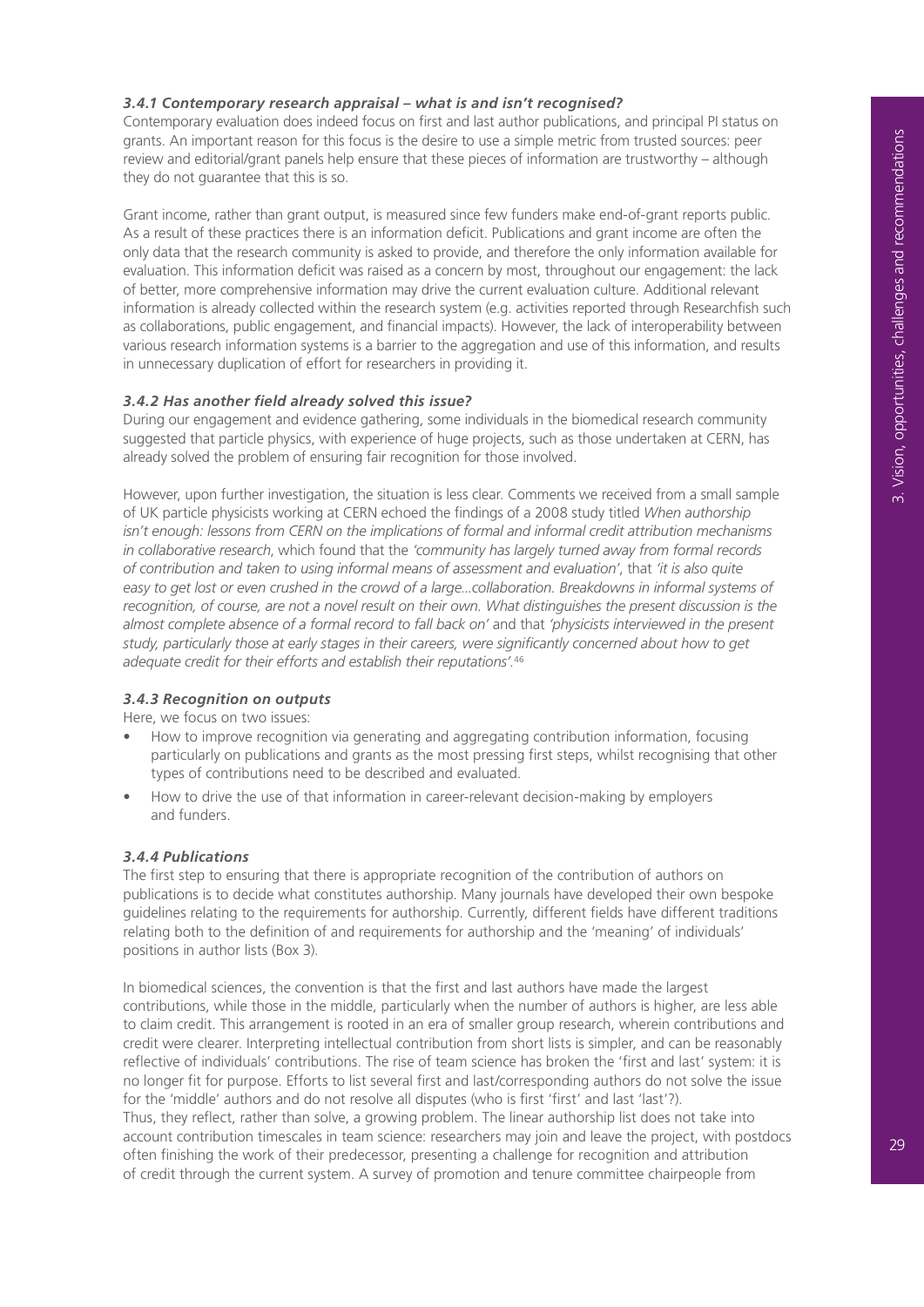academic biomedical research in North America demonstrated how the current paradigm of author position is poor at communicating individuals' contributions for the purposes of career-relevant decision-making.47

# **Box 3. Authorship rules – practice from different fields**

There is no universal definition of authorship.<sup>48</sup> The International Committee of Medical Journal Editors (ICMJE) has developed authorship rules that have been adopted by many biomedical journals.<sup>49</sup> Many journals have also developed their own quidelines.<sup>50</sup> According to a study presented at the annual meeting of the American Sociological Association, onethird of papers in the biological, physical or social sciences had at least one author whose contribution did not meet some definitions for co-authorship.<sup>51</sup> The changing nature of research evaluation, and incentives to increase the author list, have added to the lack of consensus on what constitutes authorship.52

The sequence of authorship in a publication can be a contentious issue. Authorship positions can have different connotations in different research disciplines. The perceived contribution of authors can vary based on byline position and number of authors.<sup>53</sup>

- **• Authorship in the life sciences:** Conventionally, in the life sciences, the most significant contributor (usually a post-grad or postdoc) is the first author whilst the individual who designs and oversees the study (usually the PI) is the last author. Other researchers take up the middle of the author list.
- **• Authorship in economics:** The author list is in alphabetical order, so no precedence can be interpreted.<sup>54</sup>
- **• Authorship in engineering:** The protocol for authorship positions in engineering (specifically aerodynamics and computational fluid dynamics) is that authors are listed in the order of descending percentage contribution. The first author is always the primary contributor (usually a post-grad or postdoc), and while the PI may be in the last author position, this is generally if they are the most minor contributor.
- **• Authorship in high energy physics (HEP):** In HEP, all members of a collaboration are traditionally listed alphabetically as authors on any paper published by any member of that collaboration. Names may include engineers as well as researchers. Other researchers take up the middle of the author list.<sup>55</sup>

There are some scenarios in which the lack of recognition via publication can be partly offset by ensuring that each participant obtains their own first/last author publication, as well as the team science publications. For example, in large genetic analysis projects, smaller 'offshoot' projects can be undertaken using the dataset produced by the larger collaboration but this solution is unlikely to be widely applicable. Alternatively, we heard that individuals can 'take turns' being first author – however, if the contributions to each paper are equivalent, but the papers are differentially cited, this can result in an imbalance in the career development 'currency'. Not all contributions to team science can be captured adequately by inclusion in publications or grants – for example, sharing of datasets or software, securing patents, or team and project management. These contributions – although essential to success – are often not described and are insufficiently valued, and therefore disincentivised. In addition, publication strategies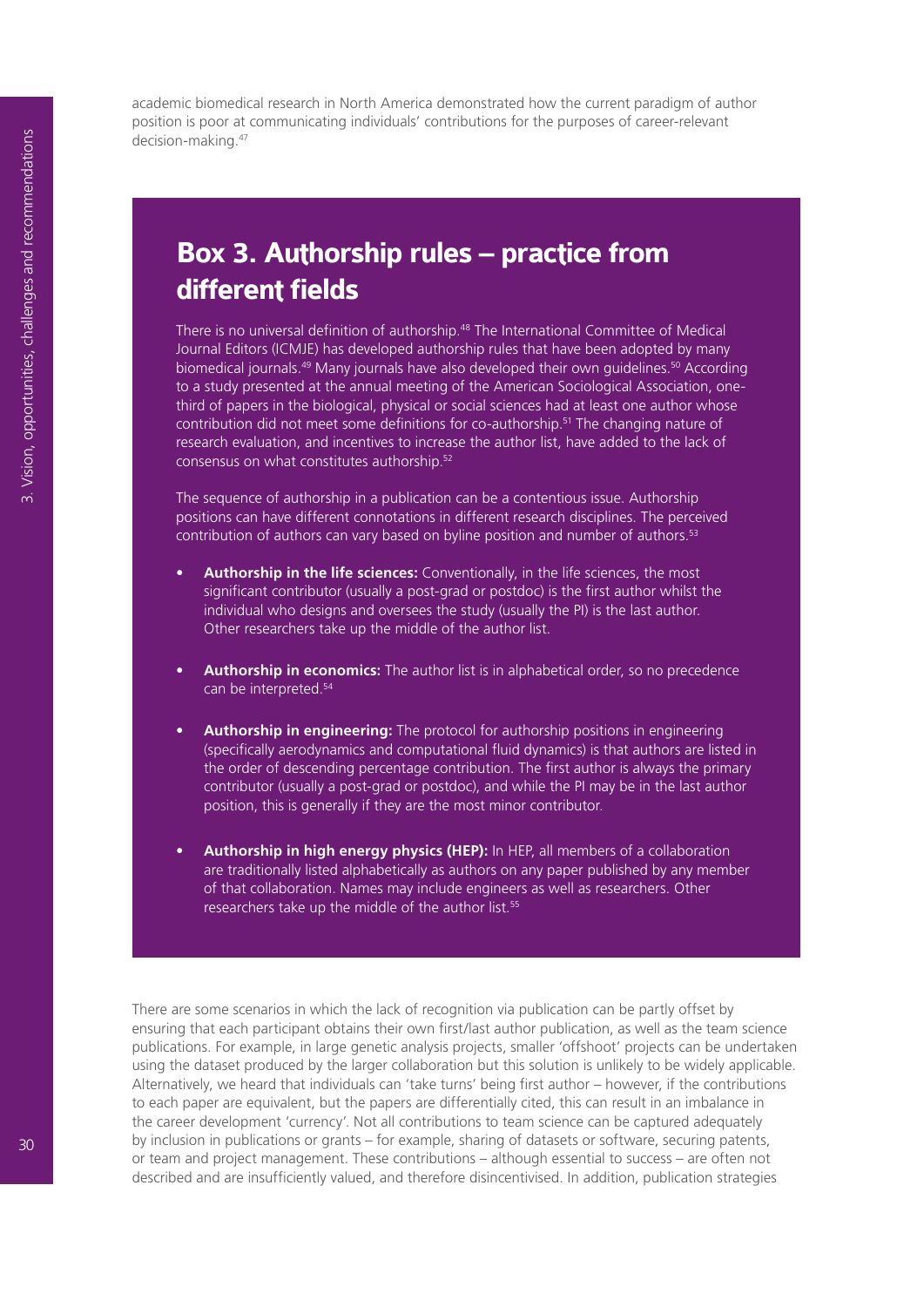are often driven by career consideration rather than effective communication of the science. We heard that ECRs involved in team science can be more vulnerable to this issue, and they may hold off publishing research in the hope of pursuing publication opportunities in journals with higher impact factors.

The focus on publications also compounds known problems with publication bias: replication studies and negative results are often difficult to publish, although they may be critical for large team projects. There is some evidence to suggest that publication bias is a result of the failure of researchers to submit negative results for publication, rather than an inherent bias by journals against such studies.<sup>56</sup>

The discipline-specific nature of many journals was felt to create a barrier to publishing interdisciplinary team science manuscripts. This can lead to a requirement for individual teams to 'tease out' papers that can be published in their own single discipline journals. We also heard concerns about ensuring adequate peer review for interdisciplinary team science papers.

The inaccurate allocation of credit through the current, non-transparent system is further compounded by: senior figures who 'automatically' receive 'last authorship' due to hierarchy; gift authorship, whereby individuals who were not involved in the project are listed as authors, perhaps for political reasons; strategic ordering, wherein individuals are positioned as first author simply because they are approaching a career transition; and ghost authorship, where certain critical roles are seen as 'service provision' and are left out completely from first (or any) authorship. Regarding the latter, we heard that these individuals, for example, imagers, statisticians and pathologists, sometimes have to be forceful to ensure they are even acknowledged in publications.

Through our engagement, we found that ECRs tend to be particularly concerned about authorship, especially where they feel they have little power/say in the project, whereas more senior researchers can sometimes be less concerned, and even dismissive of the ECRs' concerns. These points are reflected in a 2012 article titled *It is time for full disclosure of author contributions*, which stated that *'Sophisticated readers know that decoding an author list in terms of actual contribution to the scientific paper is close to impossible, unless you are involved yourself. Students find that they have to contribute much more to be*  listed as an author than more senior researchers do. Initially, students can feel exploited, but they may get *used to the system. Eventually, if they choose an academic career, they may (more or less willingly) adopt the behaviour themselves. Political and personal relations also determine whether a contributor appears in the list of authors or under Acknowledgements'.*<sup>57</sup>

We heard of concern about the lack of contribution information available for those appraising researchers' track records. For example, the REF2014 Main Panel A Overview report contained the following comments from the International Members: *'In practice, there were additional efforts required to ensure proper*  author contribution to multi-authored outputs; and for the next REF these issues will need to be examined *carefully and modified to promote large-scale collaborative research (which is likely to increase)'.*<sup>58</sup> We heard that this information deficit was a topic of considerable debate in the biomedically-related REF panels – it was easier to judge outputs (publications) fairly when contribution information was provided.<sup>59</sup>

We found that the responsibility requirement of authorship (Box 3) is unrealistic and impractical for diverse team science projects. Researchers reported that being held responsible for the work of collaborators in other disciplines acts as a disincentive to participation in team science. It was noted that improved allocation of credit would result in improved allocation of responsibility, and could allow such requirements to be relaxed, helping to remove a barrier to team science participation.

Some elements of the current system may be unavoidable. There will always be a need for verbal shorthand when referring to a publication. However will it always be necessary to have a 'referred-to' author, who will end up accumulating disproportionate credit through association? This current situation drives concerns about who will be the first 'first' author where there is the capacity to list multiple first authors.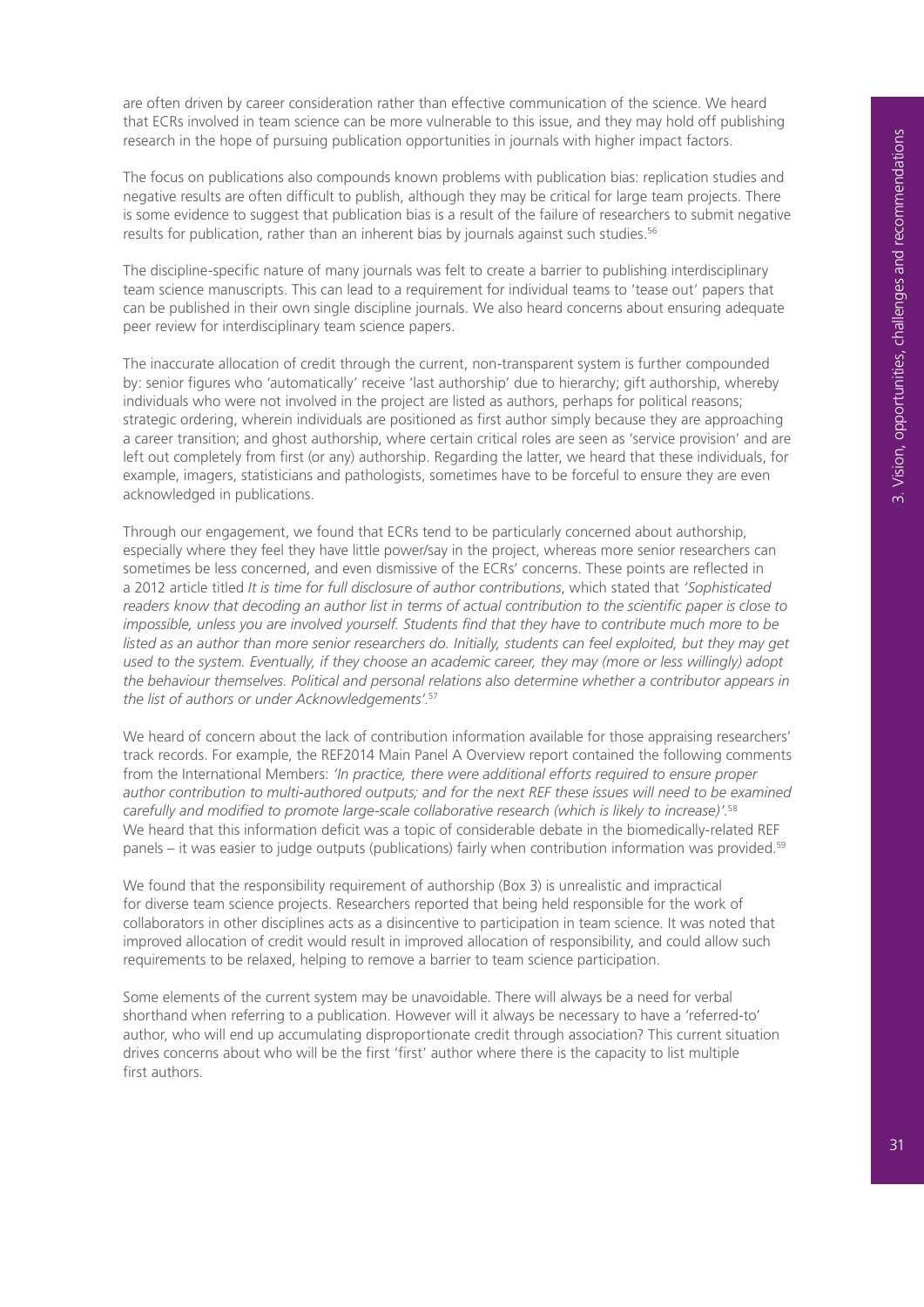

Academic recognition must embrace a fundamental change: it must provide improved information about the contributions of individual team members and use and value it in assessment.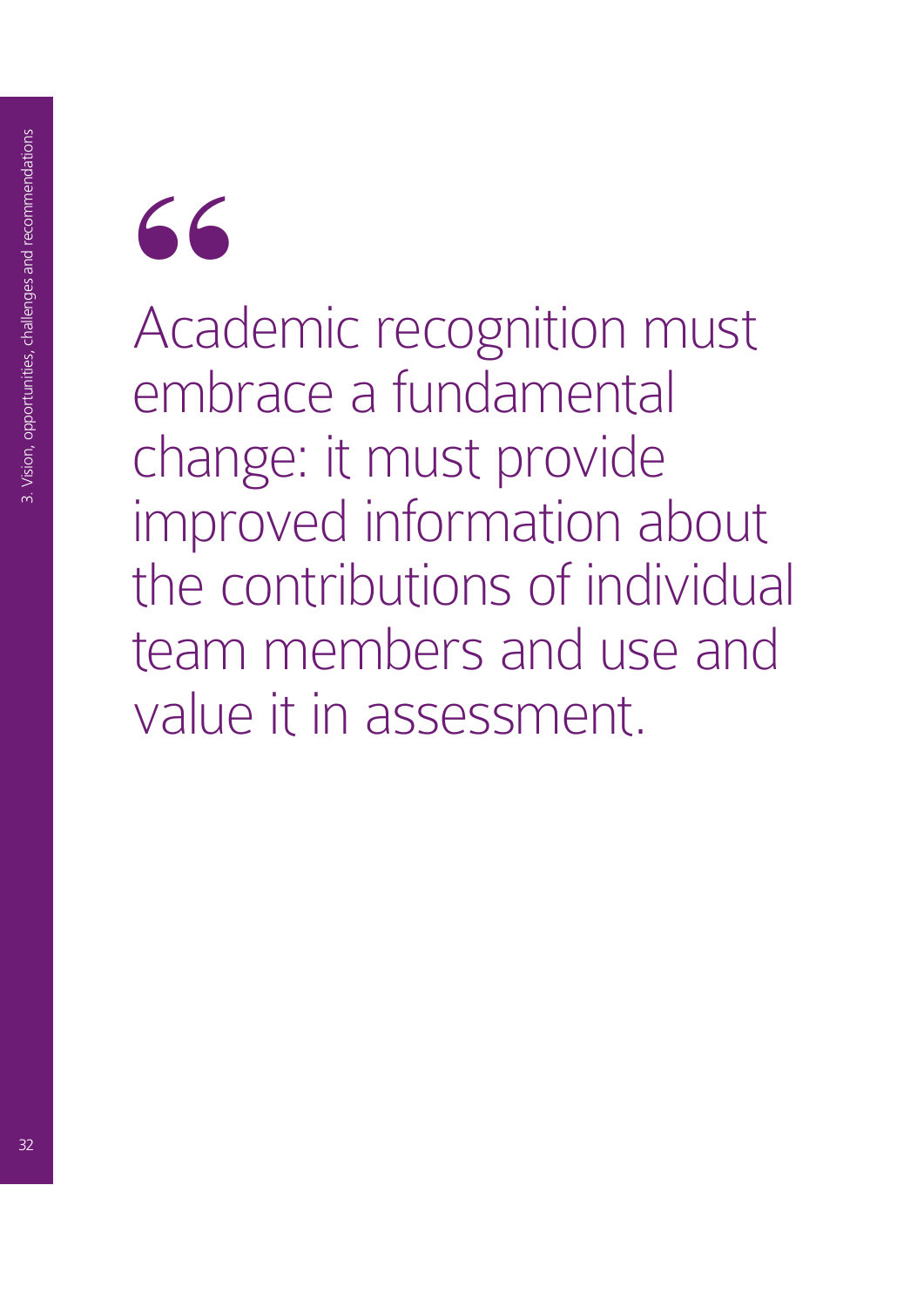#### *3.4.5 Improving contribution information on publications*

As argued above, the current system means that the actual role of each participant cannot be readily determined on multi-author papers, despite a range of 'unspoken' conventions, such as position in the list. However, it should be possible to provide an additional layer of information outlining the role of each author. We are aware that efforts at enabling so-called 'contribution information' have been ongoing for the past two decades.<sup>60</sup> These have had varying degrees of traction to date but, with the development of the necessary taxonomy and new technical platforms that allow for peer-approved statements of contribution and a greater willingness from publishers to embrace and implement such systems, we are assured that a more joined-up approach is possible.<sup>61</sup>

Bibliographic conventions for representation of authorship lag behind the semantic capabilities of the web and tend to obfuscate the contributions of those involved in collaborative research and writing endeavours. There is growing interest among researchers, funding agencies, academic institutions, editors, and publishers in increasing both the transparency and accessibility of research contributions. Many publishers now require contribution disclosures upon article submission – some in structured form, some in free-text form and concurrently, funders are developing more scientifically rigorous ways to track the outputs and impact of their research investments.

Describing the role and contributions of individual authors is not necessarily for publishers to solve, and requires broader participation from the research community to agree how best to describe author contributions (Box 4). The publishers we engaged with indicated that it is technically feasible to deliver a standardised mechanism for transparent allocation of contributions. It would take co-ordinated work to deliver this technical implementation, but the end result would minimise the researcher reporting burden, and ensure a more comprehensive implementation, since publishers work autonomously for the most part.

We conclude that a standard system for describing individual author contributions to publications is essential, and should incorporate the following features:

- Standardised categories of contribution, so that individuals encounter the same system in all work, whether as a researcher or an appraiser.
- Guidelines on how to allocate contributions in a transparent and consensually agreed manner.
- The allocation of contributions needs to be agreed by all listed on the publication upon submission to ensure accuracy and fairness, and to disincentivise the appearance of guest or honorary authors. Any changes will also need to be agreed by all those listed. Alongside the information being 'authorised' by the publisher, this will be necessary to provide appraisers with confidence of the information's accuracy.
- The system must link to other research information systems by capturing individual digital identifiers for everyone listed on the publication.
- The system must be as simple as possible, whilst remaining fit for the purposes of researchers, employers and funders. This was particularly important for funders and employers.
- The contribution information must be prominent and easily electronically accessible.
- Our researchers' workshop suggested a change from the current format, such as a grid or heatmap layout as a way of visually summarising an individual's contributions.

There was considerable discussion about how to communicate the magnitude of each individual's contribution, which is currently inferred from author position in the biomedical sciences.<sup>62</sup> This could take the form of a quantitative description, such as percentages, or a qualitative description, such as identifying 'principal' or 'major' contributors in each category. Many researchers felt that qualitative descriptions were necessary for the purposes of fairness, to differentiate those who did the 'heavy lifting'. Another suggestion was to ask applicants to include a clear 'organisation chart' in applications for funding displaying the structure of the team, the relationships and relative ranks of each participant, the responsibilities of each participant and the process by which decisions are made. Although one might expect that appraisers would support this, for the purposes of understanding individuals' unique contributions, funders and employers were not clear how they would use such information.

It was recognised that it may be difficult for a single taxonomy to accommodate all disciplines and scales of research collaboration. However, it was felt that the opportunity for such universality should be explored fully. Funders have their own interest in introducing comprehensive recognition systems: ensuring appropriate credit for a researcher will help to ensure appropriate credit for their funder.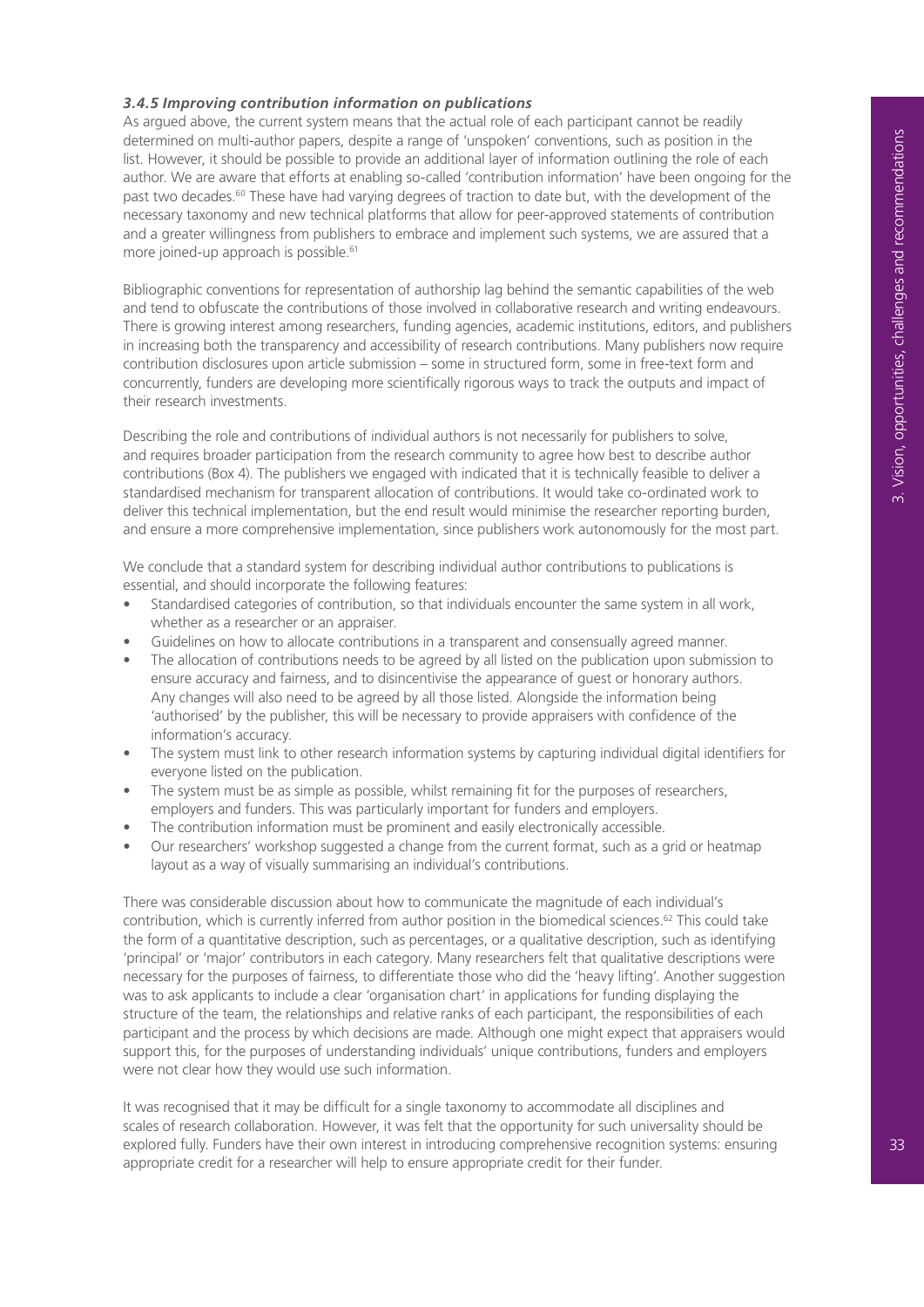# **Box 4. Current efforts to disentangle author information**

Publishers currently vary greatly in asking for contribution statements. This was covered in a recent article which reports that: *'Some publishers, such as the American Association for Cancer Research (AACR) and the Public Library of Science (PLOS), ask authors to select roles from a predefined list. Others, such as Nature, invite or require free-text contribution statements, yet many publishers who collect role information from authors do not even publish it.'* <sup>63</sup>

**Project CRedIT (contributor roles taxonomy):** Project CRediT was initiated following a joint meeting co-hosted by the Wellcome Trust and Harvard University in 2011 to discuss how to move beyond a paradigm of 'authors' on scholarly published work, to be able to better represent, identify and understand who did what in contributing to scholarly work. Working initially with members of the ICMJE, the Evaluation Team at the Wellcome Trust and Harvard University worked to develop a taxonomy of roles that would be simple to use but could represent the range of contributions to scientific published outputs, initially focusing on biomedicine. In addition to providing more transparency about the contributions to scholarly outputs and allowing researchers to be identifiable and gain credit for their contributions, greater granularity around research contributions is likely to bring about a range of other benefits including supporting peer review identification and potential collaborators and helping to reduce the volume of author disputes currently managed by journals.

A 'contribution type 'taxonomy' was developed with input from across the scientific community and is now openly available, and being used in practice. The CRediT Taxonomy (and standards and guidelines for using it) is now being hosted by CASRAI (Consortia Advancing Standards in Research Administration Information) which aims to improve the flow of information within and between research stakeholders.<sup>64</sup> CASRAI is currently supporting the Project CRediT chairs to encourage and review implementations of the taxonomy and increase uptake by publishers, researchers, funding agencies, and academic administration workflows.65

There have been several live implementations of the contributor roles taxonomy to date, including by Mozilla Open Science, who have implemented the taxonomy using their 'open badges' approach, which has now started to be used by some journals and is linked directly to ORCID.<sup>66</sup> Cell Press have been offering the taxonomy as a format for submission of author contributions across their journals since July 2015; other journals look set to follow, introducing a structured list for 'author' contributions into their manuscript submission systems in early 2016. Aries Systems, a publishing manuscript submission system used by many journal publishers, is also introducing the taxonomy (in a structured list format) into its next system release for journals to optionally adopt.

**FORCE11:** FORCE11 is a community of scholars, librarians, archivists, publishers and research funders that aims to bring about a change in modern scholarly communications through the effective use of information technology. The FORCE11 Attribution Working Group was formed out of the FORCE2015 Contribution and attribution in the context of the scholar workshop. As described on their website, the Group was formed to:

- Collate and review existing efforts on scholarly contribution taxonomies.
- Determine if a consensus implementation, which would meet the requirements for all projects and would include the capability to be extensible from a core taxonomy is possible.
- Attempt to develop and pilot test the consensus implementation.<sup>67</sup>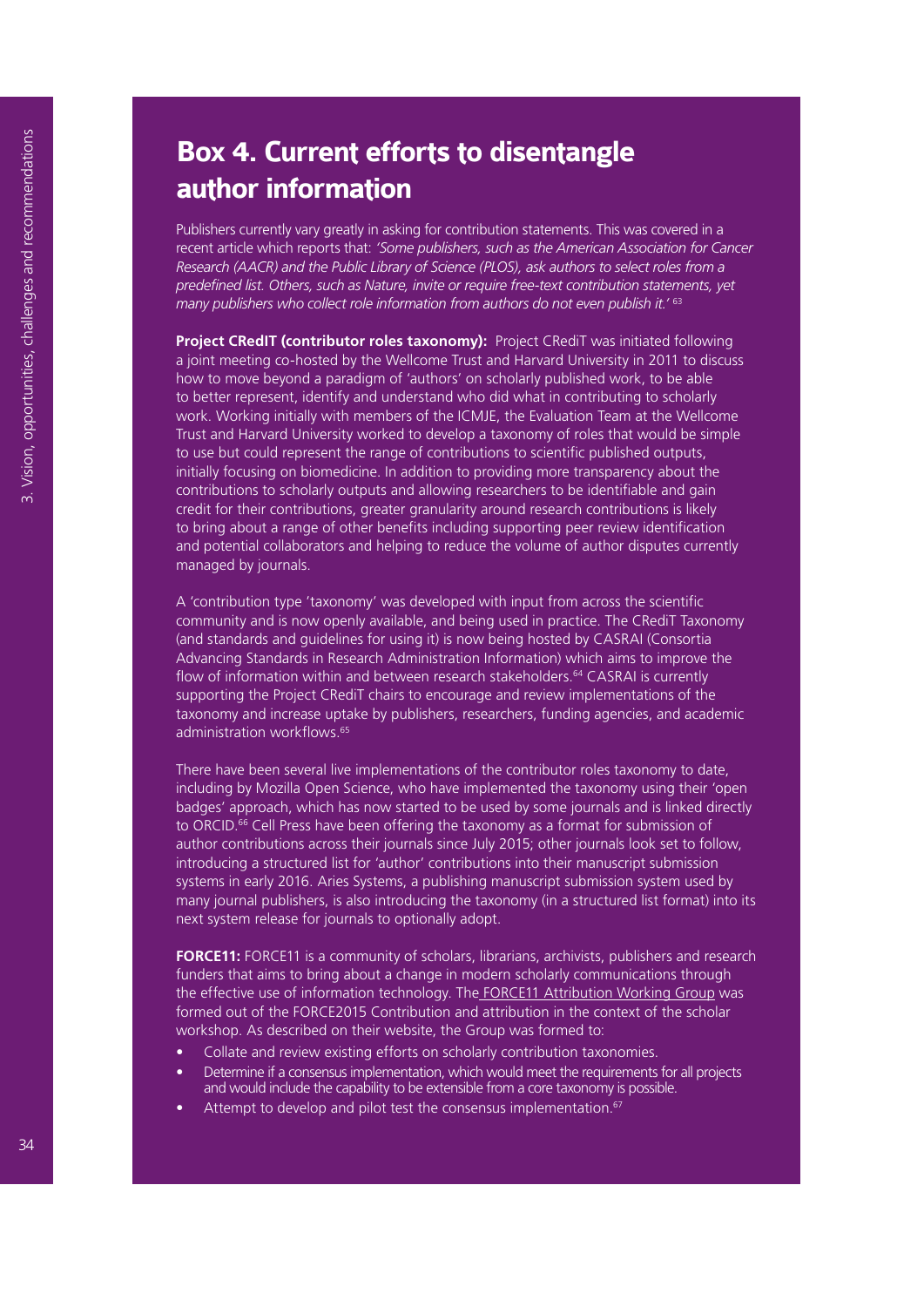It was noted that as long as an 'author list' is presented on publications, it will be difficult to drive usage of the detailed contribution information in appraisal of those involved in team science projects – appraisers will probably fall back to tradition and 'read into' author positions. While we acknowledge that ongoing discussion and debate about the risks and benefits of a new system will be required, we would expect a period of transition during which contribution information platforms are tested and begin to replace position-based author lists.

Wherever names of individuals are presented without their associated contribution information, the following approaches could be explored, to reinforce to the reader that author contributions can only be discovered from the detailed information available, not the author order:

- Randomising the author order for each publication.
- Using consortia names, instead of individuals e.g. 1000 Genomes Project Consortium would overcome the problem of the first author association due to the nature of citations (name *et al*).<sup>68</sup>

A study in the economics field revealed that alphabetisation resulted in first authors appearing to have better career development, so we do not consider this an effective option.<sup>69</sup>

The concept of developing and using a standard system for structuring contribution information across all publishers was strongly supported by all groups that we engaged with – particularly ECRs. Employers and funders were supportive but stressed the need for the information to be relevant to them, and presentable in usable and simple forms, for example easily accessible on PubMed.

This type of system would make it possible to link the contribution information (potentially/ideally in the form of metadata tags) to the article's digital object identifier (DOI) and to individuals' digital identifiers (e.g. ORCIDs).

#### *3.4.6 Grants*

#### *The current system*

Usually on grant applications, a single researcher is listed as the PI, and in some cases with designated co-investigators. We heard that, similar to first or last authorship, PI status is taken as unambiguous evidence of leadership and credit, with less recognition for the co-investigators.

We heard that the hierarchy of designations (principal and then co-I) is useful to funders for the purposes of accountability – a single individual is then responsible for the project's leadership, proper conduct and financial management. Often a desire for accountability and simplicity results in a system with only a limited number of formal roles on the grant. Whilst responsibility for leadership and conduct can be shared out, UK funders were keen to have a single individual, at a single host institution, who could take responsibility for the financial management of the project. Funders cannot be employers, due to resourcing and legal issues, nor can they mediate disagreement between PIs about the distribution of funds. Other models that allow accountability do exist, such as large-scale European Union grants which are distributed from a central pot to multiple institutions, have distinct work packages, with identified leaders of each work package, and which enable more detailed contribution information for individuals on grants.

We also heard of the problem of key team members not meeting the eligibility requirements for grants, to the detriment of their future career prospects. Some funders stipulate that only permanent staff can be listed, thereby preventing postdocs on fixed-term contracts from being included. However, postdocs can be named co-investigators on UK Research Council grants. Also, caps on numbers of co-applicants/investigators can disadvantage those in larger teams, as all relevant individuals cannot be listed.

This situation presents a 'credit' problem analogous to that with publications: unless a range of roles are identified on the grant, and 'ordering'/hierarchy is removed from individuals' designations, the diverse contributions necessary for excellent team science are not being recognised.

#### *Improving contribution information on grants*

Grant administration and reporting should be developed to capture all of the roles performed by the project's key participants. Importantly, nomenclature that leads to inaccurate allocation of credit needs to be avoided. One option is to list all individuals as 'co-investigators'. Structures that specify 'work package leaders' could afford the opportunity to provide formal recognition of key, but often unrecognised, contributions. For example, one work package on all large grants could be 'project management'.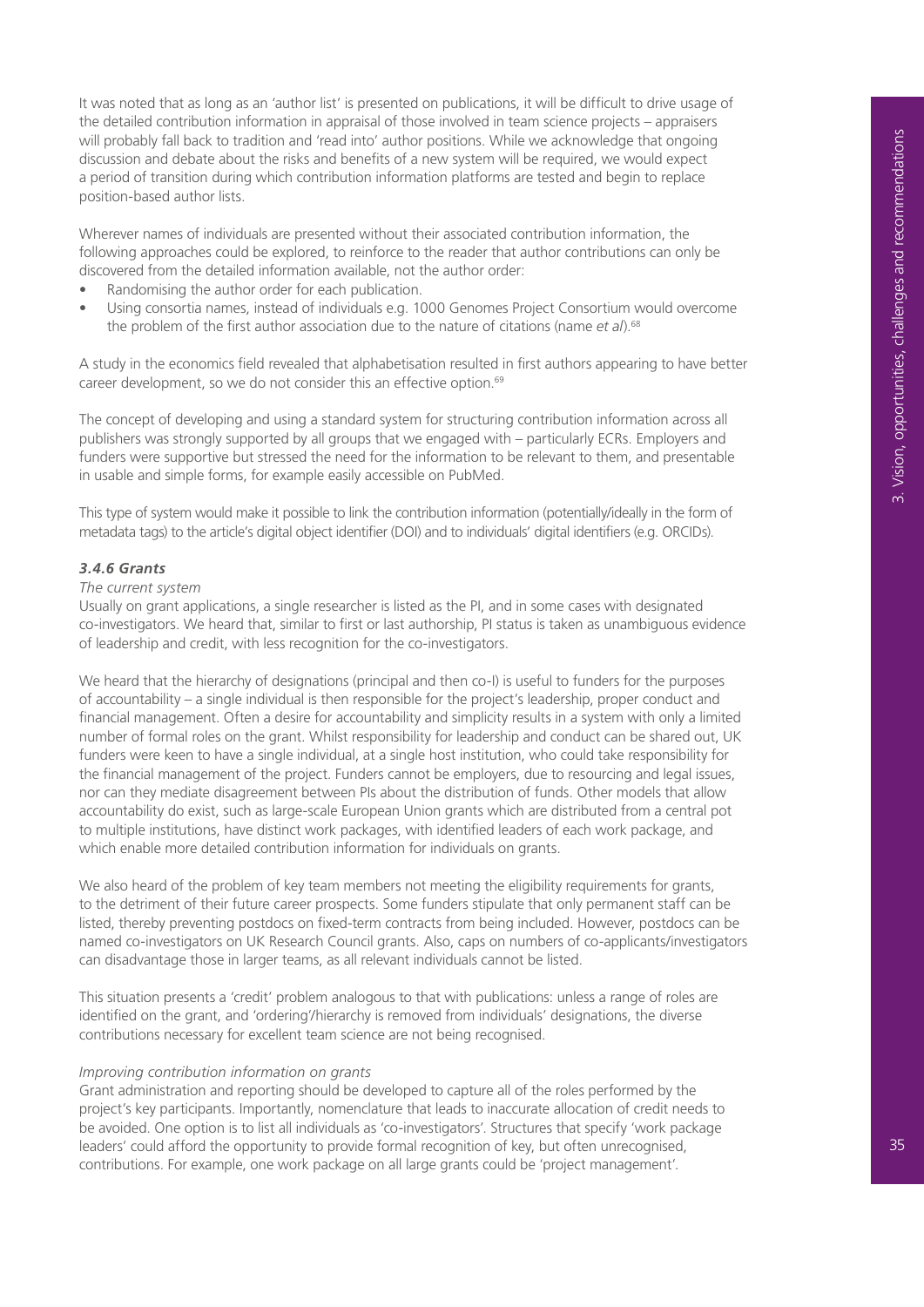#### *3.4.7 Recognition of other types of contributions*

As mentioned previously, the Working Group decided to focus on publications and grants as the most pressing first steps, but recognised that other types of contributions, such as data sets and software need to be described and evaluated. In the future, action should also be taken to capture the other types of activities and roles outlined in Box 5.

# **Box 5. Recognition for other types of outputs**

There is growing awareness of a need to recognise research outputs other than publications, particularly given the increasing prevalence of digital outputs such as software and databases. To be of use to the research community, such outputs need to be widely accessible; requirements by funders to make publications open access, and datasets freely available, support this aim. However, existing models of appraisal for employment and funding generally require researchers to maintain tight control of their data in order to demonstrate authorship and receive credit for their work.

New systems for recognising and crediting the variety of research outputs are needed to resolve this conundrum. There is widespread support for the development of such systems, as evidenced by the **San Francisco Declaration on Research Assessment (DORA)**, which stresses the limitations of journal-based metrics and champions the value of alternative research outputs; the **Expert Advisory Group on Data Access (EAGDA)**, which provides guidance on how access to research data should be regulated; **DataCite**, which provides citation for data, and the **Research Data Alliance**, which convenes working groups to design new mechanisms of sharing data. Although much work remains to be done, new models and systems are already being developed. Several examples are described below.

- *• Software:* Software is often stored in, and accessed through, repositories such as **GitHub, CRAN, PyP**I and **Boost** or on discussion forums for various coding programmes (for example, http://uk.mathworks.com/matlabcentral/). Products stored in these repositories can be copyrighted but are usually made freely available for general use.
- *• Databases:* There are many discipline-specific databases. Examples include the **Gene Expression Omnibus (GEO)** for functional genomic data; the **Protein Data Bank** for protein structures; **PANGAEA** for earth systems research, and the **UK Data Archive** for the social sciences and humanities. The **Data Citation Index** goes a step further: it aims to provide a central access point for databases across the disciplines, to put research in the context of related work and to track attribution for digital data.
- *• Alternative models of attribution*: In a recent article in the Journal of Open Research Software, Daniel Katz proposes 'transitive credit' as a new approach to attribution of digital products.70 In this system, a percentage credit is assigned to each contributor to a research output (such as an article, a piece of software or a dataset). This percentage is then carried through to subsequent uses of the product. All aspects of a digital product – its creation, maintenance and use – are cited under this scheme. In addition, initiatives such as **ORCID, Researchfish, AltMetric** and **Spliddit** aim to improve recognition of researchers' work by tracking and recording a wide range of research outputs and assigning fair credit to contributors.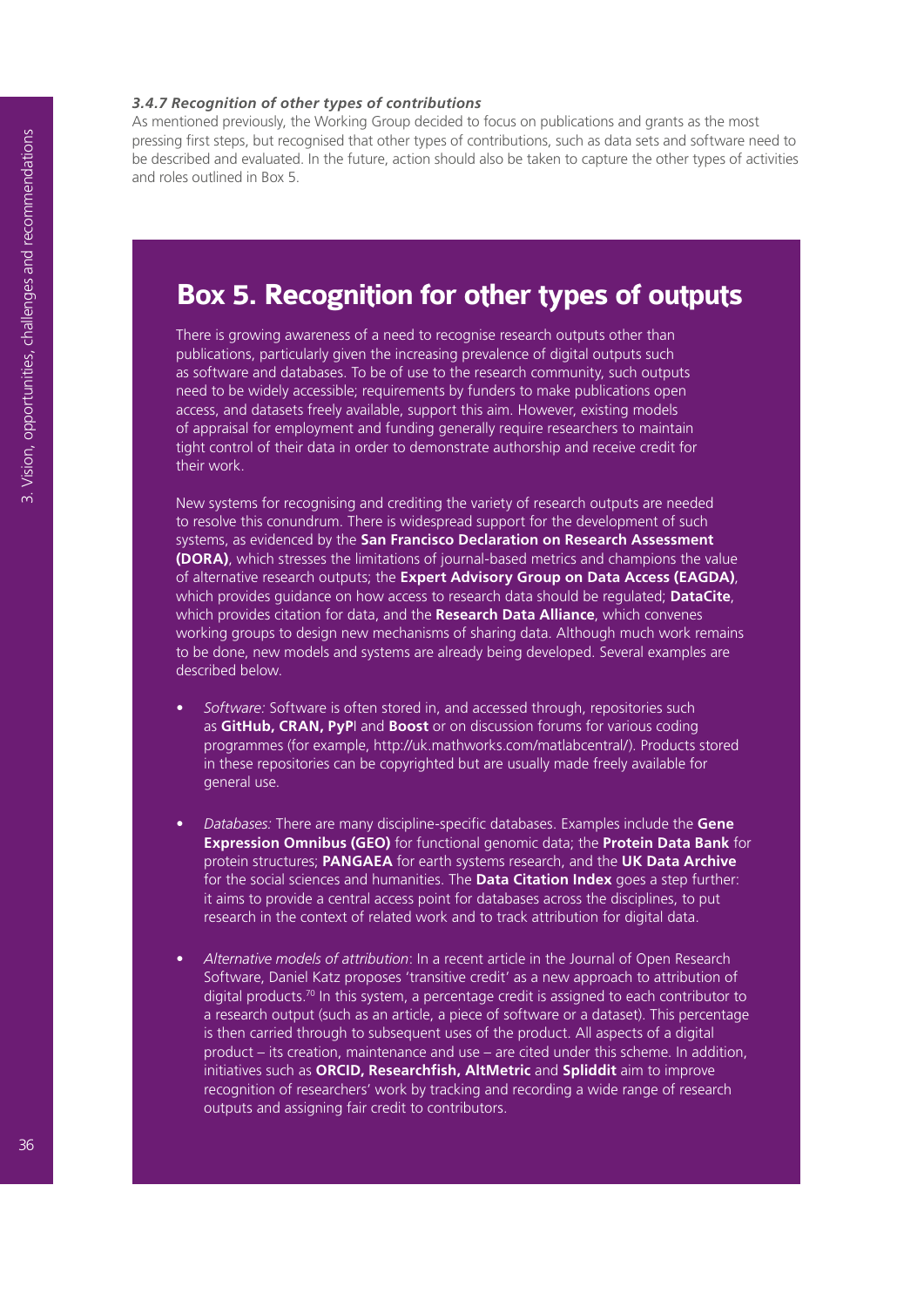As we move forward, opportunities will be developed to capture all of the roles and activities that constitute researcher 'citizenship', such as peer reviewing, grant writing, mentoring, teaching,and public engagement. Thought will be needed as to how types and magnitudes of contributions could be captured, how researchers' approval of contribution information would be obtained and how the information could be 'authorised' and accepted with confidence.

#### *3.4.8 Creating portable digital contribution portfolios*

ORCID is now the clear frontrunner in the individual digital identifier space (Box 6). It is being mandated by funders and journals and adopted by a large consortium of HEIs in the UK.<sup>71</sup> With the ability to link researchers' outputs with their individual identifier, it becomes possible to add contribution information. While making the information publicly accessible and open and using trusted sources does not eliminate the possibility of fraud, it makes it less likely.

However, individuals need to control their online 'profile' – i.e. deciding which outputs they 'claim' and making sure it is up-to-date. Ultimately this will become a single-entry multiple-use central dataset. University research information systems and funder evaluation systems, such as Researchfish, could use the identifier to aggregate a contribution portfolio for an individual, which could be used to inform careerrelevant decision-making. Contribution portfolios aggregated via ORCID could also be represented in multiple ways for multiple purposes, to inform review panels or to help individuals planning their own personal development, using something like the 'heatmap', mentioned earlier.

Digital portable contribution portfolios would create benefits beyond individual career development. They would allow credit to be more easily defined for funders and employers. They would also revolutionise monitoring and evaluation, as more 'fine-grained' data on individual careers would all be collected and made available through the central dataset. This system should be used for all new outputs and activities. Once such a system is in place, consideration could be given to incorporating legacy information (e.g. previous papers and grants).

#### *3.4.9 Changing decision-making by employers and funders*

Presenting better information is only one side of the equation. Changing how information is used and valued in career-relevant decision-making is the other. Decision-making must still focus on excellence, requiring intellectual contributions and leadership to be captured, as well as team citizenship and the 'doing of the work'. Funders and employers must use information about varied contributions in their decision-making. They must develop transparent evaluation criteria and communicate them clearly to researchers. When doing so, funders and employers should bear in mind some points that we heard: the danger that an individual may be perceived as doing 'less' when participating in team science compared to leading a single-PI project, although the work could be objectively more sizable and impactful; and ensuring interview stages in decision-making processes allow researchers to describe better the experience and expertise they have gained via team science.

Many of the individuals making career-relevant decisions regarding others have a range of competing demands upon their time – and while some argue that the use of metrics and simple rules of thumb, such as author order, save time compared to evaluating more complex/detailed information, most people would value additional information in order to make an informed decision. We recommend that contribution information should be presented in a simple and intelligible manner.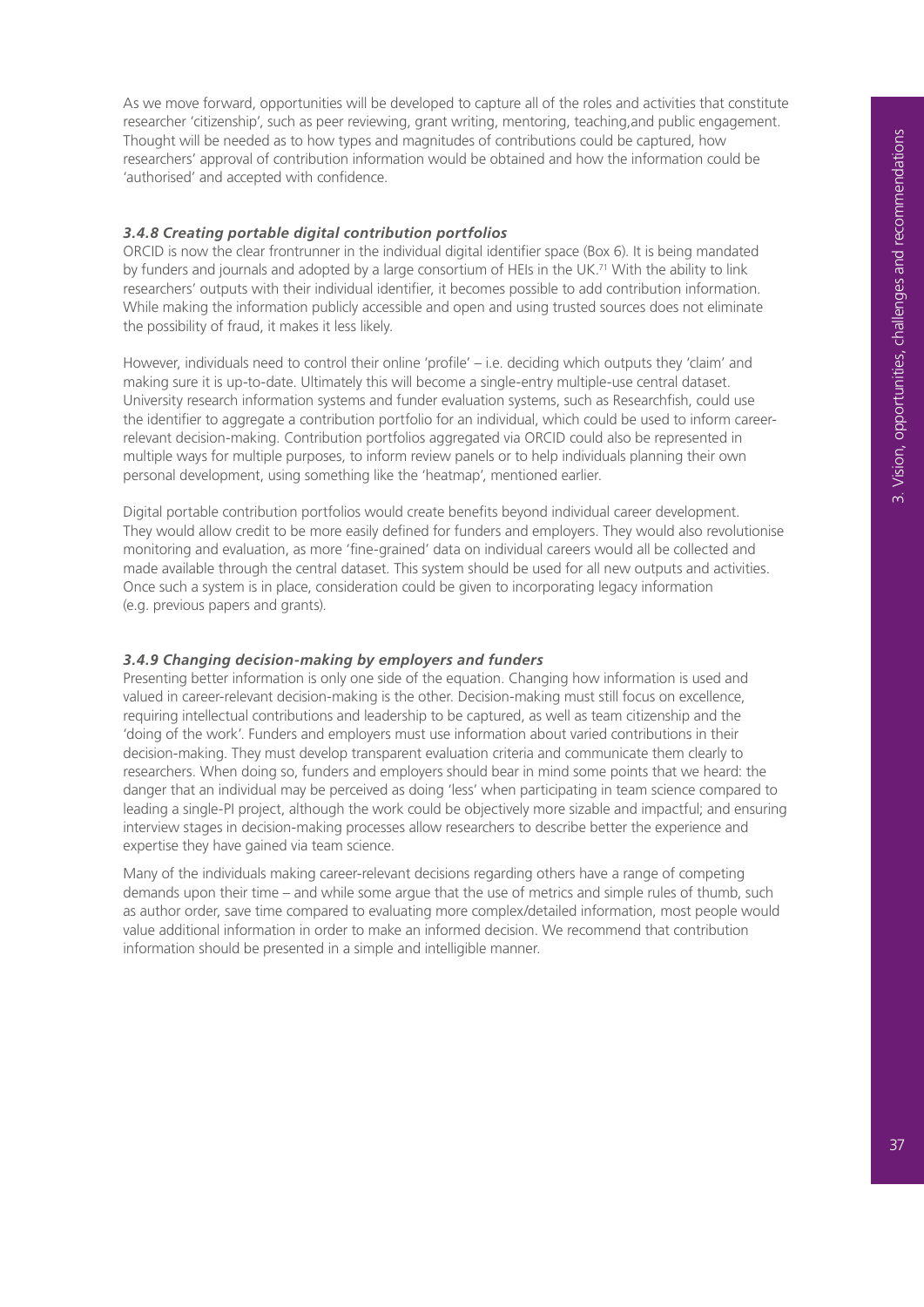# **Box 6. Building an interoperable system of information on outputs and contributions**

#### *ORCID*

ORCID (Open Researcher and Contributor ID) is an open, non-profit, community-driven effort to create and maintain a registry of unique researcher identifiers and a transparent method of linking research activities and outputs to these identifiers. As described on its website, ORCID provides two core functions: (1) a registry to obtain a unique identifier and manage a record of activities, and (2) application programming interfaces (APIs) that support system-to-system communication and authentication.<sup>72</sup>

Jisc (formerly the Joint Information Systems Committee, the UK research ICT body) and the Association of Research Managers and Administrators (ARMA) are planning to orchestrate ORCID 'consortium' membership for all of the UK, removing the need for each institution to register separately.<sup>73</sup> Thirteen UK higher education institutions are already ORCID members, and interest in consortium membership is building.

An independent review of RCUK open access recommended in late 2014 that RCUK adopt ORCID across all of its processes.74 There have been similar recommendations/efforts in Australia (March 2015) and the US (2014).75 The *Metric Tide* report calls for ORCIDs to be made mandatory for all researchers in the next REF.<sup>76</sup> The Wellcome Trust has mandated ORCID as part of its grant application process.<sup>77</sup> The NIHR has recently made ORCID mandatory for all new NIHR personal award applications.78 The MRC are working on ORCID integration with their grant systems.

Figure 3 shows how automatic updates of records can be achieved using interoperable identifiers (i.e. the ability to exchange information in both human and machine readable formats).79

#### *Funder information*

Funders have an ongoing interest in the outcome of their funded projects, so they have begun to design processes to systematically collect output information. **Researchfish** is an online service which operates for UK funders, institutes and researchers to standardise and collect research outcomes.<sup>80</sup> It is currently used by over 100 funders and research institutes. All seven UK Research Councils now use Researchfish and require their funded researchers to submit Researchfish returns in 2015/16. Information returned to the Research Councils through Researchfish is made available through the **Gateway to Research**. 81 RCUK is actively working with Researchfish Ltd to implement better interoperability with the research information systems used by research organisations. Some funders have developed their own bespoke systems, such as the Wellcome Trust e-Val, the Trust's online portal for grantholders to report on their funded work.82

#### *University information systems*

There are a range of university databases or information systems such as CRIS (current research information system) and PURE (**pu**blication and **re**search) designed to help with the information management of research activity conducted at an institution. There is already work underway to achieve interoperability of Researchfish and university information systems such as PURE. We have heard that there will ultimately be interoperability of university systems, Researchfish and ORCID.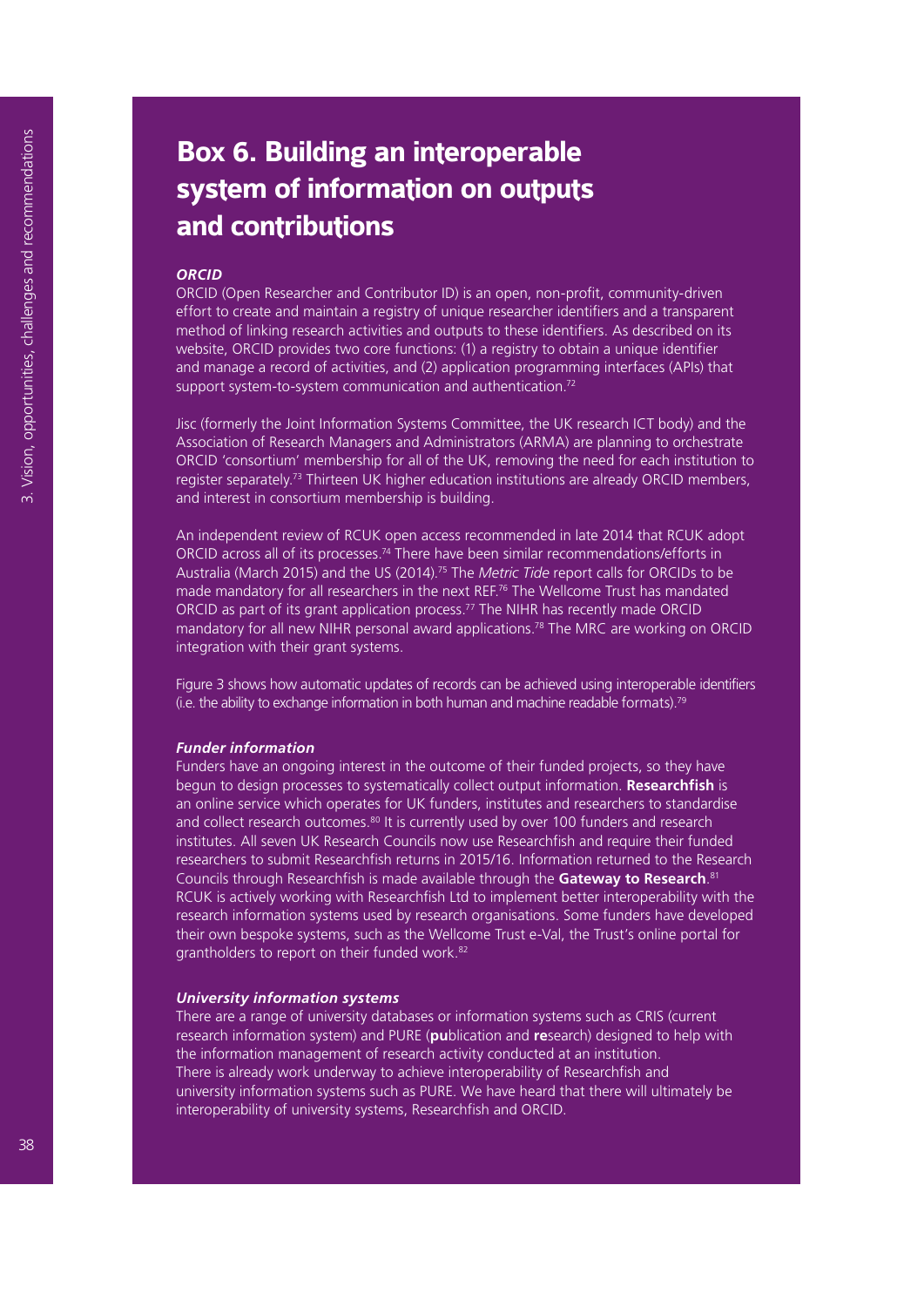#### **Figure 3: How automatic updates of records can be achieved using interoperable identifiers**



39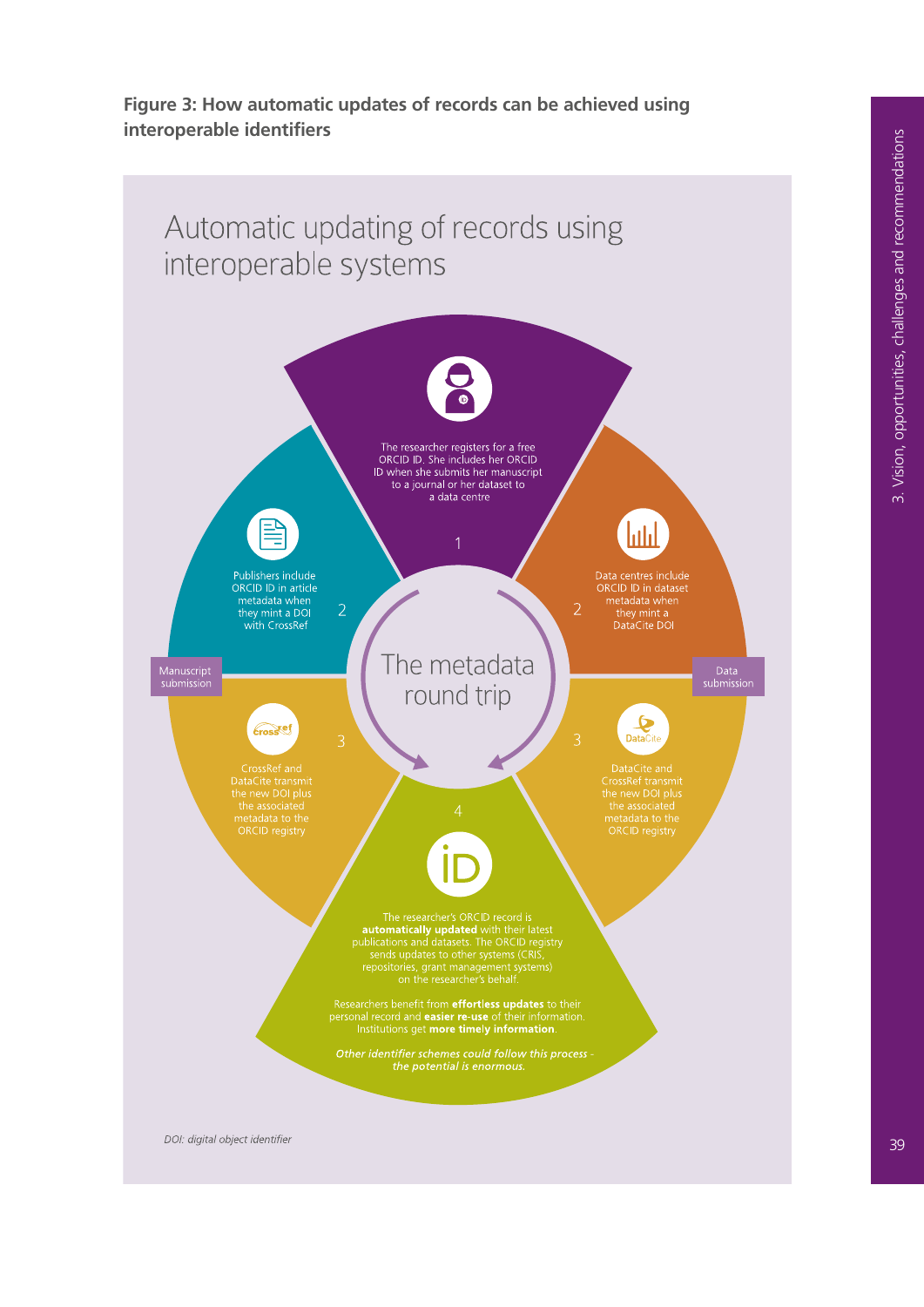#### *Employer specific points*

As well as rewarding those who obtain research grants, universities should ensure that individuals who contribute to publications and other outputs, or who catalyse impact, are similarly credited. While end-ofgrant information provides important baseline data, the lag time until all outputs emerge varies depending upon the research area and the nature of the project, and may be particularly lengthy for long-term team science projects. Funders and employers should therefore be prepared to track outputs over time using services such as Researchfish in the UK.

Employers should request and use information from an individual's contribution portfolio. They must also define what value they associate with team science contributions and update their promotion criteria accordingly, clearly communicating these developments to employees. In doing so, it is important that performance reviews reflect the responsibilities of the individual concerned. For a senior PI it should go beyond their ability to obtain grants to a consideration of how they have managed their resources and staff, e.g. if they have supervised PhD students and postdocs, understanding their career progression would be useful.

#### *Funder specific points*

Similar to employers, funders must request and use contribution portfolios, and develop and publicise clear frameworks for how they are used in decision-making. Funders must induct and train panel members and peer reviewers, as appropriate, in how to value contribution information to team science projects. Funders must also ensure that panels have an atmosphere of challenging 'old school' first/last author mentality.

# **Recommendation 1**

**All research outputs and grants should include open, transparent, standardised and structured contribution information.**

- *• Publishers* should work with relevant initiatives, such as Project CRediT, and the research community to develop, pilot and evolve a standardised contribution information framework for publications.
- To ensure that the information captured is fit for their respective purposes, *employers*, *funders* and *researchers* need to engage with publishers in developing the framework.
- For team science grants, *funders* should phase out any requirement for a 'lead' or 'principal' investigator, and list all applicants as 'co-applicants'. *Funders* need to develop and publish clear criteria for co-applicant status. In addition, we recognise that *funders*  may require one co-applicant to be identified as the 'administrative lead'.
- *• Researchers* should be required to provide a statement describing the contribution of each co-applicant to the grant.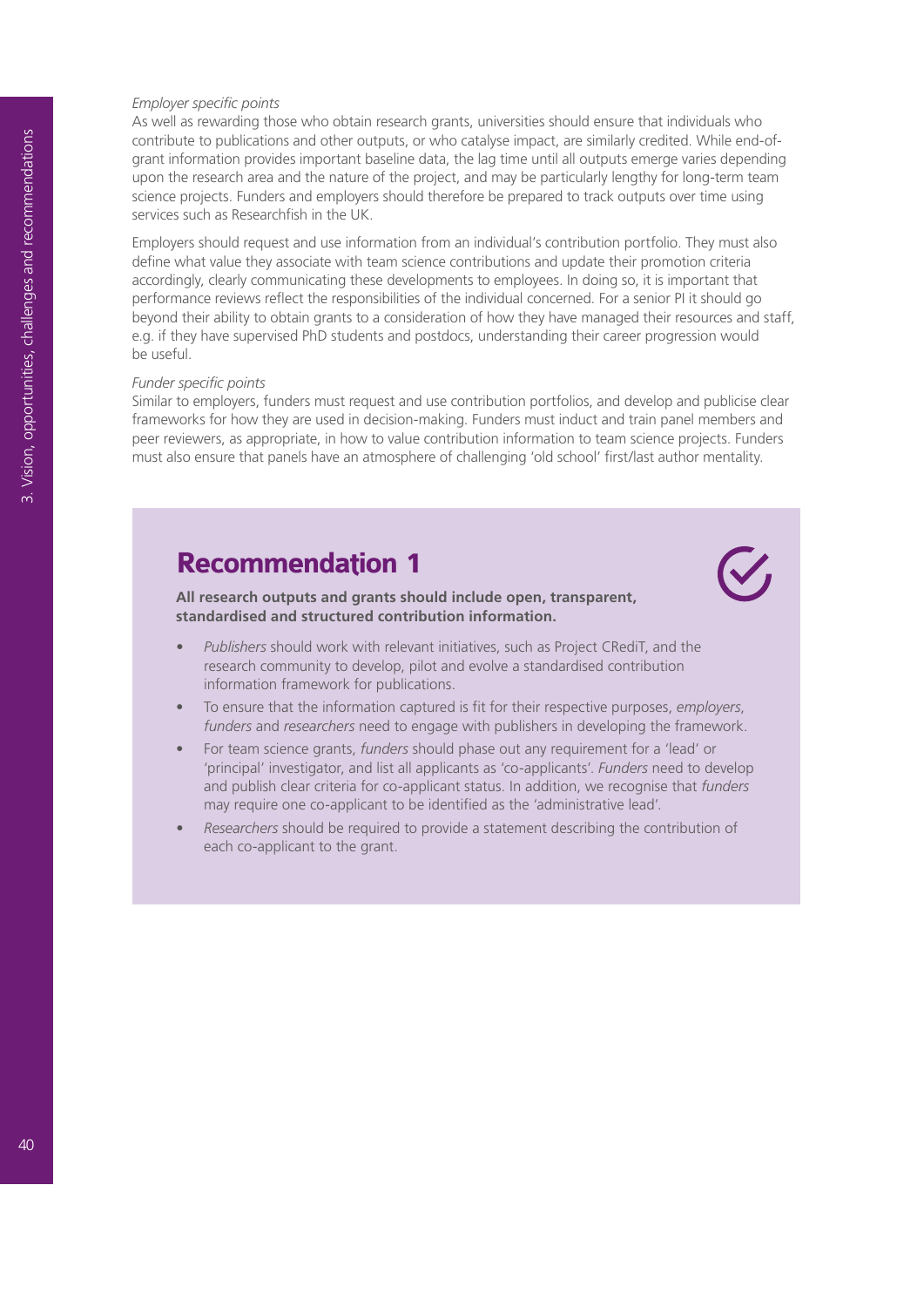# **Recommendation 2**

**The most effective way of providing contribution information will be an open and transparent research information infrastructure which links all research inputs and outputs to individual contributors.** 

- *• Researchers* should obtain an ORCID ID and link it to all their research activities.
- *• Publishers* should ensure that publications include ORCID IDs for any associated inputs and outputs.
- As publishers do for publications, *data and software repositories* should also link to ORCID.
- Likewise, *funders* should develop and use publicly-accessible grant information databases, wherein each record is linked to ORCID.

# **Recommendation 3**

**Information infrastructure must minimise researchers' overall administrative burden and information systems should be interoperable.** 

- *• Funders* should ensure that their application and grant reporting systems are interoperable with those of *employers.*
- *• Employers* must ensure that their institutional research information systems are interoperable with publicly available databases, such as ORCID.

# **Recommendation 4**

**The use of 'key' positions on publications and grants as the primary indicator of research performance, leadership and independence in team science projects should be replaced by transparent, fair processes.**

- *• Employers* should use individuals' contribution portfolios when appraising them for recruitment and promotion.
- *• Funders* should use individuals' contribution portfolios when appraising them as part of a funding application.
- Both *funders* and *employers* should update their criteria for career development at all stages. This information should be available publicly and communicated clearly to all researchers.
- With the phasing in of contribution information on publications, *researchers* and *publishers* should engage in active debate about phasing out author listing traditions for team science projects.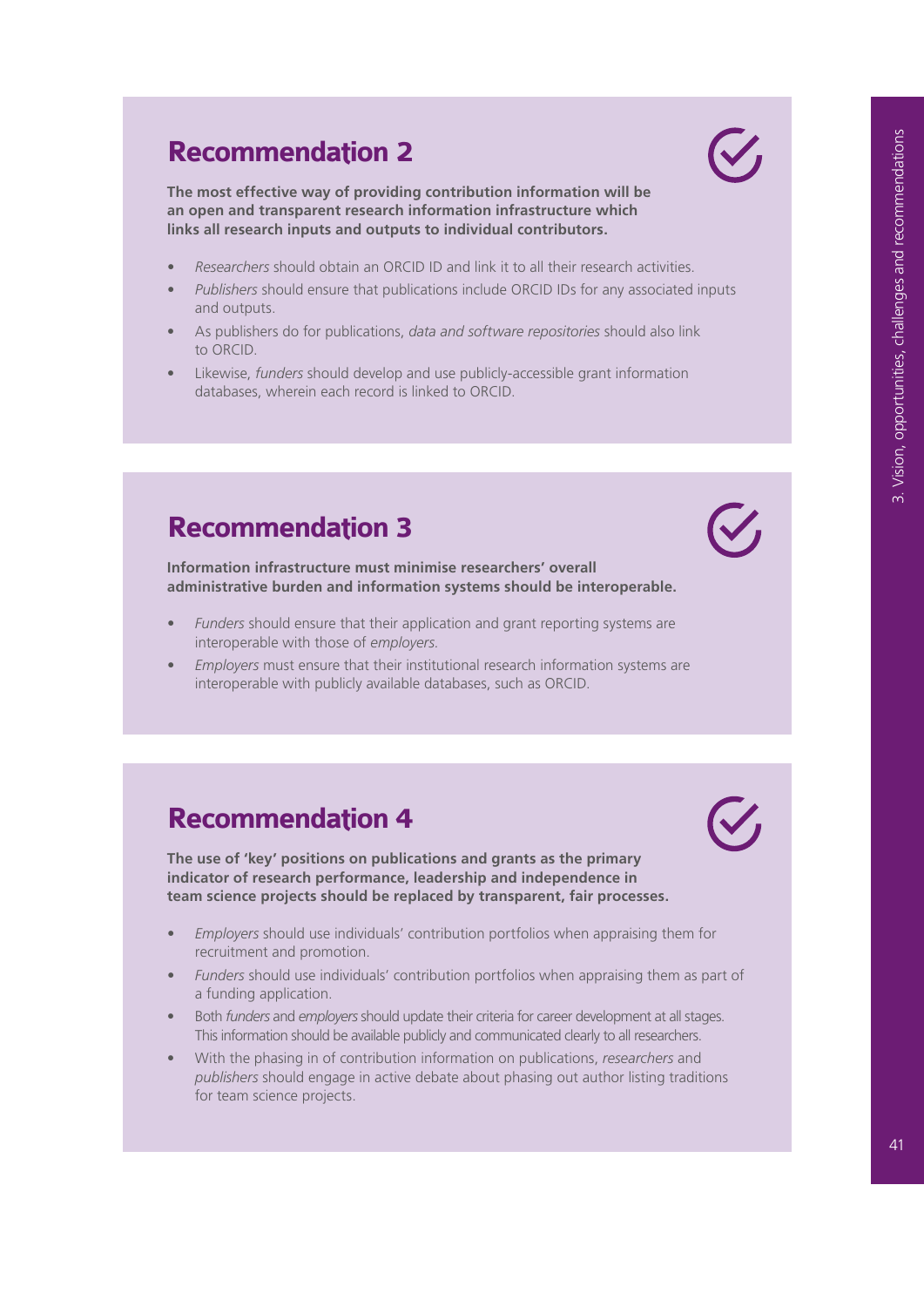# **3.5 Funding**

*3.5.1 Configuration of funding opportunities: balance, flexibility, length and magnitude* The question of striking the right balance between team science and single PI funding within their own portfolio was raised by funders themselves – and the need to support both sufficiently came up throughout the project.

Due to the co-ordination required, team science is usually more complex to organise than single PI research. The most prominent concern voiced by researchers and employers was the need to ensure that team science funding is more flexible, and of the right length and magnitude to allow effective research and career development, thus incentivising participation. In particular:

- The duration of the grant should be sufficient to allow for the time it takes to build and continually co-ordinate a team.
- Resource is needed for the organisational/'indirect' components of the project, such as holding meetings to build trust, and employing project managers. It was often mentioned that structuring grants into work packages helps improve the recognition of project managers' critical contributions.
- Consideration should be made for the possibility that team science networks can be broken up by requirements or expectations, whether real or perceived, that researchers, especially ECRs, must move institution or country to obtain further funding.

It was also suggested that portable Fellowships should be embedded into team science grant applications. Researchers feel that such Fellowships are a valuable mechanism for individual researchers to flexibly participate in team science.

Funders should investigate whether their funding models support or discourage team science approaches (See Annex III). We are aware that the Global Research Council has already *'selected interdisciplinarity as one of its two annual themes for an in-depth report, debate and statement between now and mid-2016'.*<sup>83</sup>

There are a number of existing funding opportunities aimed at supporting team science; see Box 7 for examples.

# **Box 7. Examples of current team science funding**

#### *UK:*

- **• NIHR Translational Research Partnerships (TRPs)** *'bring together the UK's leading academic and clinical centres for experimental medicine and translational research into a ready-formed partnership of universities and NHS hospitals'.* Participating centres were selected on the basis of open competition. In addition, the UK Department of Health has provided £2.6 million to support the TRPs in developing collaborations with industry, led via the NIHR Office for Clinical Research Infrastructure.<sup>84</sup>
- The UK's seven research councils have agreed to work together to deliver multidisciplinary research in six priority areas to address the big research challenges, through a programme co-ordinated by **Research Councils UK.**<sup>85</sup>
- The **Wellcome Trust's Collaborative Awards** were launched in late 2014. They *'provide flexible support to excellent groups of independent researchers with outstanding track records. Proposals must address important scientific problems that can only be achieved through a collaborative team effort'.* Awards are expected to be up to  $f4$  million. $86$
- A number of **charity-funded research centres** support team science. They often receive core funding in 5-year cycles.<sup>87</sup>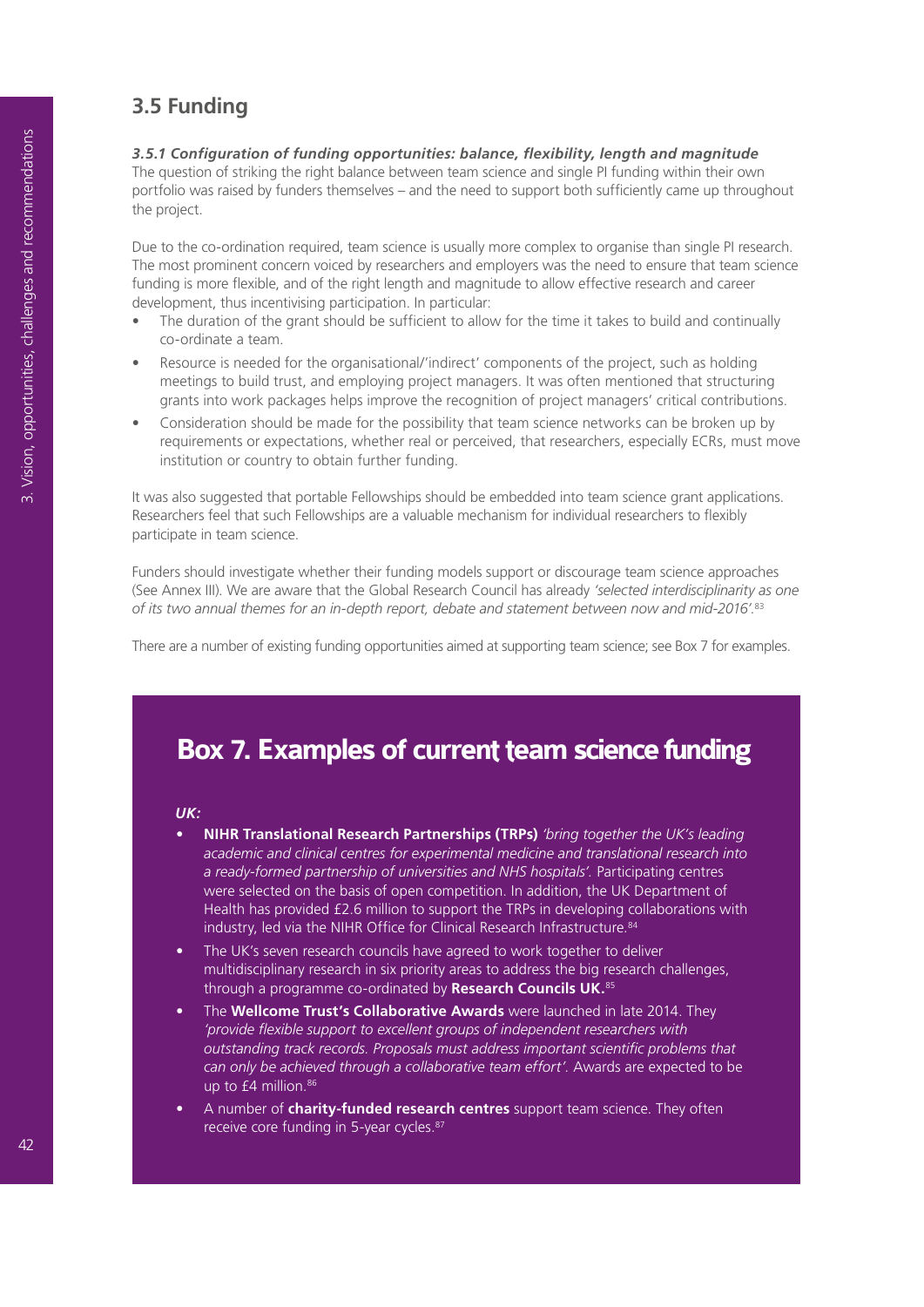**• Cancer Research UK Multidisciplinary Project Awards** fund *'collaborations between cancer researchers and scientists from engineering/physical science disciplines'*. These awards are made to teams with a minimum of two PIs and cover up to  $£500,000$  over four years. $88$ 

#### *Europe:*

- **• Horizon 2020** is *'the financial instrument implementing the Innovation Union, a Europe 2020 flagship initiative aimed at securing Europe's global competitiveness'.*  Projects in areas such as agriculture, biotechnology, environmental and climate science, and health can be funded through this initiative. The programme values team science approaches – many of the calls for proposals ask for a team of at least three collaborators.<sup>89</sup>
- The **Innovative Medicines Initiative (IMI)** represents *'Europe's largest publicprivate initiative aiming to speed up the development of better and safer medicines for patients'*. It has a €3.3 billion operating budget for a 10-year period, from 2014 to 2024. The Initiative seeks to foster collaboration among universities, the pharmaceutical industry and other businesses, patients, and medical regulators in order to achieve its aims.90

#### *Global:*

- **• The Human Frontier Science Program (HFSP)** is *'an international program of*  research support, funding frontier research on the complex mechanisms of living *organisms'.* A key element of HFSP's mission is *'the promotion of international collaboration in the spirit of science without borders'.*<sup>91</sup>
- Funding agencies in Canada have been emphasising strategic calls for proposals that are for teams and partnerships e.g. the **Canadian Institutes of Health Research (CIHR)** New Emerging Teams Competitions; **Natural Sciences and Engineering Research Council of Canada (NSERC)** Strategic Grants and Collaborative Research & Development Grants; **Social Sciences and Humanities Research Council (SSHRC)** Partnership Grants.92
- **• CIHR's Industry-Partnered Collaborative Research Operating Grant Program** provides funding for collaborative research projects involving the academic community and Canadian industry partners sharing an interest in health R&D. The maximum amount per grant is  $$250,000$  per year for up to five years.<sup>93</sup>

#### *3.5.2 Oversight of projects*

We heard that without clear aims and goals, team science projects can become ineffective and impact negatively on the career development of those involved. Although this is a responsibility of the researchers, it was suggested that funders build in and review opportunities to 'check-in' on team science projects to ensure that career development is being facilitated, and use mechanisms, such as milestone meetings and annual reports, for ensuring this.

#### *3.5.3 Appraising team science grant proposals*

Funders and others raised the difficulty in securing appropriate peer review for team science grant proposals as a prominent issue.

#### *Experience and expertise of panel members and peer reviewers*

Disciplinary breadth and experience of team science can be difficult to secure in panel members and peer reviewers. We heard that the single-discipline background of many reviewers and panel members means that a 'holistic' view of a team science application is often difficult to achieve. There was concern that riskaverse behaviour in making funding decisions disfavours team science. A number of comments suggested that panel members and peer reviewers may be the source of this behaviour.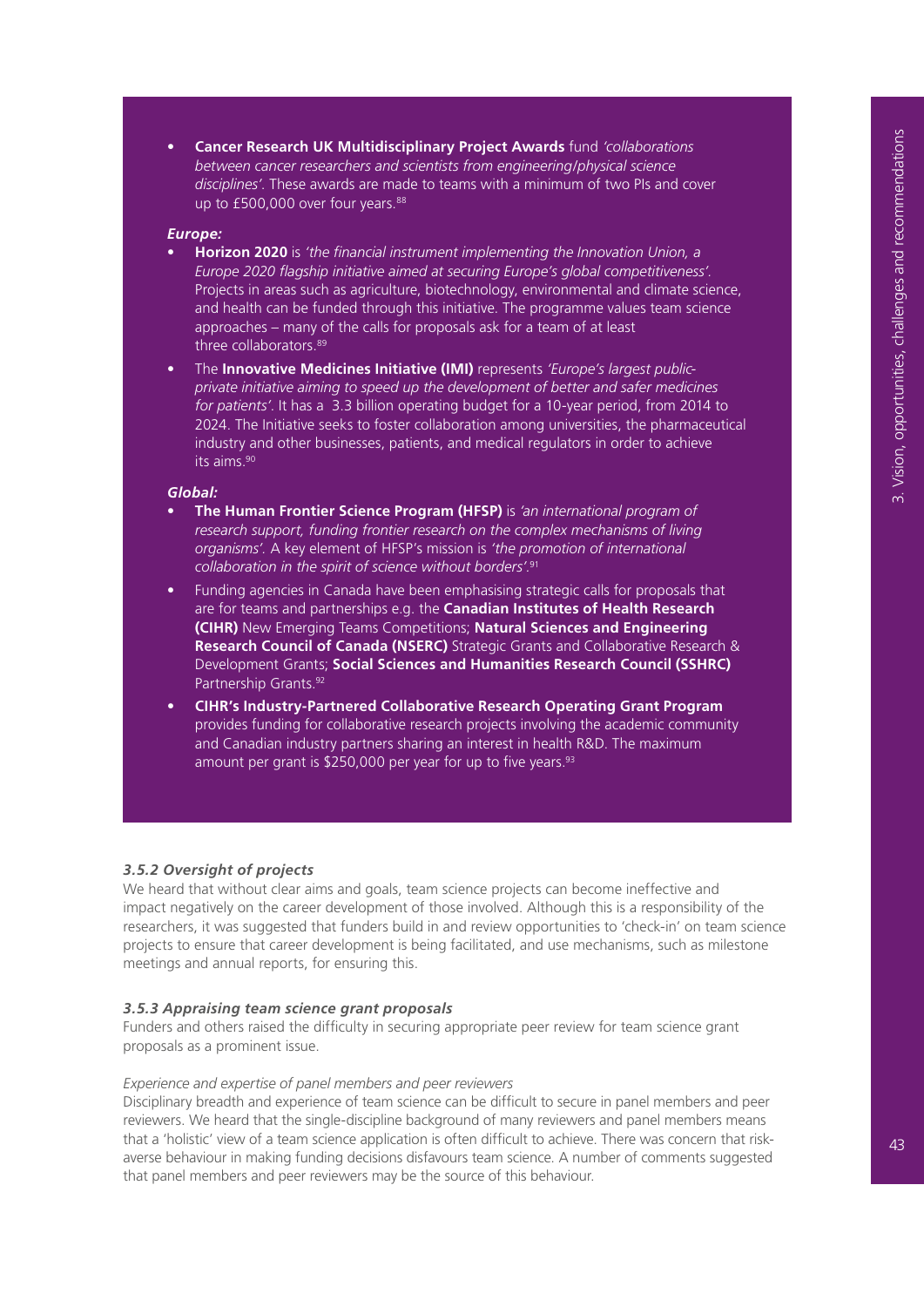It was suggested that skill sets of panel members and peer reviewers be evaluated – there were many calls to include individuals with strong team science track records on panels, and as peer reviewers. There was also discussion on whether funding panels should include more ECRs, as they may give a useful perspective and may also learn more at earlier career stages about grantsmanship. However, there was concern that ECRs may not have sufficient experience for the role, and it may detract from the time they need to establish their research profile.

#### *Frameworks for evaluating interdisciplinary proposals*

Evaluating interdisciplinary proposals is difficult, given that most evaluation criteria and processes are rooted in single discipline norms.

There were calls for improved mechanisms and support for panel members and peer reviewers in order to improve the appraisal of team science grant proposals. Suggestions included introducing/changing inductions, guidance and processes. There is already some progress in this direction: a draft framework for evaluating such proposals was published in 2015 following the *Evaluating disciplinary research* workshop at Durham University.94

#### *3.5.4 Evaluating leadership*

Excellent team science relies on excellent project leadership. There were consistent calls for funders to evaluate the 'team leadership' track records of those listed in key roles on team science grant proposals.

We considered whether consistently collecting 'leadership' feedback on project participants should be mandated as good practice for receiving funding – in the same way that, since 2011, good gender equality practice needs to be demonstrated (via achievement of Athena SWAN silver award status) for UK medical schools wishing to apply for NIHR biomedical research centre and unit (BRC/BRU) funding.<sup>95</sup> It was suggested that this could be achieved through '360 degree feedback' processes. However, although 360 degree review is used often in clinical researchers' clinical (rather than research) career development, care needs to be taken to appreciate the differences between, and keep separate, 'formative' feedback mechanisms (used to help an individual develop and become better at their job) and 'summative' feedback mechanisms (used to judge an individual in career-relevant decision-making).96 We note that there are other complementary methods of assessment such as Wave profiling.<sup>97</sup>

We heard from some industrial researchers that it can be helpful to separate appraisal of technical and team skills. In fact, sometimes the appraisal of an individual's team skills is performed by someone outside of their team/reporting line.

# **Recommendation 5**

**Team science funding should provide the length, breadth and magnitude of support required by recognising the longer timescales often needed to achieve outputs and additional costs associated with effective team working.**

- *• Funders* should regularly review the balance, flexibility, length and magnitude of their funding for team science projects, and publish the outcomes.
- *• Funders* should use the published outcomes as the basis for consultation with the research community on ways to improve team science funding.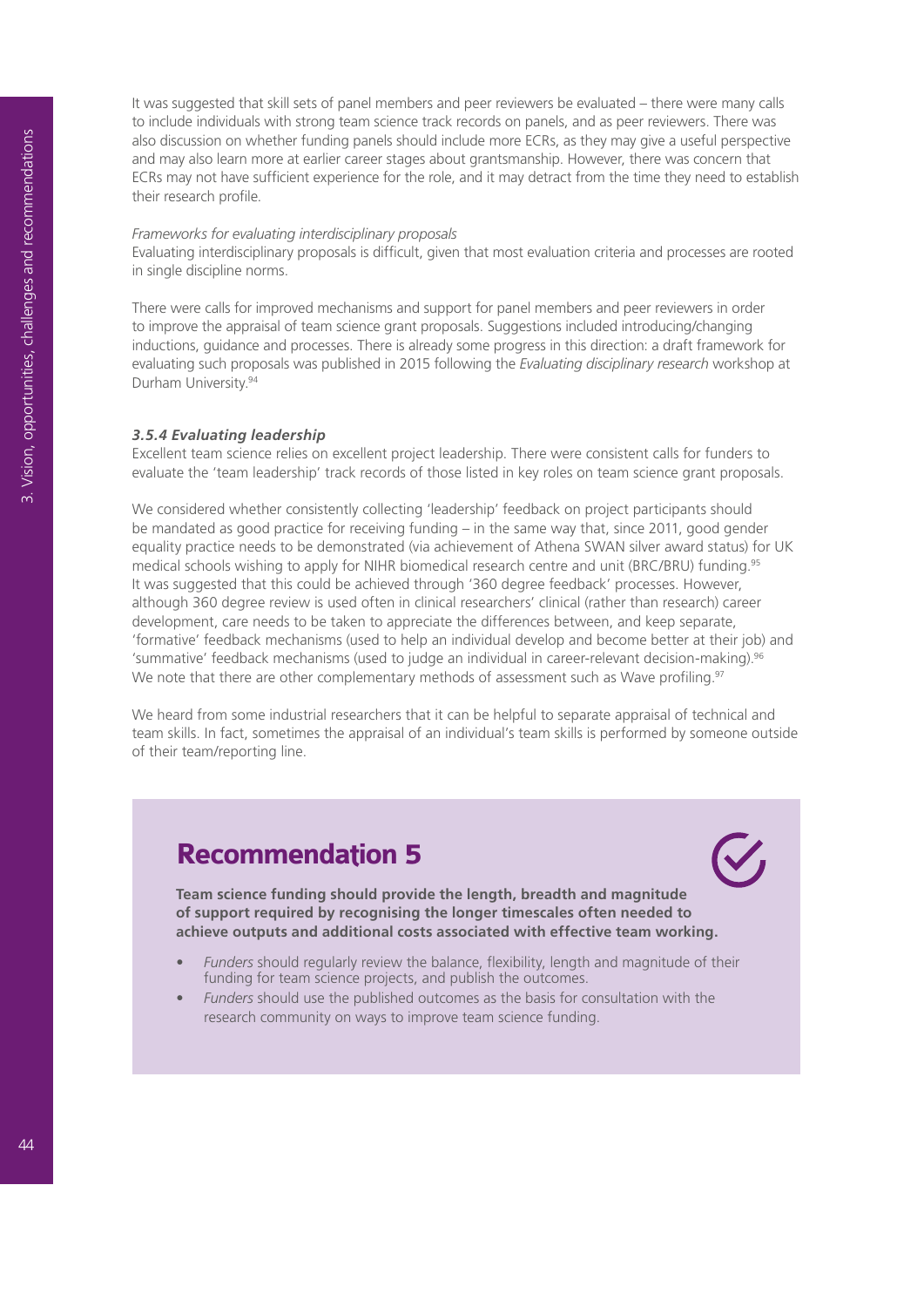# **Recommendation 6**

**Team science grant proposals need to be appraised holistically, as well as from the perspective of the relevant disciplines.**

- *• Funders* should review policies and processes for obtaining appropriate peer review and appraisal of team science grant applications, and make changes where necessary.
- *• Funders* should induct and train peer and panel reviewers, as well as grant managers, to meet this challenge.

# **Recommendation 7**



V

**The value of project leadership should be evaluated when appraising team science grant proposals.**

- *• Funders* should evaluate the leadership track record of designated leaders on team science grant proposals.
- *• Funders* should work with *employers* and appropriate expert bodies to develop clear, publicly-available guidance on relevant forms of evidence that could be used for this purpose.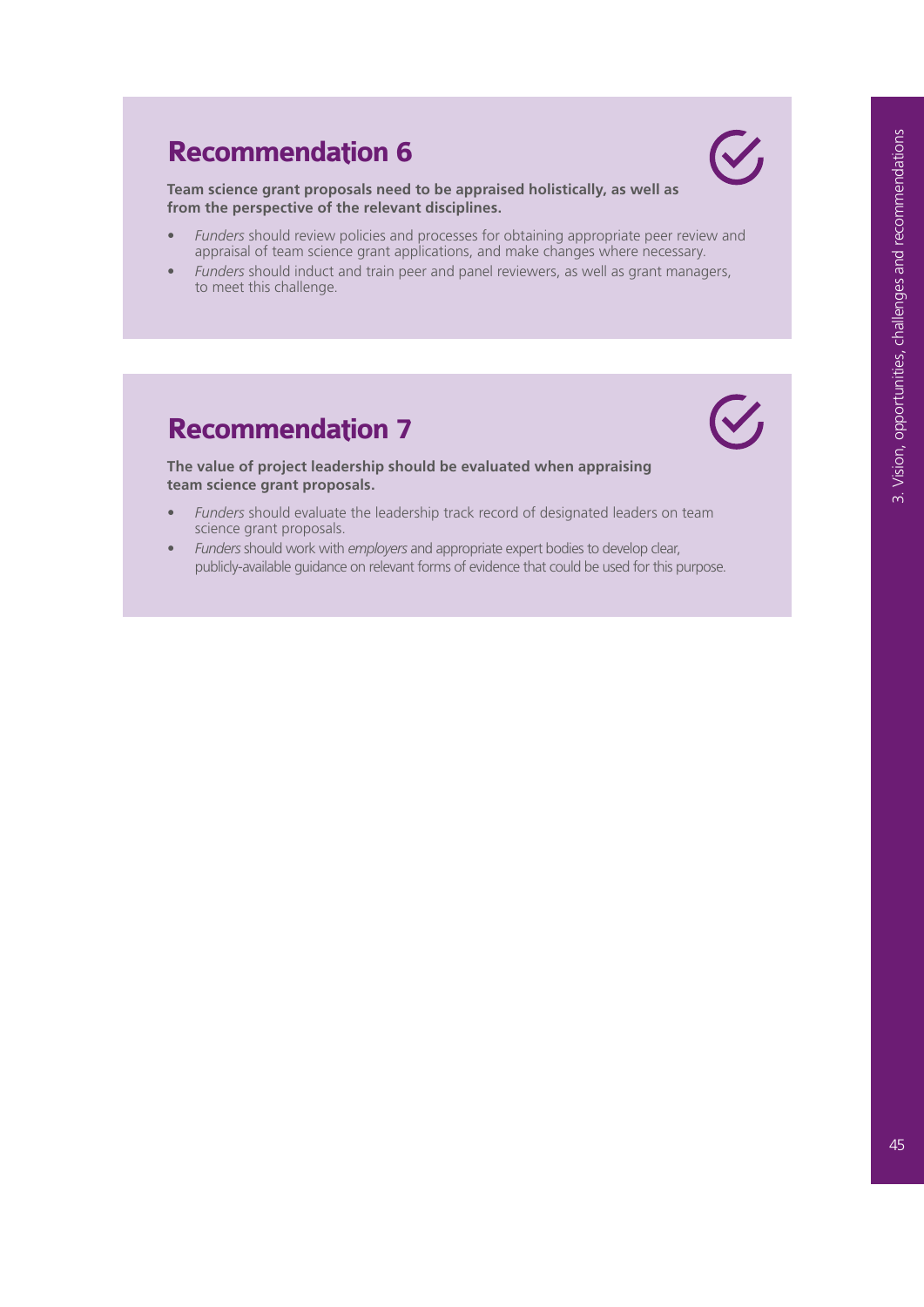# **3.6 Researcher practice**

#### *3.6.1 The responsibility of the individual*

Within this report we have focused on the influence and responsibilities of stakeholders, such as funders, publishers and employers, in shaping national and institutional policies and practices to foster team science. It is equally critical for individual researchers at all career stages to demonstrate behaviours that contribute positively to the success of the team. Through our evidence gathering and engagement, a range of researcher behaviours and activities were identified that are crucial for undertaking successful team science that fairly allocates credit and supports the career development of individuals within the project. Such behaviours may seem to be common sense and intuitive but require a culture change that can be difficult to implement in practice. Our findings, described below, are echoed in a recent article:<sup>98</sup>

- The most important factor underlying successful team science is mutual trust between research partners, built on a foundation of openness and proactive communication. Researchers should strive to build trust at the outset and maintain it throughout the duration of a project. This is especially important in transdisciplinary teams where team members will not easily be able to validate each other's work.
- The most productive collaborations are built around the existence of shared objectives. In order to build cohesion and to protect the interests of all parties, collaborating partners must agree on milestones, credit and responsibilities as a team. These need to be flexible and reviewed throughout the project to reflect the evolution of the project and changes in the team. We heard that this practice occurs more frequently in collaborations with industry. We note that it is the team leader's job to ensure that discussions about milestones and credit occur, since junior researchers' power is limited in this area.
- Individual researchers working in teams need to be proactive in promoting and logging their contributions as the project progresses. This will ensure that credit is shared equitably. There may be value in developing universal guidelines on how best to do this, which researchers could follow. An example of good practice that was offered is of researchers at the Sanger Institute having initial meetings to decide on roles and using spreadsheets to log contributions.
- Encouraging a 'challenge' environment in the team, wherein all members feel comfortable suggesting and receiving constructive criticism from all other members across disciplinary, seniority and group boundaries, is fundamental to success in team science. Team leaders have a particular role in fostering a collegiate environment within their teams.
- Good quality networking opportunities are invaluable for researchers engaged in team science to help them identify potential collaborators and establish contacts with other academics. Researchers indicated that holding these informally, outside of working hours, can disadvantage those with caring responsibilities. For example, we heard of some concerns that as a group, women participate and lead less in team science. Employers have a responsibility to ensure that networking opportunities are organised within working hours, to minimise the bias against those with caring responsibilities. However, researchers must also be proactive in seeking out and taking advantage of such opportunities as much as possible.
- Researchers must provide mentoring and coaching to fellow team members, especially new or less experienced students or trainees, to foster a supportive environment for the conduct of team science. Mentoring allows more experienced team members to share their knowledge and skills on a range of scientific and career development issues. Multiple mentoring may be valuable, to expose team members to perspectives of various disciplines and specialities. Mentoring by individuals outside the team may be valuable as well, particularly for ECRs. For example, the Academy's one-to-one mentoring scheme provides postdoctoral biomedical researchers with career development support by pairing them with an Academy Fellow.<sup>99</sup>
- Fostering good academic 'citizenship' is another key component for successful team science. This entails partaking in 'invisible' duties and contributing to wider organisational processes such as mentoring and pastoral care; external examining; peer reviewing; organising conferences and seminars; sitting on editorial, promotion and funding panels; writing references; organising and developing teaching curricula; public engagement and outreach; serving national organisations; and sitting on committees.<sup>100</sup> Due to the difficulties of balancing research and teaching responsibilities, these duties are often perceived to be taking valuable time away from scientific endeavours. However, it was agreed by many of the stakeholders we consulted that academic citizenship should not fall off the agenda. Researchers must develop a sense of academic citizenship that brings wider benefits to the community and ensures that the overall load of service responsibilities is shared fairly.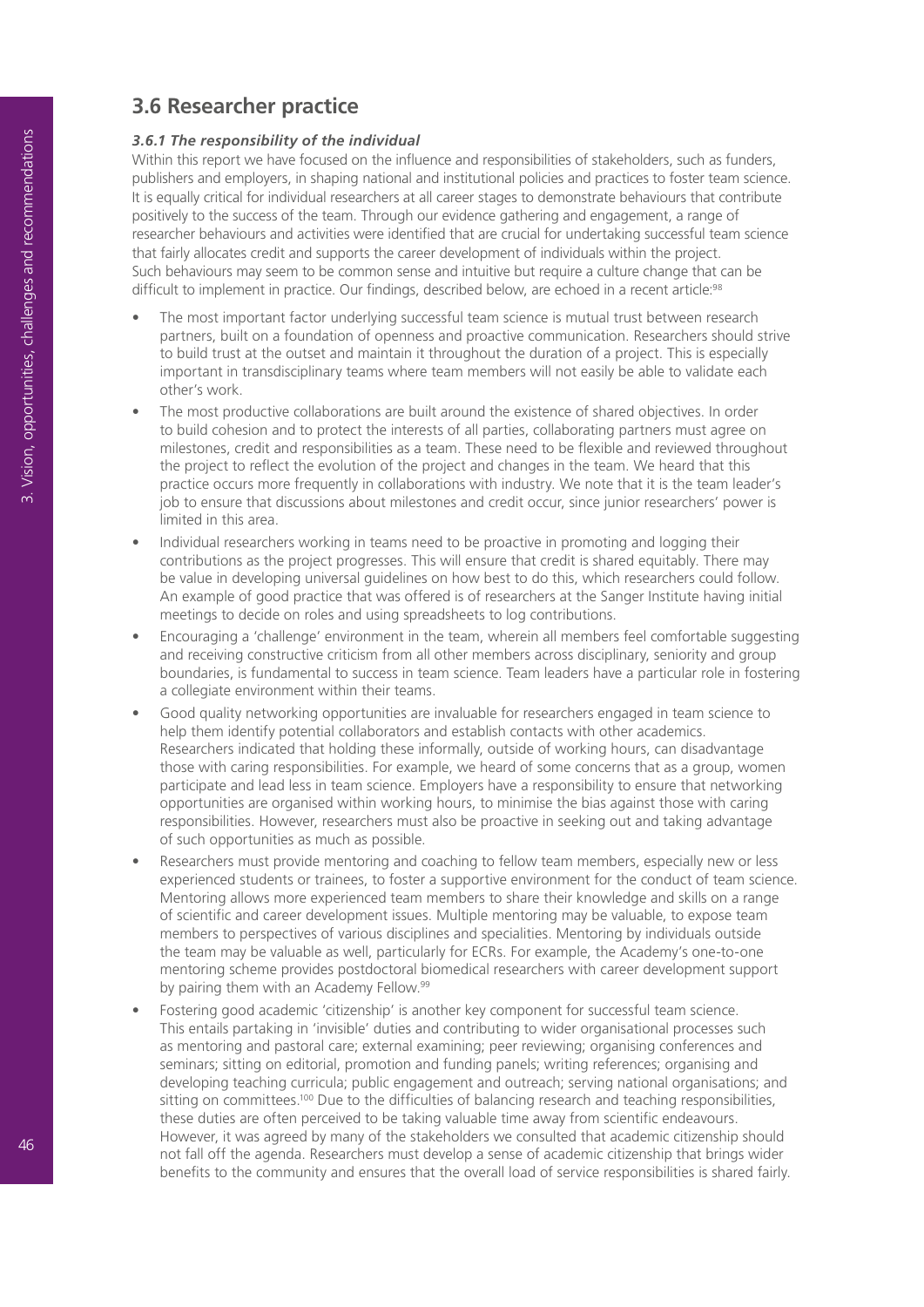# **Box 8. Examples of good researcher practice**

**Our call for evidence produced numerous examples of good practice, a selection of which are highlighted below:**

- Pharmaceutical companies invest significant resources developing new medicines a long and rigorous process, involving multiple teams with a wide variety of expertise. Companies plan for this carefully, using techniques such as gap analysis, to understand the skills required and to deploy those with the right expertise at the appropriate stages of drug development. Efficient onward development of any medicine requires that teams focus on their particular strengths but develop an understanding of the overall process, which requires strong co-ordination and collaboration at all levels. Large companies invest in training, development, support, and learning opportunities for their staff, as well as rewarding high performance and outstanding achievements with a range of financial and other benefits.
- Some laboratories (and collaborations) use points systems to distribute credit, and allocate authorship based on this.101
- Early career researchers who work in big teams could be supported by team leaders to write their own papers, in addition to working on papers which may have a large number of authors. These could be more discipline-specific. We heard that this approach is adopted by physicists working for CERN.
- As a group, the **MRC Unit for Lifelong Health and Ageing at UCL** has made a list of components for successful team science including: compatible agendas and common goals; agreement on and acknowledgement of value of each individual's contribution and role; mutual respect and trust; appreciation of other disciplines; high-quality joint scientific output that fairly recognises contributions.
- The **Institute of Cancer Research** runs various events to foster collaborations and team science across the organisation, including a 'collaboration speed dating' event for postdoctoral researchers to identify potential cross-discipline collaborations. They also have cross-disciplinary staff groups such as the Career Development Faculty, Postdoc Association and Scientific Officer Association.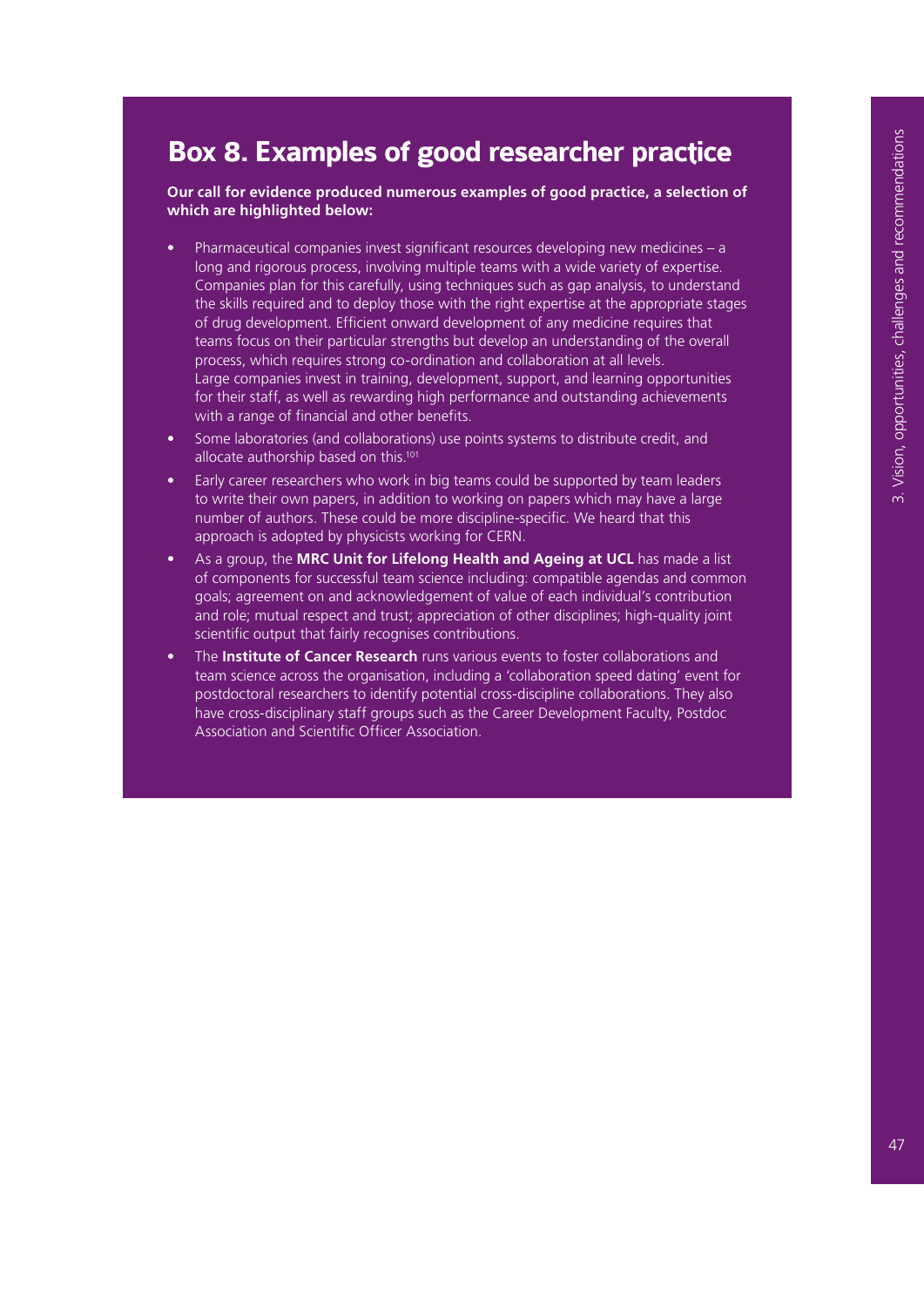We heard that while some ECRs welcome opportunities to explore new disciplines through team science initiatives, others view them as risky, possibly impacting negatively upon the chances of career advancement. Box 9 outlines some advice we received from researchers on how to thrive in team science.

# **Box 9. Advice from researchers on how to thrive in team science**

**In our call for evidence, we asked researchers the following question: 'Drawing on your own experience, what tips would you give a young researcher about how to thrive in team science?'**

Below we outline a selection of the responses we received.

- Try to sit in on a project meeting that is not your own  $-$  to see how team science is done by others.
- Get a mentor who will support and advise you.
- Spend time seeking good 'team players' when you build your team avoid 'bad' collaborators. Find out about the background of the group/person and make sure they are a good team player.
- Find your voice and do not be afraid to speak out. Be an active voice in meetings throughout, even if you hold a junior position, and be sure to argue your case when it comes to establishing author contributions.
- Have discussions early on to clarify goals and contributions.
- Communicate effectively. Be proactive about keeping in contact, and talk instead of email where possible – personal contact is key. Take the opportunity to network as much as possible.
- Try to foster reciprocity with your peers and others.
- Be open to different ways of thinking. Be enthusiastic about learning across disciplines. Get out of your comfort zone and get stuck in.
- Seek and undertake training in people skills, including leadership and project management.
- Establish a niche or skill that makes you important, perhaps even indispensable. Something where you are the lead and expert. Make sure you get recognition for this.
- Stay organised throughout.
- Document your contributions and build a portfolio that showcases them.
- Choose to work in an organisation that truly believes in the benefits of team science  $$ fighting against the 'system' can be hard.
- Work on things you care about, so you can get pleasure from the work even if you get little recognition.

#### *3.6.2 Role of team leaders*

Team leaders have an important role in instilling the right atmosphere and behaviours into their teams. Indeed, they have a substantial role in influencing the collaborative process, and can lead by example. A successful leader of team science projects will need to set out clear expectations, ensure that all members are heard and acknowledged, connect disparate groups, mentor other team members, and possibly share leadership over the course of the project as the focus develops.<sup>102</sup> An additional important role of research supervisors is maintaining the contribution portfolio of their students and postdoctoral researchers and aligning it to any references they provide.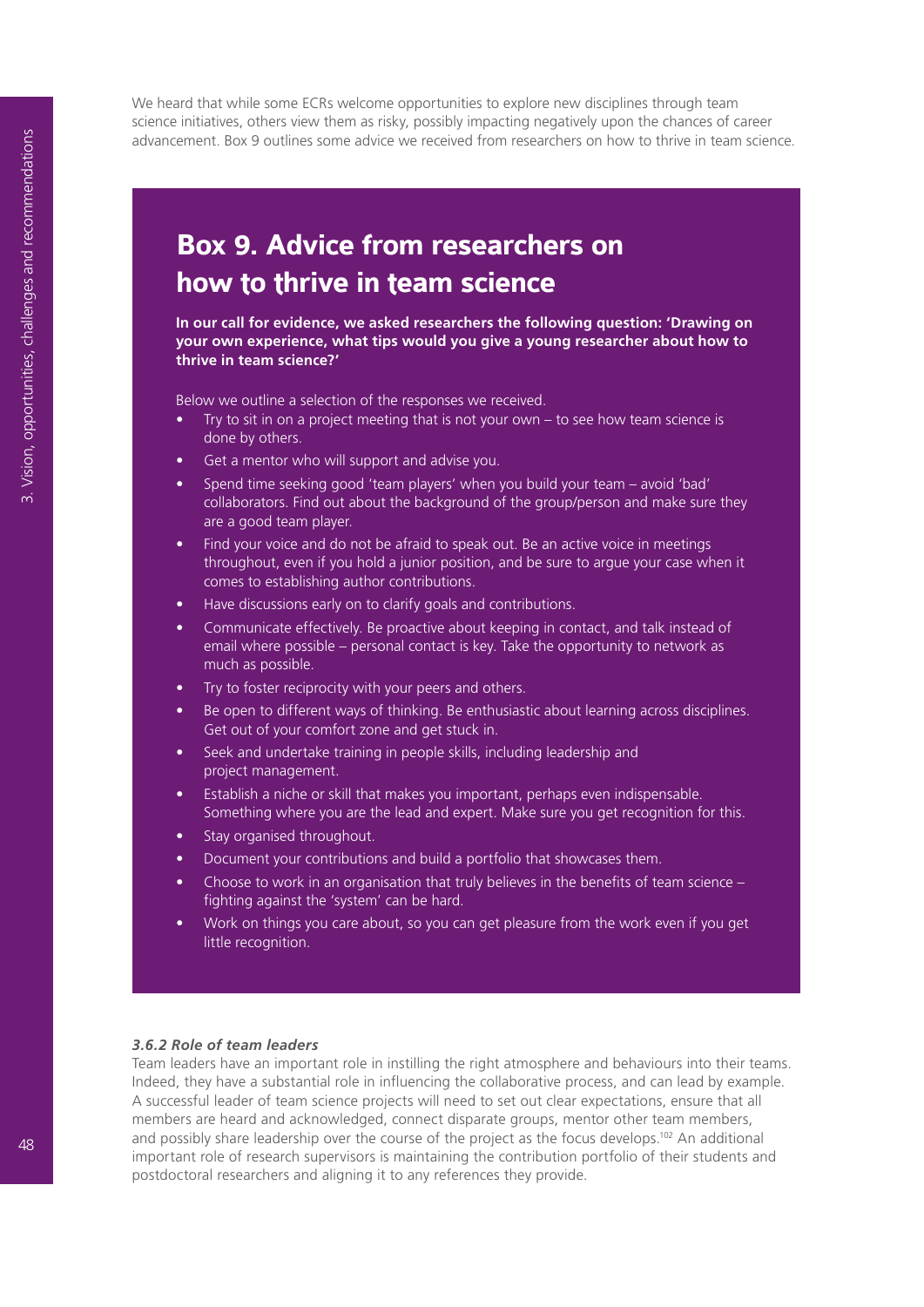We heard that good team leaders are not necessarily those most often placed in that role, i.e. the most senior academic involved in the project. It was noted that in industry more junior scientists or those with less specialist scientific experience may be appointed to lead particular projects. Senior academics, as proposed in a recent Nature comment article, should be offered the opportunity to undertake training in effective leadership.<sup>103</sup> The authors themselves have delivered 'effective leadership' training for senior academics for many years, and reported that *'Professors tend to be sceptical about many things, and leadership is no exception. Over the years, we have heard many academic colleagues in engineering and science, especially senior ones, express opinions as to why soft skills are pseudoscience and should not be taken seriously'.*

Enabling good leadership may require the appointment of specialist project managers to ensure that the management aspects are attended to, so that the research leader can focus on strategic decision-making and guiding the team. An alternative approach, frequently adopted by industry, provides an employee with two managers – one technical or project-related, who may change when the project finishes and the other, a more traditional 'line manager' who provides a consistent overview of performance.

# **Recommendation 8**

**Researchers should drive change through their crucial roles as team members, peer reviewers and participants on recruitment, promotion and funding panels.** 

- **• As team members,** *researchers* **should:**
	- **•** Ensure that credit is allocated fairly and transparently.
	- **•** Define clear areas of responsibility for all individuals involved at the outset in team science projects, and review these throughout.
	- **•** Proactively seek feedback and gather evidence to demonstrate their leadership track record, based on funder guidance (Recommendation 7).
	- **•** Obtain training in team skills (Recommendation 9).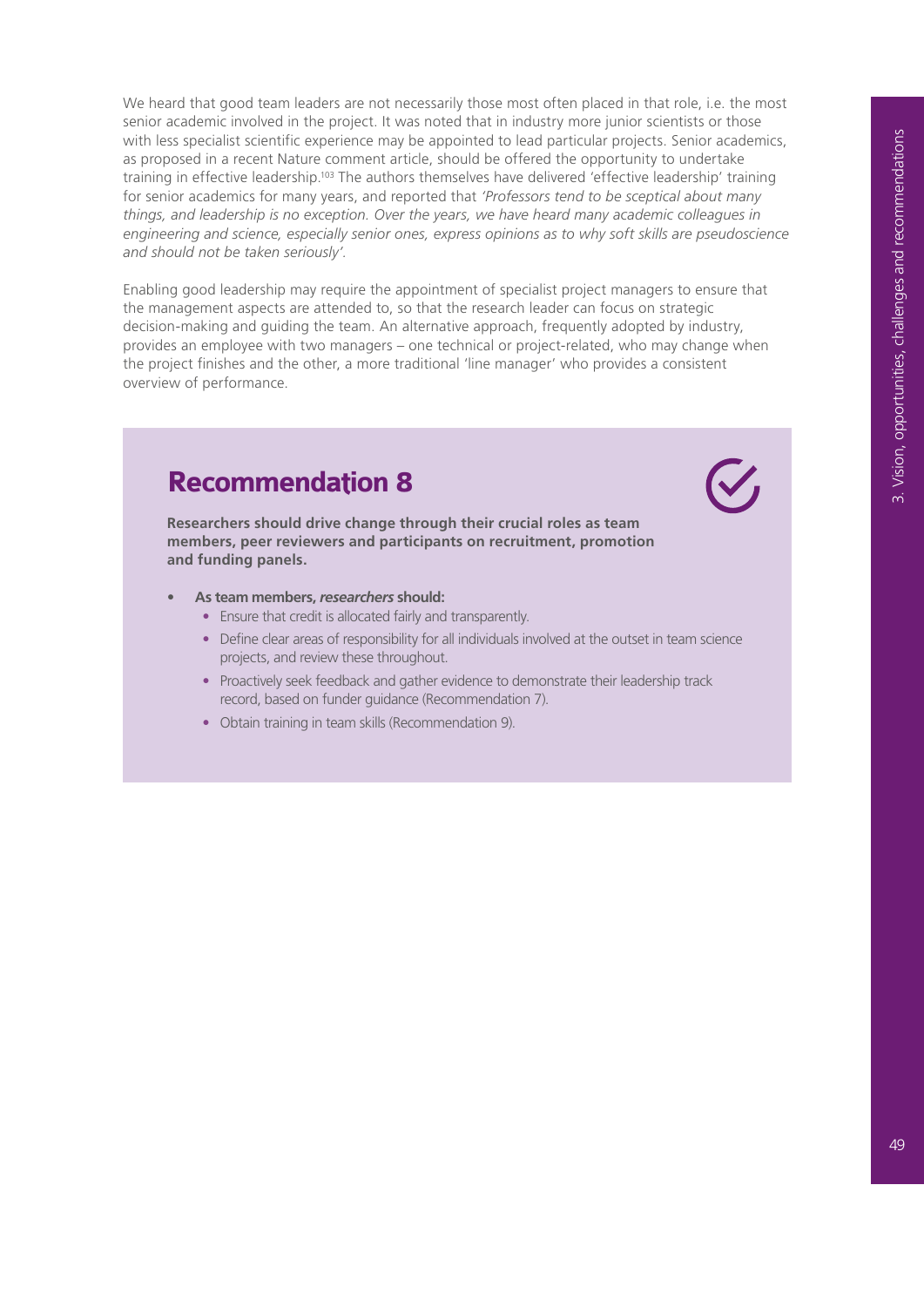

The most productive collaborations are built around the existence of shared objectives. In order to build cohesion and to protect the interests of all parties, collaborating partners must agree on milestones, credit and responsbilities as a team.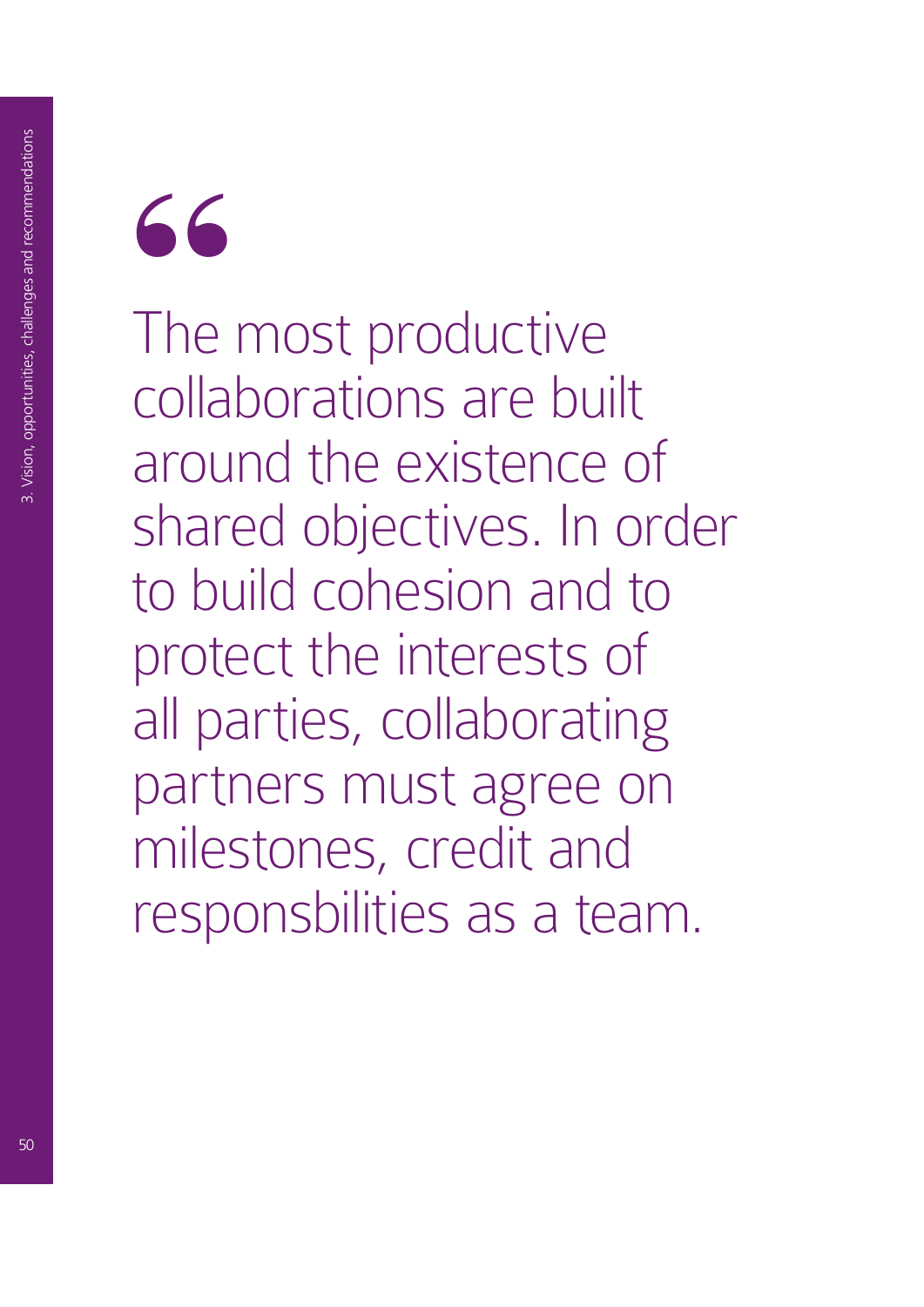# **3.7 Training**

#### *3.7.1 The need for training*

The need for training in team working and associated skills is becoming ever more important with the increase in team science. Despite this growth in team working, we heard that individuals (at all levels) often lack the skills required to contribute effectively to this way of working. Individuals and teams would benefit from training in assertiveness and group dynamics, communication skills, networking, how to form successful collaborations, project management, managing unconscious bias, resolving conflicts and the role of the team leader(s). Such training could have wider benefits through instilling the qualities required to become a better 'academic citizen' and in driving culture change to improve the recognition of team science contributions – for example, for peer reviewers or for members of funding/promotion/recruitment panels. It was suggested that, as a first step to address the issue, team skills should feature as a requirement in job descriptions. However, where these skills are lacking employers should be prepared to offer training for both new and existing staff.

#### *3.7.2 Improving training*

Through our engagement with researchers, we heard that although it is generally agreed that team skills are important, different institutions offer varying degrees of exposure to specific training opportunities. We also found that, whilst formal training is valuable if done well, the real training comes from direct experience of team science projects. Early exposure is key – as expressed to us by PhD students and ECRs. Therefore, employers should promote an ethos that encourages involvement in team science and spreads good practice, from undergraduate study onwards (Box 10). For ECRs, employers should provide focused and relevant introductory training in the areas outlined above: leadership, management, networking, conflict resolution and unconscious bias. Team leadership training should be provided as a core part of career progression, particularly for PIs. It was noted that in industry, teams are often put together in an autocratic, top-down fashion and employees are expected to learn to work in this way, albeit with training and other incentives.

As a first step towards improving training, academic employers should identify best practice within and outside academia to inform their training programmes, and perhaps work to develop appropriate courses with a national training provider.104 Recruitment and promotion review panels need to be trained to capture not just authorship contributions but also 'soft skills' which are critical for team science. We highlight here that employers need to ensure not to make such training feel 'remedial', particularly for more senior researchers. Our consultation also indicated that mentoring is particularly valuable, alongside training and exposure, to help researchers navigate team science and secure career development. It was suggested that personalised coaching is often effective as it is tailored to the strengths and weaknesses of individuals. Subject to evidence that they are effective, toolkits such as the one developed in the US in the field of oncology could be promoted in the UK.105

Box 10 outlines examples of training opportunities and exposure to team science in the UK. There is increasing emphasis on 'programmes' for PhD students, and funders are demanding ever more evidence that students are acquiring core/transferable skills. For example, the MRC's latest call for Doctoral Training Partnerships (DTPs) focused on 'areas of unmet national need' such as quantitative skills.<sup>106</sup> In the short term, this may put more strain on academics who are tasked with delivering these programmes, as they are already dealing with the pressures of establishing research profiles (in terms of grants and publications). However, in the long run, we believe that provision of training benefits future capacity building and will empower a new generation of skilled individuals who can drive culture change by growing their research skills in multidisciplinary teams.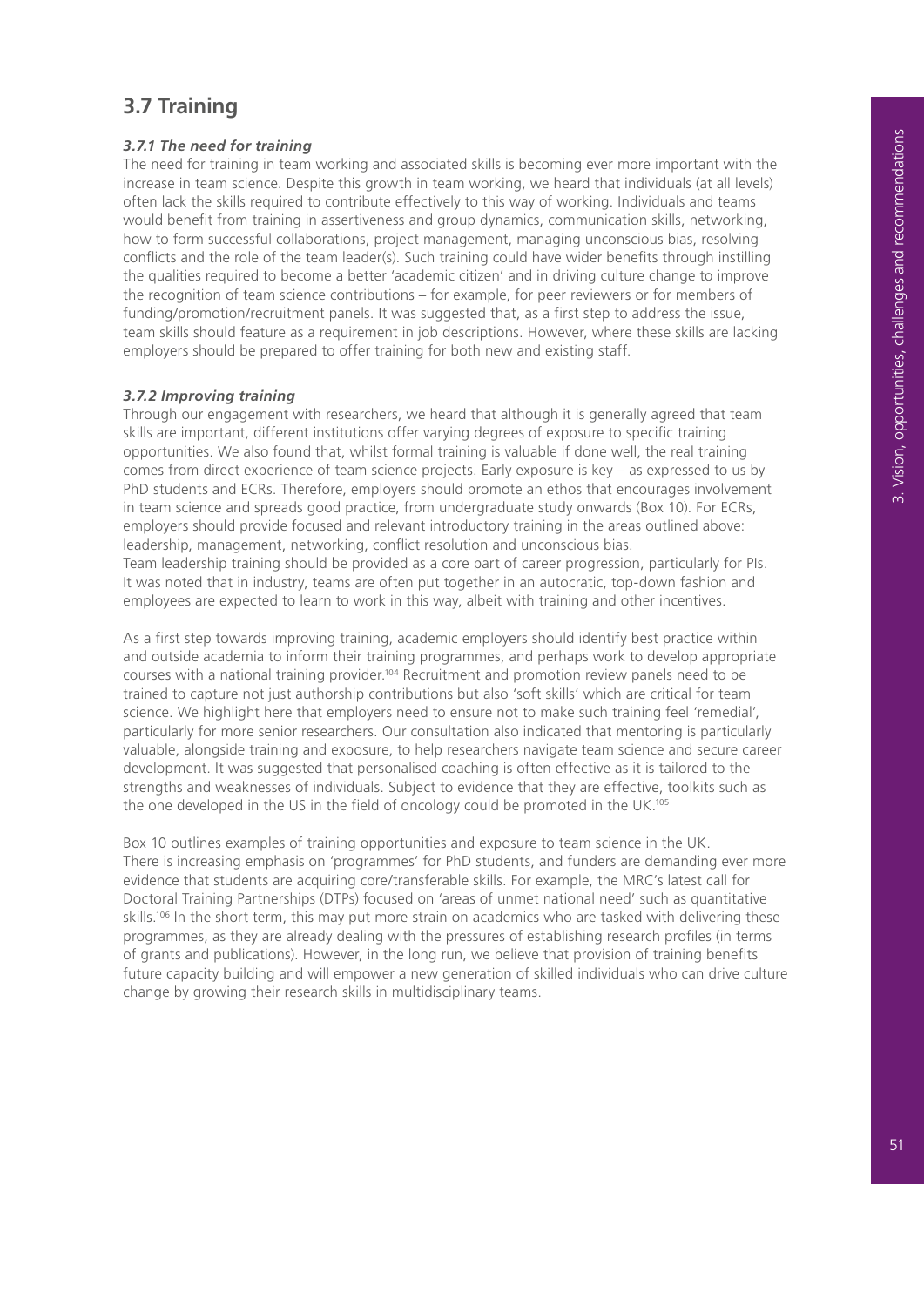# **Box 10. Training for, and exposure to, team science**

#### *Training*

- **• NIHR** training initiatives for doctoral students supported in NIHR infrastructure include Biomedical Research Centres/Units (BRC/U), Collaborations for Leadership in Applied Health and Social Care and Patient Safety Translational Research Centres. A local training lead has been appointed in each of these parts of NIHR's infrastructure, to ensure that training strategies are developed, and all trainees benefit from shared expertise. Individual infrastructure centres and units are encouraged to collaborate on training. For example, the three diet and nutrition BRC/Us run joint trainee meetings and training activities. A further pilot initiative provides small bursaries to support trainee movement to other parts of the infrastructure. For example, a Nottingham hearing BRU trainee has spent several weeks training in a particular statistical technique with an expert at Leeds musculoskeletal BRU.
- **The Sanger Institute** offers a range of courses relevant to working in team science, such as: managing project teams; people management; mentoring; networking; chairing and organising team meetings; conflict resolution; communication; and assertiveness.
- Other examples include **Vitae's** Preparing for Leadership programme and the Research Team Leadership programme offered by **The Leadership Foundation for Higher Education.**

#### *Exposure*

- The **Marine Biological Laboratory Physiology Course** brings together biological and physical/computational scientists, both in the faculty and the student body, to work together on cutting-edge problems in cell physiology.107
- The **International Genetically Engineered Machine (iGEM) Competition** is an international competition for students interested in the field of synthetic biology. Multidisciplinary teams work throughout the summer to build genetically engineered systems.108
- **• The Wellcome Trust four-year Interdisciplinary PhD Programme**: The four-year structure comprises intensive training together with the opportunity for short projects in all three disciplines (structural, computational and chemical biology) in the first year. Three rotation projects are chosen, and at the end of the first year students choose one project for their PhD research.109
- **• BBSRC CASE Studentships**: BBSRC CASE studentships are collaborative training grants that provide students with research training experience, allowing bioscience graduates to undertake research, leading to a PhD, within the context of a mutually beneficial research collaboration between academic and partner organisations. All Industrial CASE research students must spend part of their time with the partner company. BBSRC now stipulates a placement period of a minimum of 3 months, and up to a maximum of 18 months.<sup>110</sup>
- **• Industrial placements**, such as at GlaxoSmithKline, which houses over 300 industrial placement students, help to forge links with academics. Even if the internal project is terminated, they always make sure that the student still receives the training.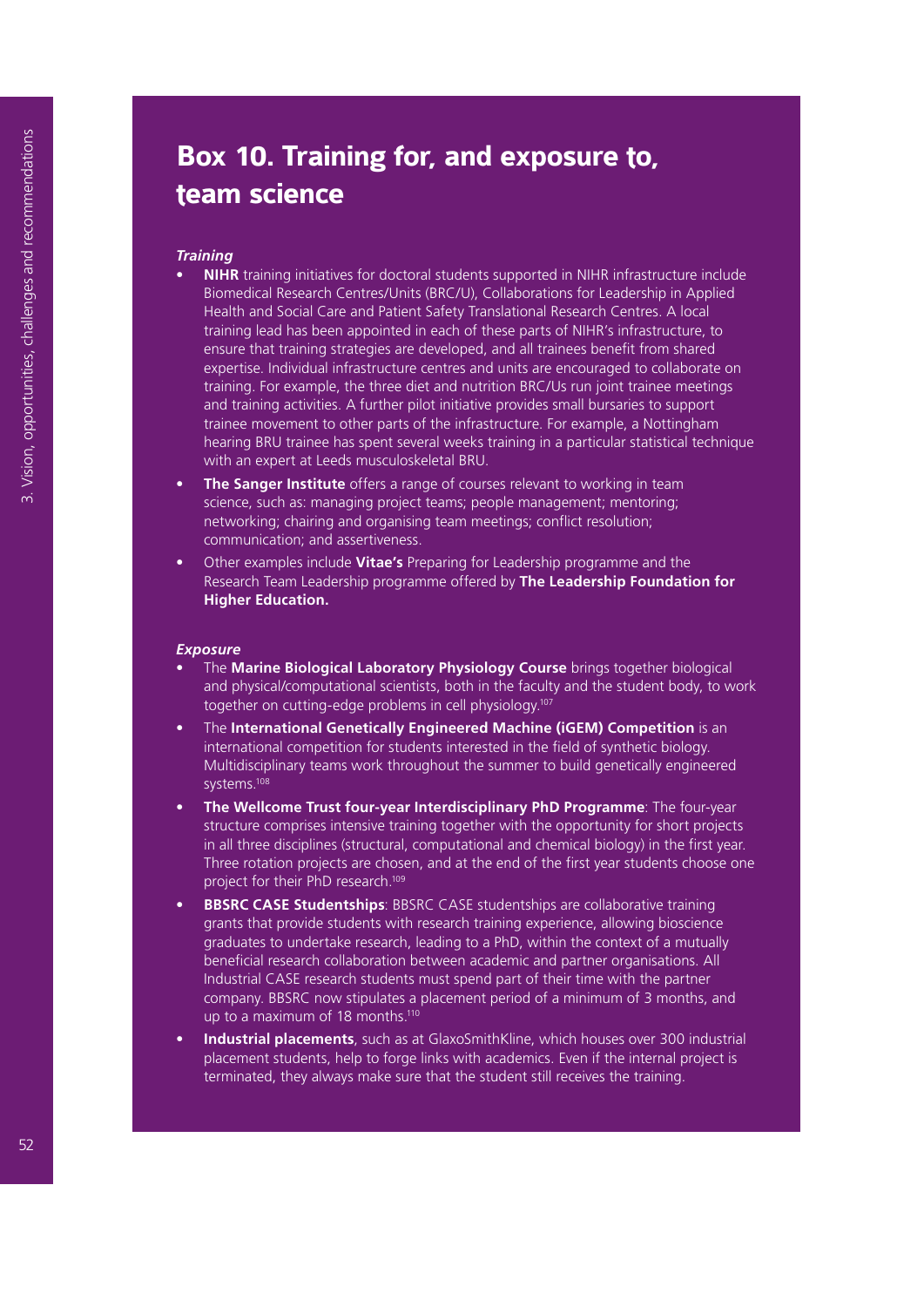# **Recommendation 9**



**Focused and appropriate training in team skills should be provided.**

- *• Employers* should develop and provide training in team skills for researchers at all career stages. This training should be nationally recognised and cover dimensions such as leadership, management, team working, conflict resolution and unconscious bias.
- *• Funders* should make career development a deliverable of grants, capturing and presenting next destinations of researchers in publicly-accessible grant reports.
- *• Researchers* should be required to outline plans for governance, career development and training provision in grant applications.
- *• Employers* and *funders* should train peer reviewers and panel members in how to evaluate contribution portfolios when making employment or funding decisions regarding other researchers.



The need for training in team working and associated skills is becoming ever more important with the increase in team science.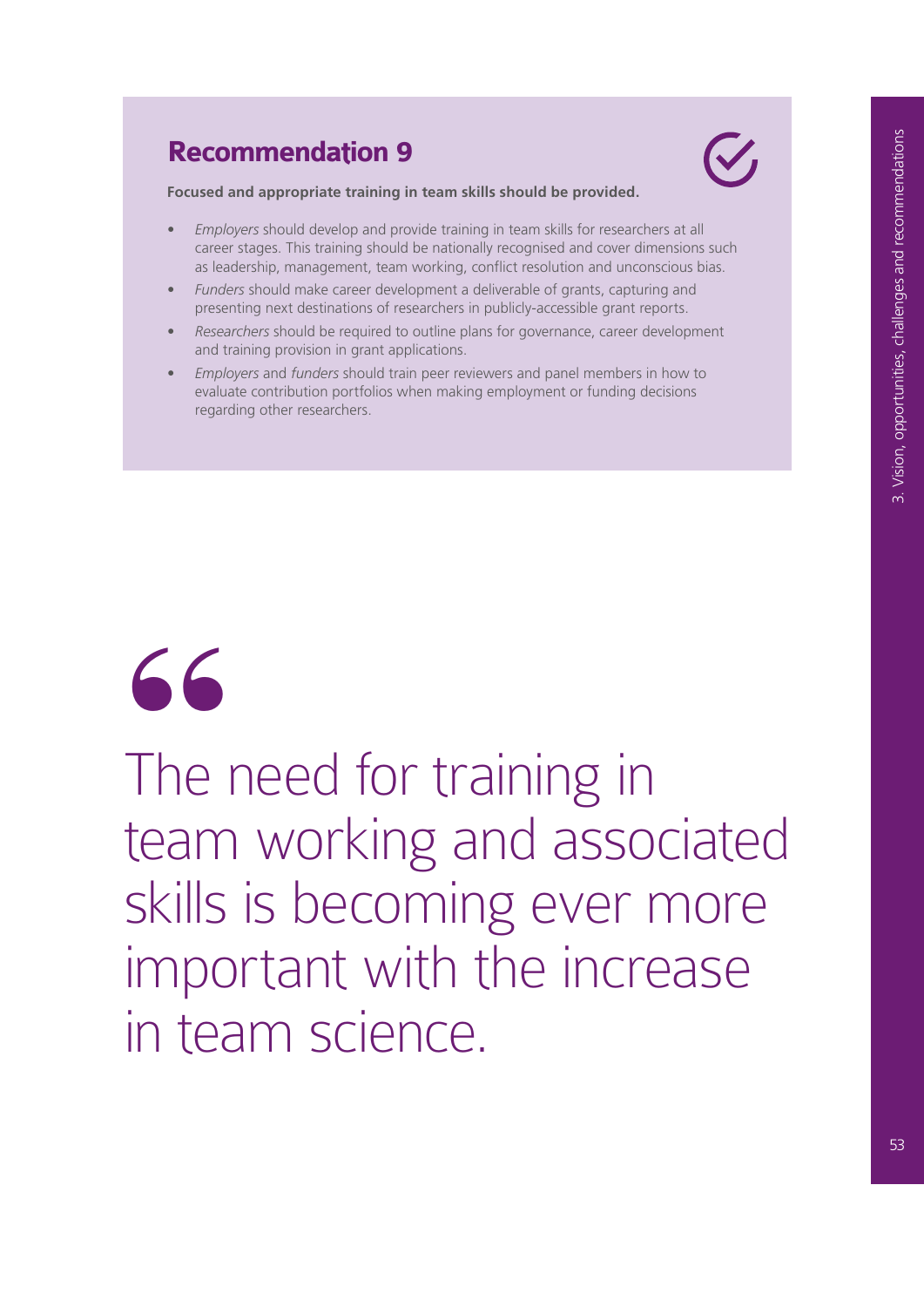

Successful team science relies on the work of researchers outside the classical 'PI' career path, as well as those in it. These individuals often participate in multiple team science projects, and are present at most universities.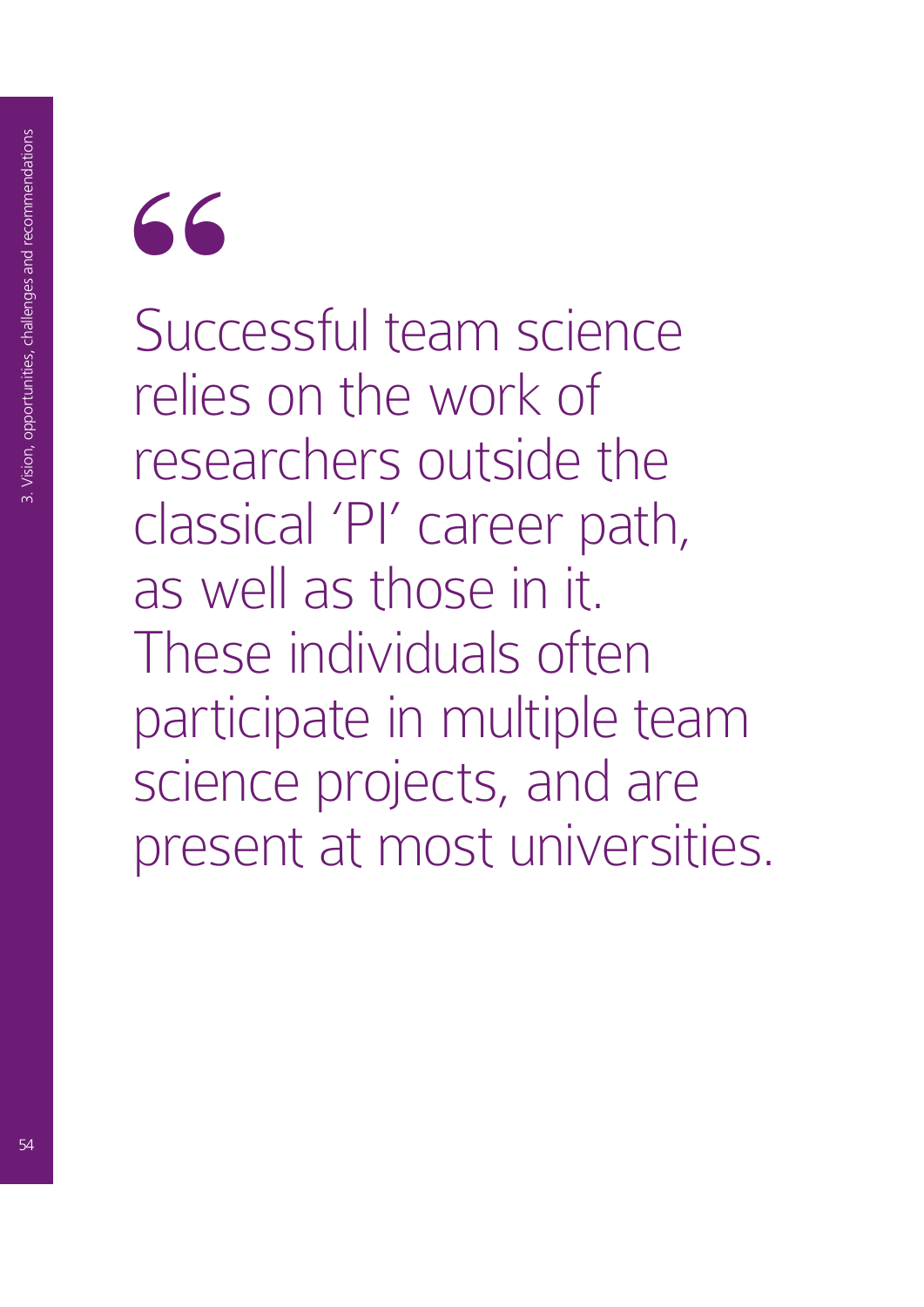# **3.8 Supporting skills specialists**

#### *3.8.1 The key role of skills specialists in team science*

Successful team science relies on the work of researchers outside of the classical 'PI' career path, as well as those in it. We refer to these people here as skills specialists – individuals who provide expertise in areas such as equipment operation and project management. These individuals often participate in multiple team science projects, and are present at most universities, staffing the core facilities such as flow cytometry, mass spectrometry, genomics, imaging, electron microscopy or providing statistical analysis expertise.

There is considerable concern that these individuals do not have stable support and clear longterm career paths. This is reflected in a recent Nature article, focusing on service bioinformaticians, which stated that they *'...do not lead their own research projects, so they do not slot cleanly into an independent faculty position, despite their PhD-level training. Service-core jobs are not seen to be as prestigious as faculty posts and offer fewer opportunities for advancement and leadership'.*<sup>111</sup> Skills specialists often have to move institutes to develop their careers, as new positions are rarely available in-house. We consistently heard – from researchers, employers and funders – of the importance of skills specialists, and the need to support this particular cohort of researchers in their own career development, through adequate resourcing of their roles and provision of relevant career development opportunities. We also heard of the need for a clear, well-supported career path as a signpost to PhD students and postdoctoral researchers who wish to progress outside of the PI track.

#### *3.8.2 Improving support for skills specialists*

Institutions need to have well-supported skills specialist positions and career paths. We heard that research institutes are generally better positioned to do this than universities. Skills specialist positions exist in institutes with long-term core funding, but there are very few such positions in universities, which is perceived to reduce the ability to carry out long-term team science projects in universities. There is a need for an institution-wide view of the role of skills specialists within HEIs. The precariousness of the career of skills specialists, if linked to specific project funding, was noted. There was general agreement about the need to develop stable funding mechanisms for these individuals, but we observed a spread of opinion about where the funding should come from i.e. employers or funding bodies? Good practice in supporting skills specialists needs to be identified and shared around institutions.

# **Recommendation 10**

**Clear career paths and development opportunities should be provided for researchers outside of the 'PI track' who play key roles in (and provide key competencies to) team science, such as skills specialists.**

- *• Employers* should actively manage skills specialists to develop their careers and support them in helping to deliver team science.
- *• Researchers* should acknowledge skills specialists appropriately in research outputs, for example as authors and/or contributors on papers.

 $\blacktriangledown$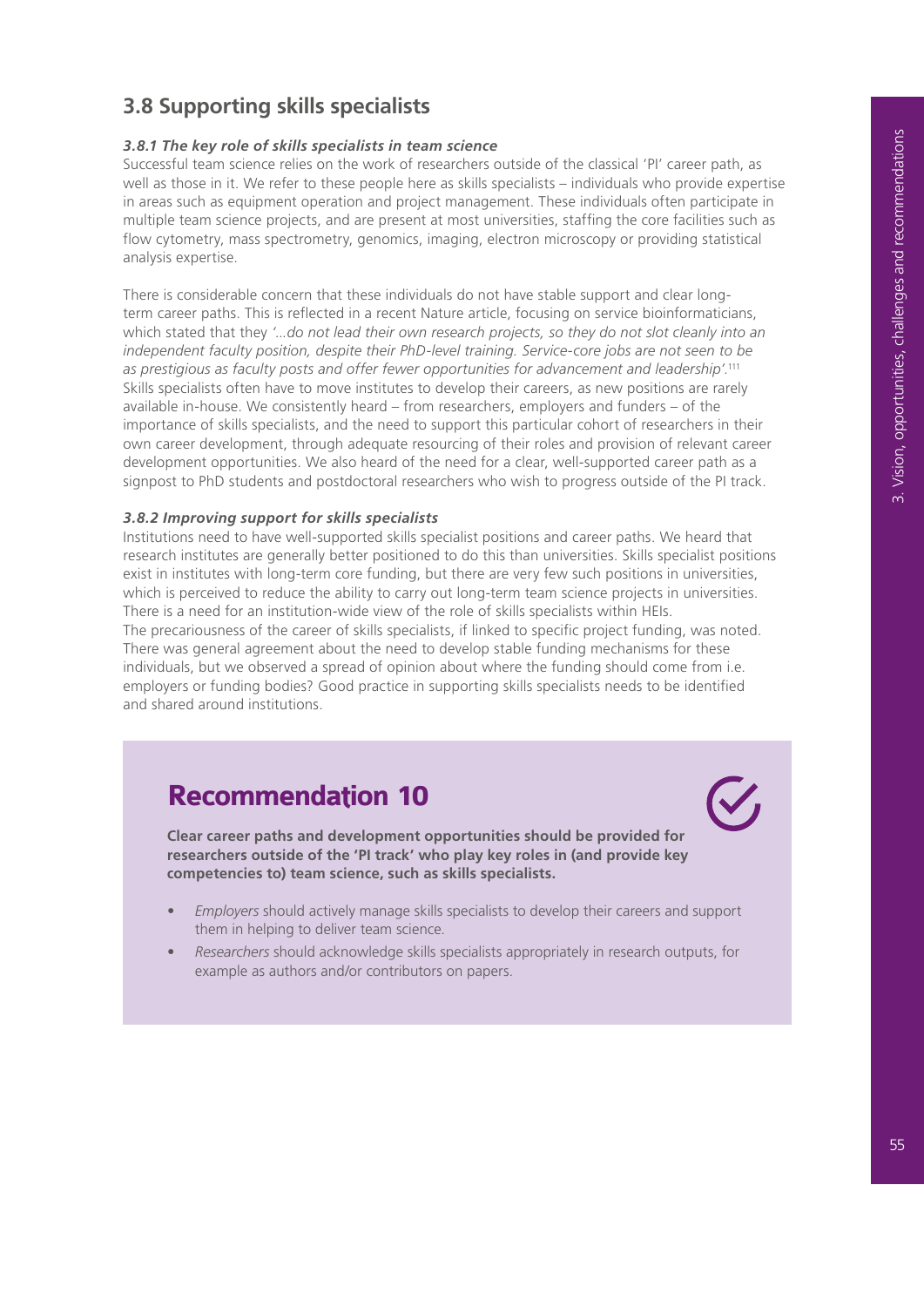# **References**

- 42. Nuffield Council on Bioethics (2014). The culture of scientific research in the UK.http:// nuffieldbioethics.org/wp-content/uploads/Nuffield\_research\_culture\_full\_report\_web.pdf
- 43. http://www.hfsp.org/, http://www.rcuk.ac.uk/research/xrcprogrammes/
- 44. Chang J (2015). *Core services: reward bioinformaticians.* Nature **520**, 151-2.
- 45. Nuffield Council on Bioethics (2014). *The culture of scientific research in the UK.* http:// nuffieldbioethics.org/wp-content/uploads/Nuffield\_research\_culture\_full\_report\_web.pdf
- 46. Birnholtz J (2008). *When authorship isn't enough: lessons from CERN on the implications of formal and informal credit attribution mechanisms in collaborative research.* The Journal of Electronic **Publishing 11(1)**.
- 47. Wren JD, *et al.* (2007). *The write position. A survey of perceived contributions to papers based on byline position and number of authors.* EMBO reports **8(11)**, 988-991.
- 48. Dickersin, K (1990). *The existence of publication bias and risk factors for its occurrence.* JAMA 263.10: 1385.
- 49. Frische S (2012). *It is time for full disclosure of author contributions?* Nature **489**, 475.
- 50. Research Excellence Framework (2015). *Research Excellence Framework 2014: Overview report by Main Panel A and sub-panels 1 to 6.* http://www.ref.ac.uk/media/ref/content/expanel/member/ Main%20Panel%20A%20overview%20report.pdf
- 51. Ibid.
- 52. Albert T & Wager E (2003). *How to handle authorship disputes: a guide for new researchers.* The COPE Report. http://publicationethics.org/files/2003pdf12.pdf
- 53. http://www.icmje.org/recommendations/browse/roles-and-responsibilities/defining-the-role-ofauthors-and-contributors.html
- 54. http://www.nature.com/authors/policies/authorship.html, http://www.sciencemag.org/site/feature/ contribinfo/prep/gen\_info.xhtml#authorship
- 55. Gill J (2015). *Give PhD students credit where it's due.* Times Higher Education, August 27. https:// www.timeshighereducation.com/opinion/yours-mine-or-ours
- 56. Jones P (2015). *More confusion: do we all agree on what constitutes authorship?* Digital Science Perspectives Blog, August 25. https://www.digital-science.com/blog/perspectives/more-confusiondo-we-all-agree-on-what-constitutes-authorship/
- 57. Wren JD, *et al*. (2007). *The write position. A survey of perceived contributions to papers based on byline position and number of authors.* EMBO reports **8(11)**, 988-991.
- 58. Taylor M (2013). *Clarifying attribution in a digital world.* Elsevier Editors' Update, March 12. http:// editorsupdate.elsevier.com/issue-38-march-2013/clarifying-attribution-in-a-digital-world/
- 59. Ibid.
- 60. Smith R (2012). *Let's simply scrap authorship and move to contributorship.* BMJ **344**. Jan10 3: e157-e157.
- 61. Frische S (2012). *It is time for full disclosure of author contributions?* Nature **489**, 475.
- 62. Brand A, *et al*. (2015). *Beyond authorship: attributions, contribution, collaboration and credit.* Learned Publishing **28(2)**, 151-155.
- 63. Amy Brand (formerly at Harvard University and now Head of MIT Press) and Liz Allen (formerly Head of Evaluation at the Wellcome Trust and now Director of Strategic Initiatives at F1000) continue to act as Project CRediT's chairs and to support implementations.
- 64. http://casrai.org/CRediT
- 65. http://www.gigasciencejournal.com/content/2/1/10/about#open-badges
- 66. https://www.force11.org/group/attributionwg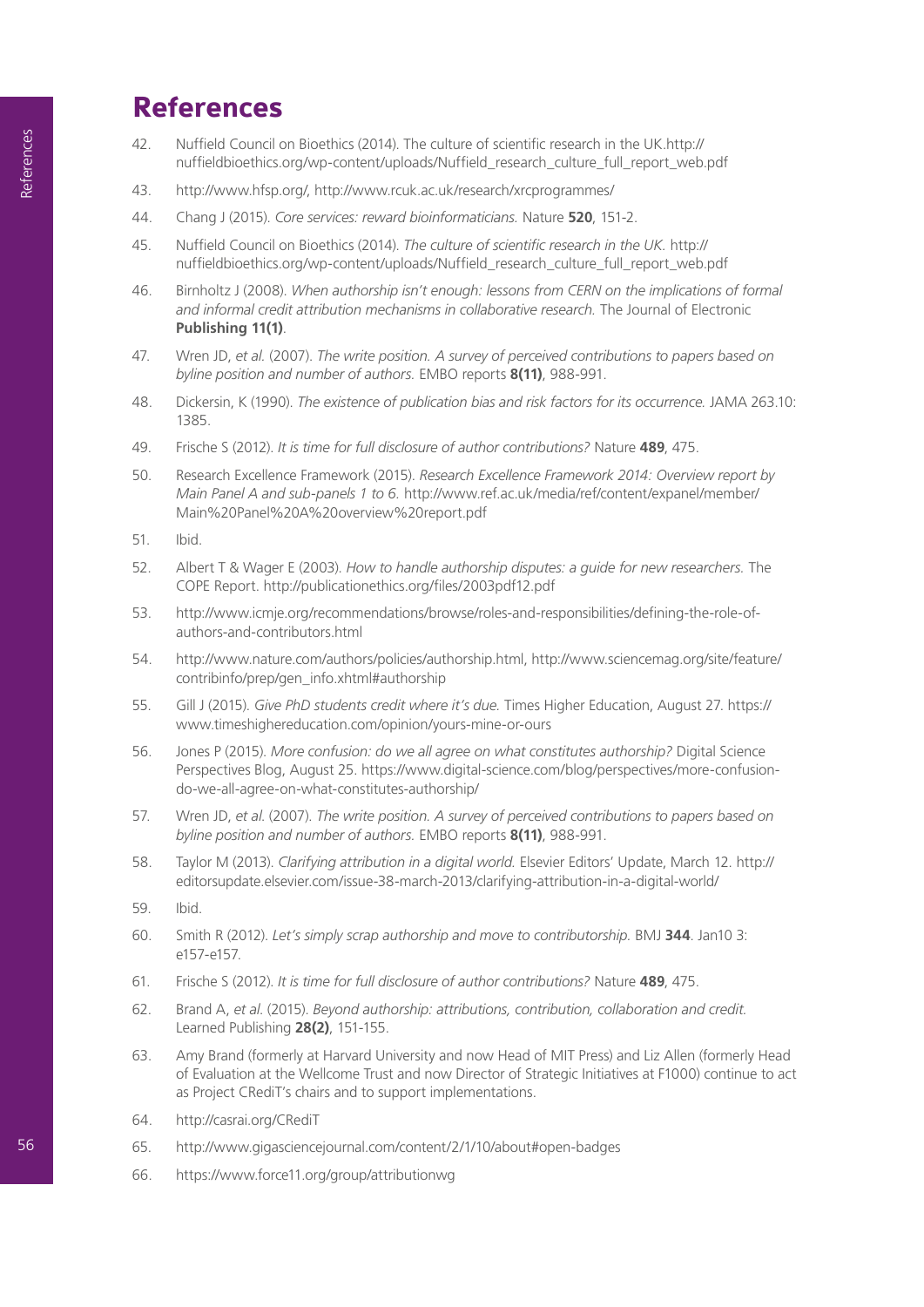- 67. Wren JD, *et al.* (2007). *The write position. A survey of perceived contributions to papers based on byline position and number of authors.* EMBO reports **8(11)**, 988-991.
- 68. The 1000 Genomes Project Consortium (2015). *A global reference for human genetic variation.*  Nature **526**, 68-74.
- 69. Einav L & Yariv L (2006). *What's in a surname? The effects of surname initials on academic success.*  Journal of Economic Perspectives **20(1)**, 175-188.
- 70. Katz DS (2014). *Transitive credit as a means to address social and technological concerns stemming from citation and attribution of digital products.* Journal of Open Research Software **2(1)**, 1-4.
- 71. http://dmtrk.com/2PXJ-HVU-9FNJFS36A/cr.aspx, https://www.jisc.ac.uk/news/national-consortiumfor-orcid-set-to-improve-uk-research-visibility-and-collaboration-23-jun
- 72. http://orcid.org/about/what-is-orcid
- 73. Weigert V (2015). *Next steps for ORCID adoption: ORCID consortium membership for the UK*. http:// orcidpilot.jiscinvolve.org/wp/2015/02/03/next-steps-for-orcid-adoption-orcid-consortiummembership-for-the-uk/
- 74. Research Councils UK (2015). *Review of the implementation of the RCUK policy on open access.*  http://www.rcuk.ac.uk/RCUK-prod/assets/documents/documents/Openaccessreport.pdf
- 75. http://www.ands.org.au/discovery/orcid-jsp.html, http://orcid.org/content/adoption-and-integrationprogram
- 76. HEFCE (2015). *The metric tide. Report of the independent review of the role of metrics in research assessment and management.* http://www.hefce.ac.uk/media/HEFCE,2014/Content/Pubs/ Independentresearch/2015/The,Metric,Tide/2015\_metric\_tide.pdf
- 77. Wellcome Trust (2015). *Who are you? Recognising researchers with ORCID identifiers.* http://blog. wellcome.ac.uk/2015/06/30/who-are-you-recognising-researchers-with-orcid-identifiers/
- 78. http://www.nihr.ac.uk/newsroom/featured-news/nihr-begins-roll-out-of-mandatory-orcid-idrequirement/3024
- 79. http://pt.slideshare.net/ORCIDSlides/force2015-orcid-poster
- 80. https://www.researchfish.com/
- 81. http://www.rcuk.ac.uk/research/researchoutcomes/compliance/
- 82. http://www.wellcome.ac.uk/Managing-a-grant/WTP051544.htm
- 83. Rylance R (2015). *Global funders to focus on interdisciplinarity.* Nature **525**, 313-315.
- 84. http://www.nocri.nihr.ac.uk/services/translational-research-partnerships/
- 85. http://www.rcuk.ac.uk/research/xrcprogrammes/
- 86. http://www.wellcome.ac.uk/Funding/Biomedical-science/Funding-schemes/Science-collaborativeawards/
- 87. https://www.bhf.org.uk/research/where-we-fund-research/centres-of-research-excellence, http:// www.wellcome.ac.uk/funding/biomedical-science/funded-projects/major-initiatives/wellcometrust-centres/index.htm, http://www.cancerresearchuk.org/funding-for-researchers/how-wedeliver-research/about-our-centres, http://www.mrc.ac.uk/funding/browse/network-of-centres-ofexcellence-in-neurodegeneration-research-coen/
- 88. http://www.cancerresearchuk.org/funding-for-researchers/our-funding-schemes/multidisciplinaryproject-award
- 89. http://ec.europa.eu/programmes/horizon2020/
- 90. http://www.imi.europa.eu/
- 91. http://www.hfsp.org/
- 92. http://www.cihr-irsc.gc.ca/e/48082.html
- 93. https://www.researchnet-recherchenet.ca/rnr16/viewOpportunityDetails. do?prog=2177&language=E&fodAgency=CIHR&view=browseArchive&browseArc=true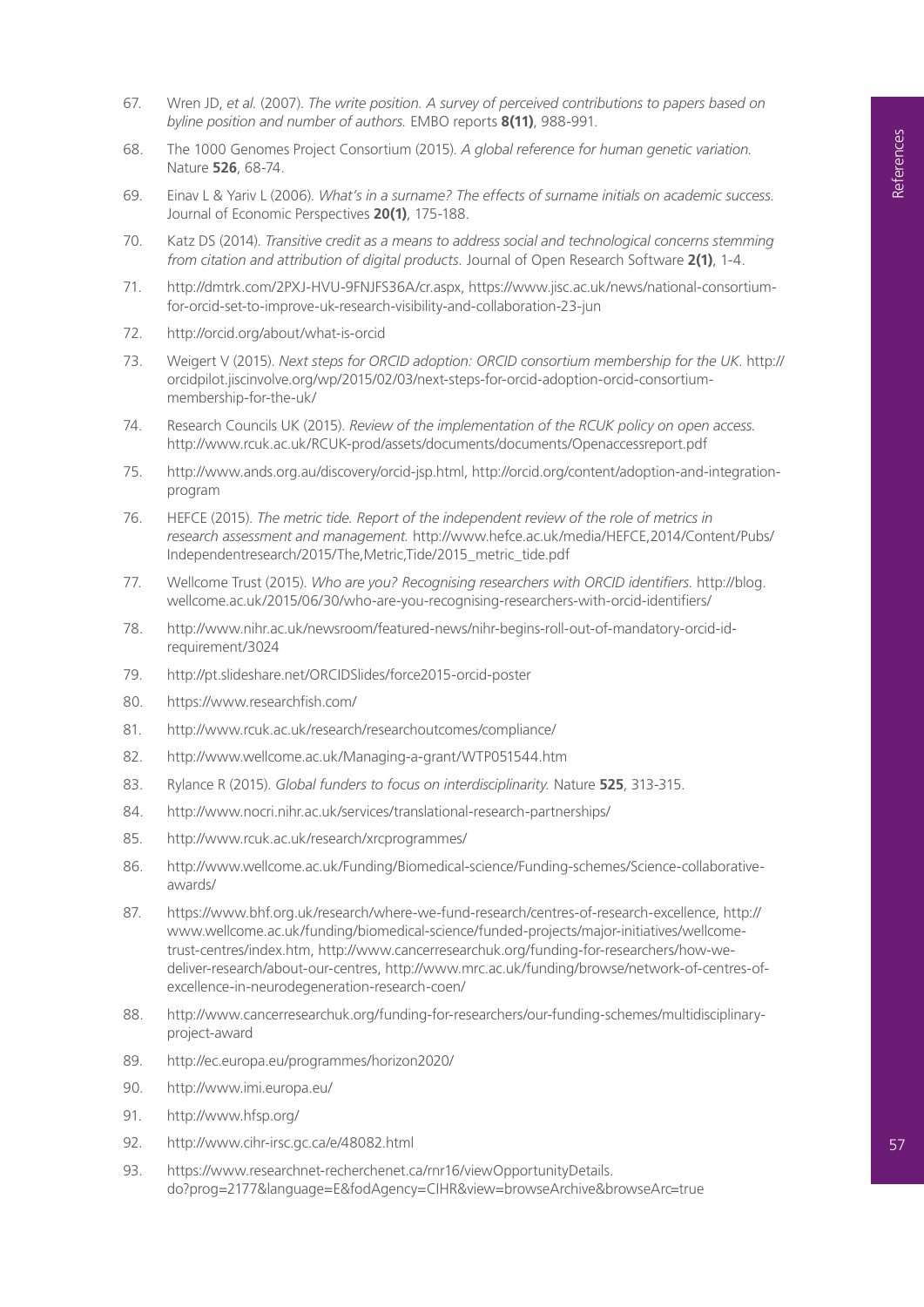- 94. Strang V & McLeish T (2015). *Evaluating interdisciplinary research: a practical guide.* https://www.dur. ac.uk/ias/news/?itemno=25309
- 95. http://www.medschools.ac.uk/AboutUs/Projects/Athena-SWAN/Pages/Athena-SWAN-and-Medical-Schools.aspx
- 96. Joint Royal Colleges of Physicians Training Board (2014). *Recommendations for speciality trainee assessment and review. Incorporating lessons learnt from the workplace-based assessment pilot.* http://www.jrcptb.org.uk/sites/default/files/April%202014%20Recommendations%20for%20 specialty%20trainee%20assessment%20and%20review.pdf
- 97. https://www.savilleconsulting.com/saville-consulting-wave-preparation-guides-and-advice
- 98. Gewin V (2015). *Recipe for a team.* Nature **523**, 245-247.
- 99. http://www.acmedsci.ac.uk/careers/mentoring-and-careers/mentoring/
- 100. Havergal C (2015). *Is 'academic citizenship' under strain?* Times Higher Education, January 29.
- 101. Dance A (2012). *Authorship: who's on first?* Nature **489**, 591-593.
- 102. Disis ML & Slattery JT (2010). *The road we must take: multidisciplinary team science.* Science Translational Medicine **2(22)**, 22cm9.
- 103. Leiserson CE & McVinney C (2015). *Lifelong learning: science professors need leadership training.*  Nature **523**, 279–281.
- 104. https://www.vitae.ac.uk/vitae-publications/vitae-library-of-resources/about-vitae-researcherdevelopment-programmes/preparing-for-leadership-for-research-staff, http://www.lfhe.ac.uk/en/ consultancy/inhouse-programmes/bespoke-and-tailored-programmes/research-team-leadership.cfm
- 105. https://www.teamsciencetoolkit.cancer.gov/public/Home.aspx
- 106. MRC (2015). *Doctoral training partnerships (DTPs)*. http://www.mrc.ac.uk/documents/pdf/doctoraltraining-partnerships-2015-guidance-notes/
- 107. http://www.mbl.edu/physiology/
- 108. http://igem.org/Competition
- 109. http://www.ismb.lon.ac.uk/wt\_studentships\_research\_supervisors.html
- 110. http://www.bbsrc.ac.uk/skills/investing-doctoral-training/case-studentships/
- 111. Chang J (2015). *Core services: reward bioinformaticians*. Nature **520**, 151-2.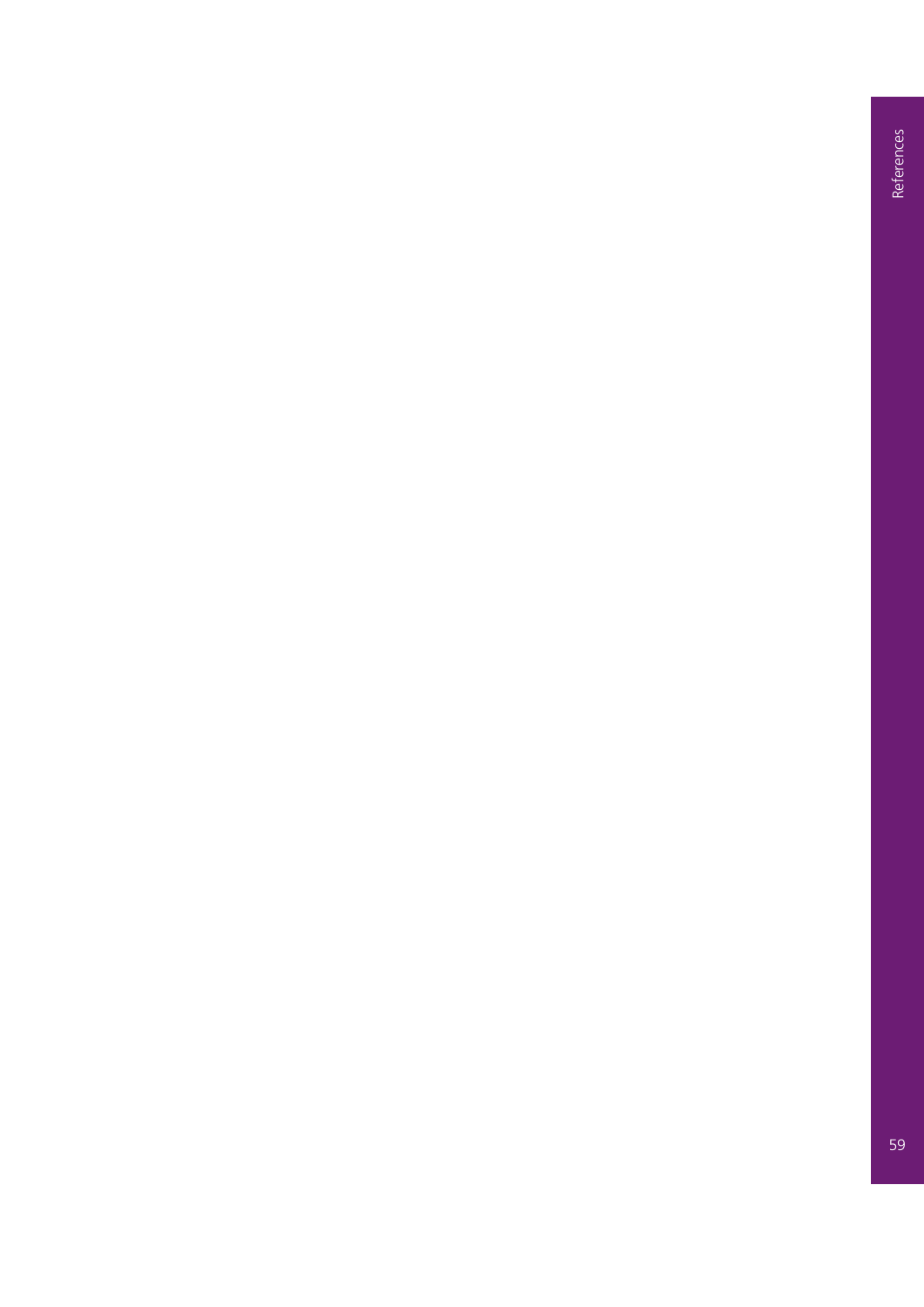# 4. Conclusions

Our investigations into team science indicate that current assessment and appraisal mechanisms are not providing due credit to excellent individuals, particularly those at the early stages of their research career. We gathered evidence from a wide cross-section of the scientific enterprise, including academia and industry, and demonstrated that change is required by scientific publishers, funders, employers and researchers. Much of this change will need to involve the international research community, and all areas of research. Several workshops brought together key players and we are grateful to them for engaging in such a positive and enthusiastic manner. Providing a forum for discussion is a key role the Academy plays and one that we hope has catalysed the progress already being made.

In order to provide support for researchers involved in team science, we need to build better measures of recognition into infrastructures for research assessment. The research community must also champion change, challenge traditional behaviours,and train and take responsibility for ensuring that those they work with are enabled to progress their careers.

Since this team science project was suggested in 2013, the pace of technological change and its adoption by the research community means that our recommendations are achievable within the next few years. In 2013 no funder had mandated the use of individual identifiers for researchers, and ORCID was relatively new and had issued less than 40,000 IDs. Now several of the largest UK research funders, including the Wellcome Trust and the National Institute for Health Research, have mandated the use

of ORCID, which now has over 1.7 million registered IDs linking to over 9.6 million outputs.

In 2013, Project CrediT had just started but 18 months on it has developed a taxonomy of contributor information being trialled at several publishers. While we recognise that barriers remain, it is now possible to document an individual's contribution to a piece of team science research. We recommend that employers and funders use that information to inform their decision-making, moving away from 'proxies', such as first or last author, and adopt a more flexible approach to apportioning credit to researchers involved in team science projects.

Funders want to support the best research but the system can be disadvantageous to those, particularly early career researchers, who play key roles in team science research but are not named on the grant. We recommend that funders consider the best way to support team science projects and their role in identifying and supporting leaders.

Finally, the Academy recognises that groups of 'early adopters' and others with an interest in challenging the scientific status quo have already been working on ways to improve recognition and credit of researchers involved in team science projects.

This report demonstrates that the issues identified affect everyone and to achieve the Academy's mission – of improving health through research – we urge the scientific community to embrace moves to ensure that team science works for the individual as well as the team.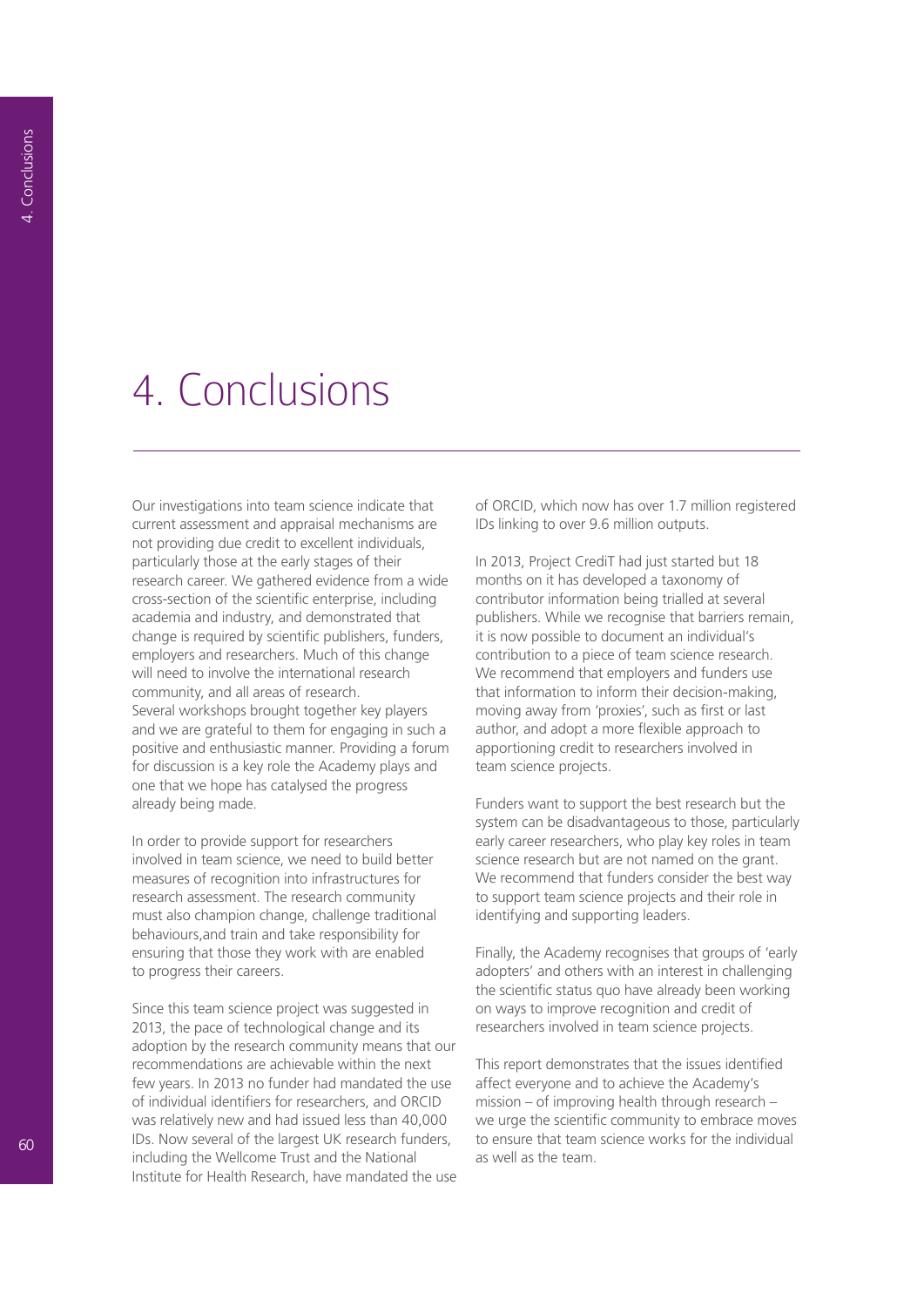# "

In 2013 no funder had mandated the use of individual identifiers for researchers, and ORCID was relatively new and had issued less than 40,000 IDs. Now several of the largest UK research funders have mandated the use of ORCID, which now has over 1.7 million registered IDs linking to over 9.6 million outputs.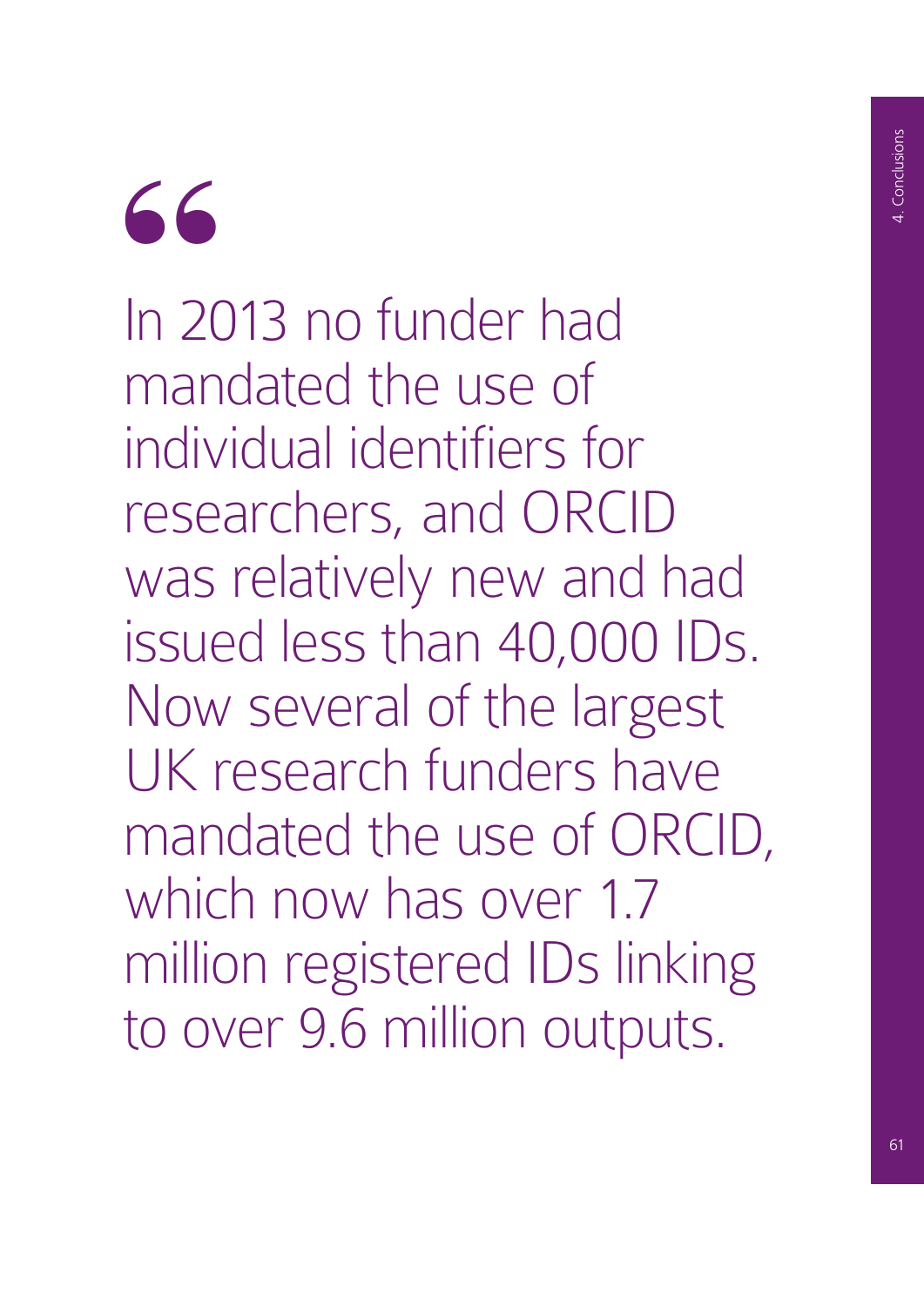# **Annex I: Membership of Working Group, Review Group and Secretariat**

#### **Working Group**

Job titles and affiliations were correct at the time of publication. Members participated in a personal capacity and not on behalf of their affiliated organisations.

#### **Professor Anne Ridley FMedSci (Chair)**

Professor of Cell Biology, King's College London

#### **Dr Mark Bass**

Lecturer, Department of Biomedical Science, University of Sheffield

#### **Professor Buzz Baum**

Professor of Cell Biology, University College London

#### **Professor Robert Burgoyne FMedSci**

Professor of Physiology, University of Liverpool

#### **Professor David Dunger FMedSci**

Professor of Paediatrics, University of Cambridge

#### **Professor John Fisher CBE FREng FMedSci**

Deputy Vice-Chancellor, Professor of Mechanical Engineering and Director of the Institute of Medical & Biological Engineering, University of Leeds

#### **Dr Amy Foulkes (up to May 2015)**

MRC Clinical Research Training Fellow, University of Manchester

#### **Professor Philippa Saunders FMedSci**

Dean of Postgraduate Research, College of Medicine and Veterinary Medicine, University of Edinburgh

#### **Professor Caroline Savage FMedSci**

VP and Head Experimental Medicine Unit, Immuno-Inflammation Therapeutic Area, GlaxoSmithKline

#### **Professor Eleftheria Zeggini**

Group Leader, Analytical Genomics of Complex Traits, Wellcome Trust Sanger Institute

#### **Review Group**

This report was reviewed by an external panel appointed by the Council of the Academy of Medical Sciences. Reviewers were asked to consider whether the report met the terms of reference, and whether the evidence and arguments presented in the report were sound and supported the conclusions. Reviewers were not asked to endorse the report or its findings. Members participated in a personal capacity and not on behalf of their affiliated organisations.

#### **Professor Martin Humphries FMedSci (Chair)**

Vice-President and Dean, Faculty of Life Sciences, University of Manchester and Vice-President, Academy of Medical Sciences

#### **Professor Maria Fitzgerald FMedSci**

Member of the Academy of Medical Sciences Council; Professor of Developmental Neurobiology, University College London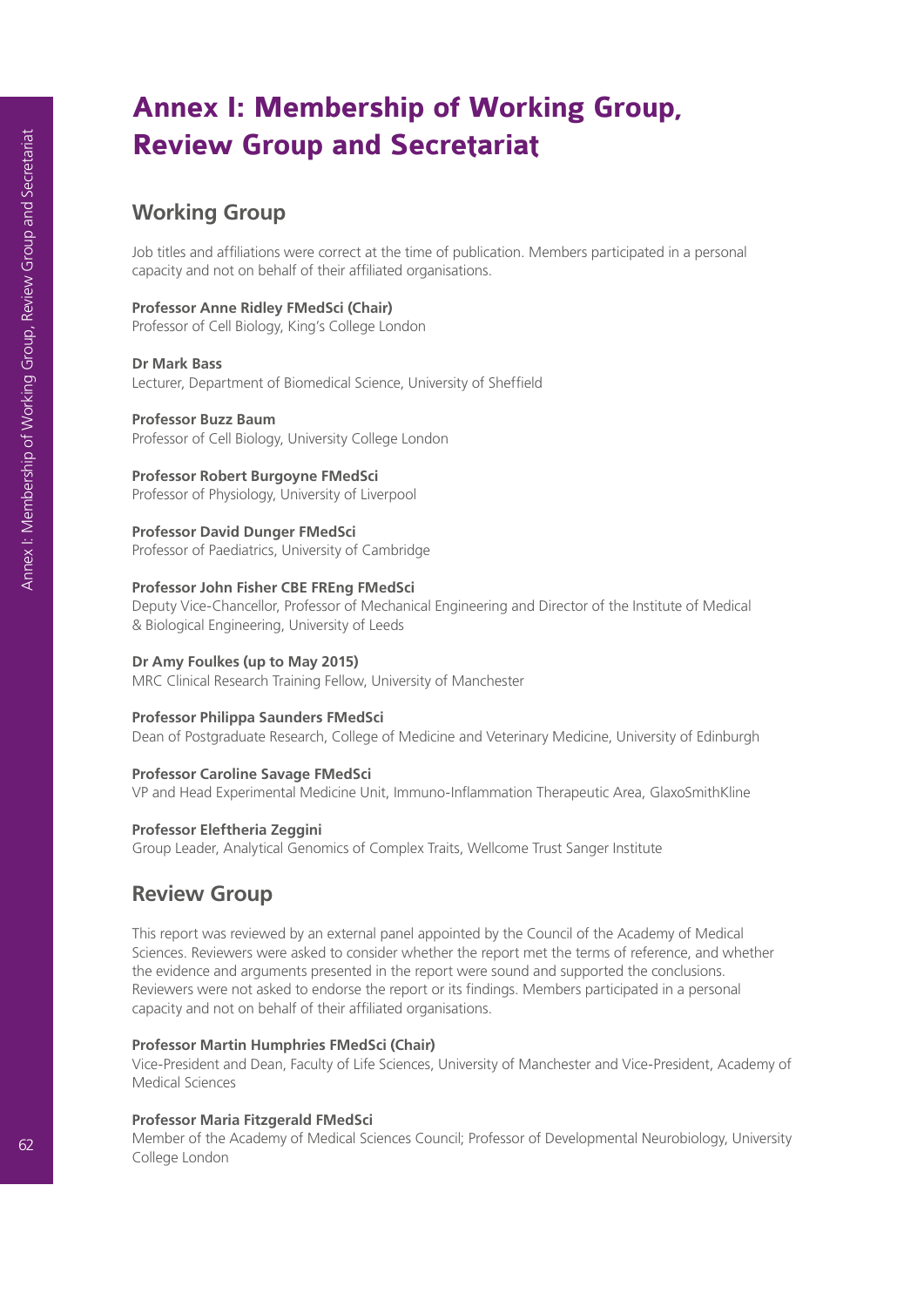#### **Professor Stephen Holgate CBE FMedSci**

Chair of REF2014 Main Panel A; MRC Clinical Professor of Immunopharmacology, University of Southampton

#### **Professor Richard Horton FMedSci**

Editor-in-Chief, The Lancet

#### **Professor Ottoline Leyser CBE FRS**

Chair of the Steering Group for the Nuffield Council on Bioethics 2014 report The culture of scientific research; Director of the Sainsbury Laboratory, University of Cambridge

#### **Dr Lucia Possamai**

Clinical Lecturer and Honorary SpR, Department of Hepatology, Imperial College London

#### **Professor Chris Pugh**

FMedSci Member of the Academy of Medical Sciences Council; Clinical Co-Chair of the Academy's Academic Careers Committee; Professor of Renal Medicine, University of Oxford

#### **Dr Malcolm Skingle CBE**

Director of Academic Liaison, GlaxoSmithKline

#### **Secretariat**

**Dr Richard Malham**  Policy Manager (Careers)

**Dr Mehwaesh Islam**  Policy Officer (Careers and Medical Science)

**Dr Rachel Quinn**  Director of Medical Science Policy

**Dr Suzanne Candy (up to May 2015)** 

Director of Biomedical Grants and Policy

#### **Dr Lee-Ann Coleman (from May 2015)**

Interim Director of Biomedical Grants and Policy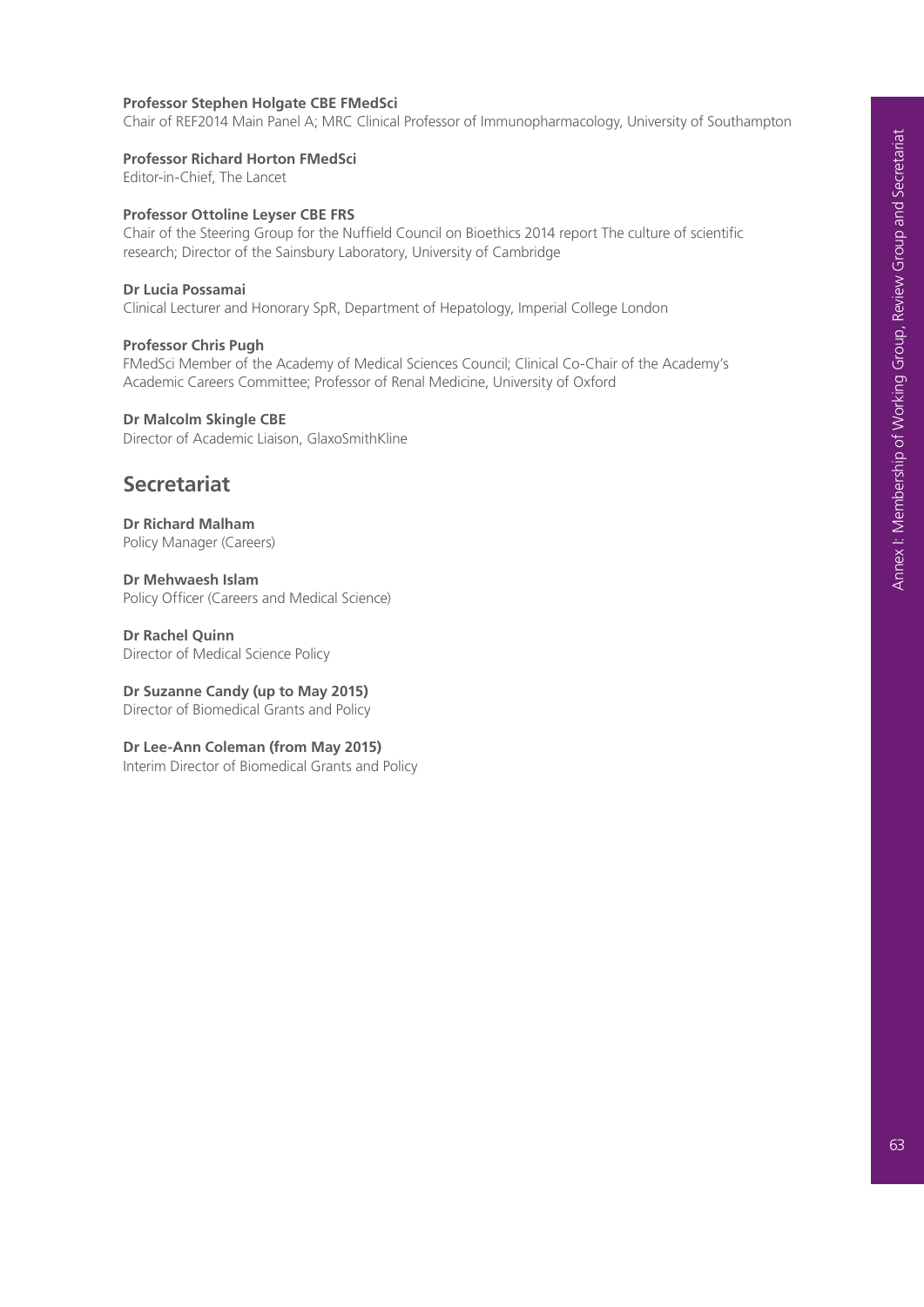# **Annex II: List of individuals and organisations engaged by the project**

Job titles and affiliations are correct as at the time of engagement with the project.

# **Written evidence submissions**

#### *Employers*

- Institute of Cancer Research
- GlaxoSmithKline
- King's College London
- London School of Economics and Political Science
- MRC Unit for Lifelong Health and Ageing, University College London
- Queen Mary University of London
- University of British Colombia
- University College London
- University of Leeds
- University of Liverpool
- University of Melbourne
- Wellcome Trust Sanger Institute

#### *Funders*

- British Heart Foundation
- Canadian Institutes of Health Research
- Higher Education Funding Council for England (including REF2014)
- Human Frontier Science Program
- International Foundation for Science
- National Health and Medical Research Council (Australia)
- National Institute for Health Research
- Research Councils UK
- Wellcome Trust

#### *Publishers*

- Elsevier
- Institute of Physics
- Wiley-Blackwell

#### *Researchers*

There were 22 individual responses: 7 female, 15 male.

#### *Locations of respondents*

European Molecular Biology Laboratory, Farr Institute of Health Informatics Research, Ghent University, Institute of Cancer Research, Institute of Psychiatry, Psychology and Neuroscience at King's College London, University College London, University of Bristol, University of Edinburgh, University of Leeds, University of Nottingham, University of Oxford.

#### *Job titles of respondents*

Assistant Professor, Chief Executive, Chief Scientific Officer, Clinical Research Fellow, Director, Group Leader, Professor, Reader, Research Associate, Research Fellow, Senior Clinical Lecturer, Senior Research Fellow, Senior Scientific Officer, Senior Statistician, Visiting Researcher.

#### *Others*

- Association of the British Pharmaceutical Industry
- British Chapter of the International Society for Magnetic Resonance in Medicine
- Norwich Clinical Trials Unit
- Open Researcher and Contributor ID (ORCID)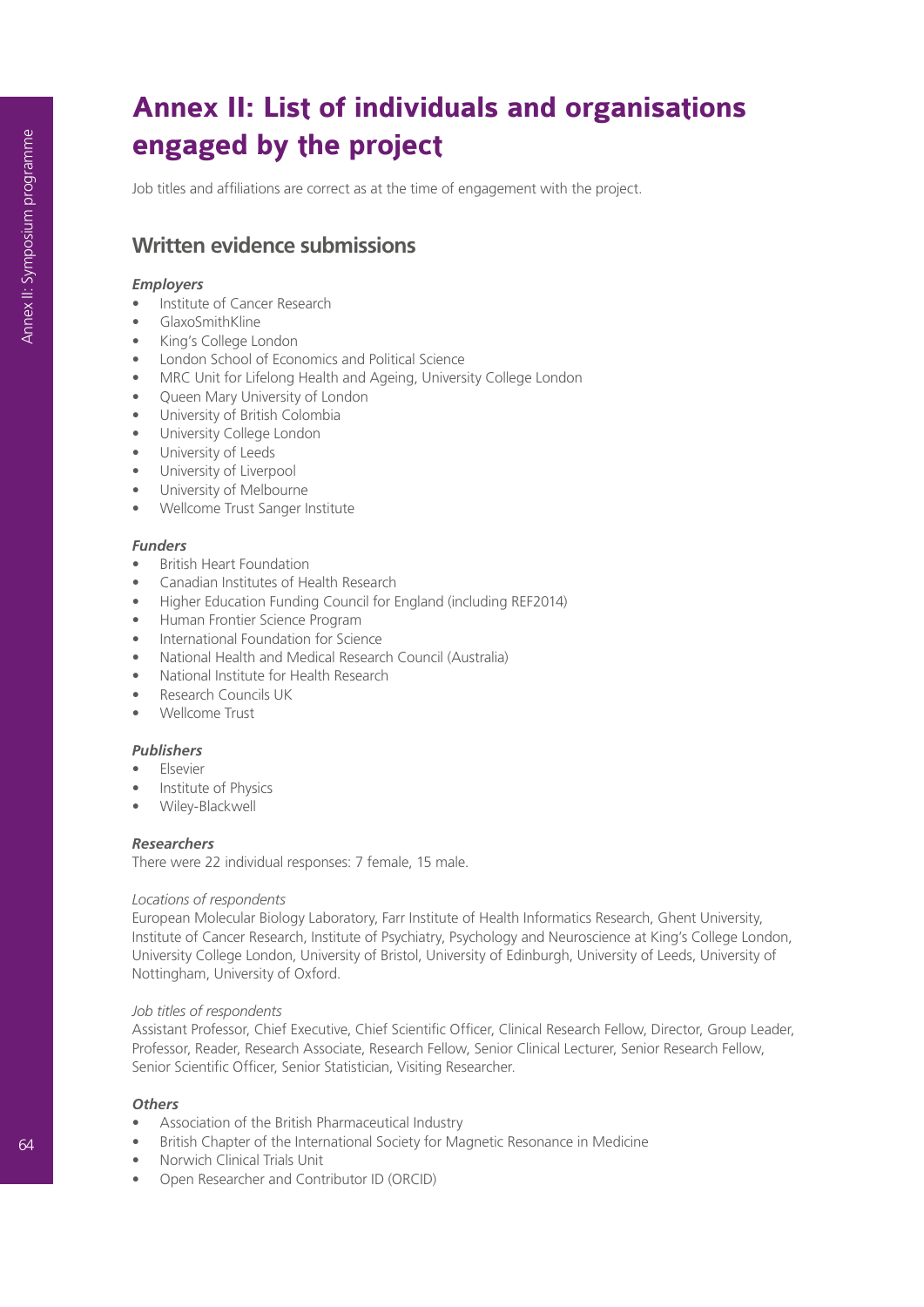# **Local evidence gathering**

The local evidence gathering engaged a total of around 78 researchers, with an approximately equal split of men and women, at the following events/institutions:

- Two discussion dinners in Scotland: Edinburgh and Dundee
- University of Bristol
- University of Cambridge
- University of Leeds
- University of Liverpool

#### **Discussion roundtables and teleconferences**

#### *Employment discussion roundtable*

**Professor Frances Brodsky FMedSci** Director of the Division of Biosciences at University College London **Professor Tom McLeish FRS** Professor of Physics at Durham University; former Pro-Vice Chancellor (Research) at Durham University

**Dr Malcolm Skingle CBE** Director of Academic Liaison at GlaxoSmithKline

**Professor Paul Workman FMedSci** Director of the Institute of Cancer Research

#### *Employment discussion roundtable*

**Dr Steve Allpress FREng** Vice-President and Chief Technology Officer of Modem Software at Nvidia Corporation

**Mr Andrew Clark** Director of Research Planning at University College London

**Professor David Hogg** Pro-Vice-Chancellor for Research and Innovation at the University of Leeds **Professor Laurence Moore** Director of the MRC/CSO Public Health Sciences Unit at the University

of Glasgow

**Mr Steven Zemke** Faculty Co-ordinator at the Wellcome Trust Sanger Institute

#### *Funding discussion roundtable*

**Mr Richard Carter** Deputy Director, Sponsorship, Performance and Workforce, Department of Health

**Dr Anne-Marie Coriat** Head of Research Careers, Wellcome Trust, formerly Chair of the Research Councils UK Research Group and Director of Capacity, Skills and Infrastructure at the Medical Research Council

**Professor David Delpy CBE FRS FREng FMedSci** Former Chief Executive of the Engineering and Physical Sciences Research Council (EPSRC)

**Professor Keith Gull CBE FRS FMedSci** Deputy Chair of the Wellcome Trust Pathogen Biology and Disease Transmission Expert Review Group and Professor of Molecular Microbiology at the University of Oxford

**Dr Steven Hill** Head of Research Policy at the Higher Education Funding Council for England (HEFCE) **Professor Stephen Holgate CBE FMedSci** Chair of REF2014 Main Panel A and MRC Clinical Professor of Immunopharmacology at the University of Southampton

**Ms Jan Juillerat** Executive Director for People & Development at the Biotechnology and Biological Sciences Research Council (BBSRC)

**Professor Tom McLeish FRS** Professor of Physics at Durham University; former Pro-Vice Chancellor (Research) at Durham University

**Dr David Scott** Director of Discovery Research and Centres, Cancer Research UK

**Professor Paul Stewart FMedSci** Chair of the British Heart Foundation Chairs and Programme Grants Committee and Dean of Medicine at the University of Leeds

**Dr John Williams** Head of Science Strategy, Performance & Impact Science at the Wellcome Trust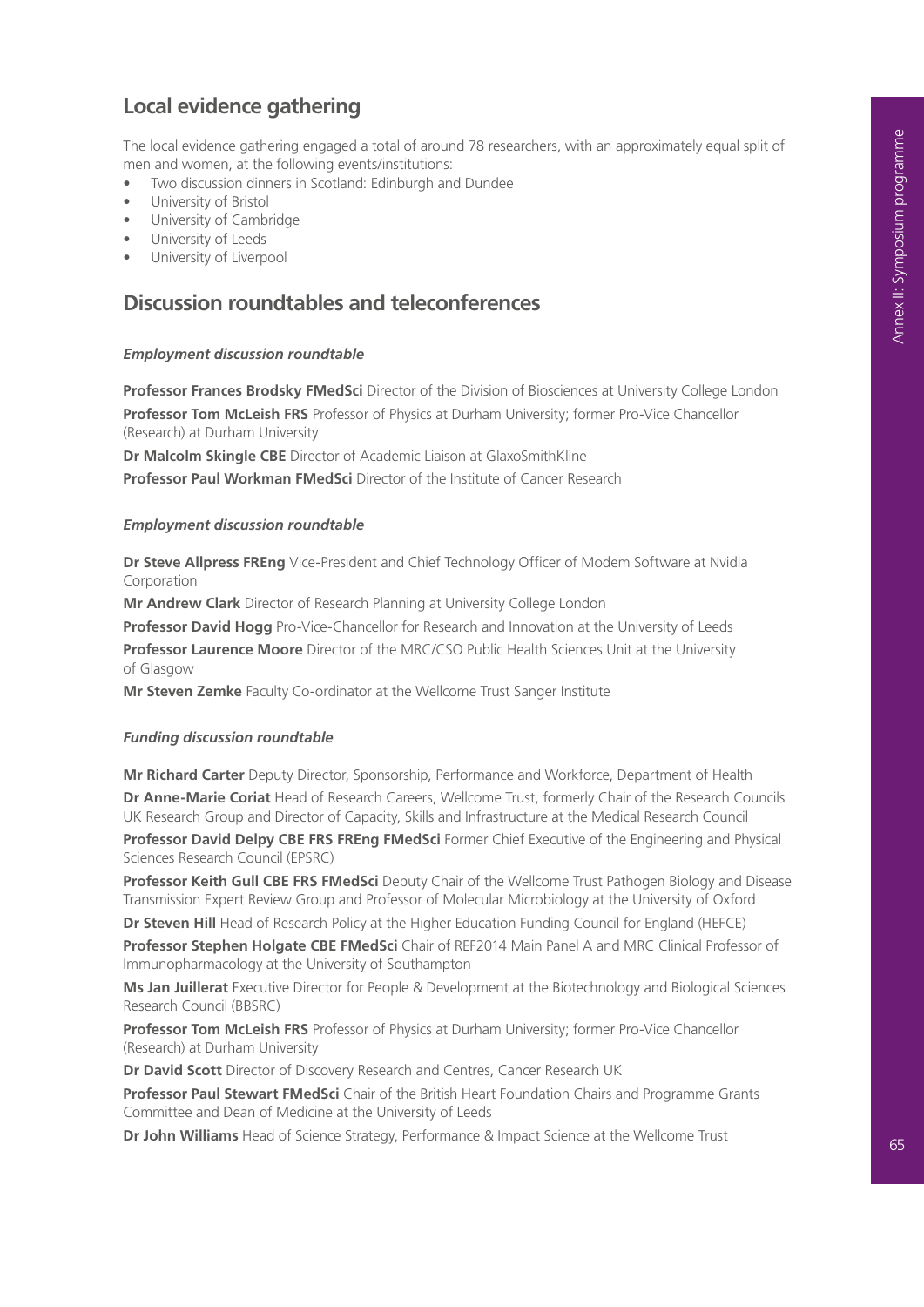#### *Publishing discussion roundtable*

**Dr Liz Allen** Co-Chair of Project CRediT, formerly Head of Evaluation, Wellcome Trust **Dr Helen Atkins** Director of Publishing Services at the Public Library of Science (PLOS); formerly Acting Publisher, PLOS

**Dr Ritu Dhand** Nature Editorial Director at Nature Publishing Group

**Deborah Dixon** Vice-President and Global Publishing Director of Health Sciences at John Wiley & Sons

**Dr Holly Falk-Krzesinski** Vice-President of Global Academic & Research Relations at Elsevier

**Dr Trish Groves** Head of Research and Deputy Editor at the British Medical Journal

**Dr Laurel Haak** Chief Executive of ORCID

**Dr Andrew Sugden** Deputy Editor and International Managing Editor of Science at the American Association for the Advancement of Science (AAAS)

#### **Researcher workshop**

**Mr Martin Baker** PhD student, Babraham Institute **Mr Matthew Balmforth** PhD student, University of Leeds **Dr Matthew Care** Postdoctoral Fellow, University of Leeds **Dr Rachel Clough NIHR** Academic Clinical Lecturer, King's College London **Dr Ed Conley** Chief Scientific Officer, Farr Institute **Professor Ton Coolen** Professor of Applied Mathematics, King's College London **Dr Alastair Darby** Lecturer, University of Liverpool **Dr Felix Day** Career Development Fellow, University of Cambridge **Dr Ben Fairfax** Clinical Research Fellow, Wellcome Trust Centre for Human Genetics, University of Oxford **Dr Tim Felton** Clinical Research Fellow, University of Manchester **Dr Peter Foley** Clinical PhD student, University of Edinburgh **Professor Tom Freeman** Group Leader, Systems Immunology, University of Edinburgh **Dr Alexandra Gampel** Research Fellow, University of Bristol **Dr Melissa Gladstone** Senior Clinical Lecturer, University of Liverpool **Dr Derek Groen** Lecturer in Simulation and Modelling, Brunel University; Emeritus Research Fellow, 2020 Science **Ms Laura Huckins** PhD student, Wellcome Trust Sanger Institute **Dr Wendy Jones** Clinical PhD student, Wellcome Trust Sanger Institute **Professor Benedikt Kessler** Professor of Biochemistry and Mass Spectrometry, University of Oxford **Mrs Dee Knipe** PhD student, University of Bristol **Professor Cathryn Lewis** Professor of Genetic Epidemiology and Statistics, Institute of Psychiatry, King's College London **Mr Dianbo Liu** PhD student, University of Dundee **Dr Andrew McKechanie** Clinical Research Fellow, University of Edinburgh **Professor Helen McShane** Professor of Vaccinology, Wellcome Senior Clinical Fellow, University of Oxford **Professor Jane Nixon** Professor of Tissue Viability and Clinical Trials Research, University of Leeds **Dr Lucia Possamai** Clinical Lecturer and Honorary SpR, Department of Hepatology, Imperial College London **Dr Thomas Rendall** Lecturer, University of Bristol **Dr Emily Sena** Research Fellow, University of Edinburgh

**Dr Ioanna Tzoulaki** Senior Lecturer, Imperial College London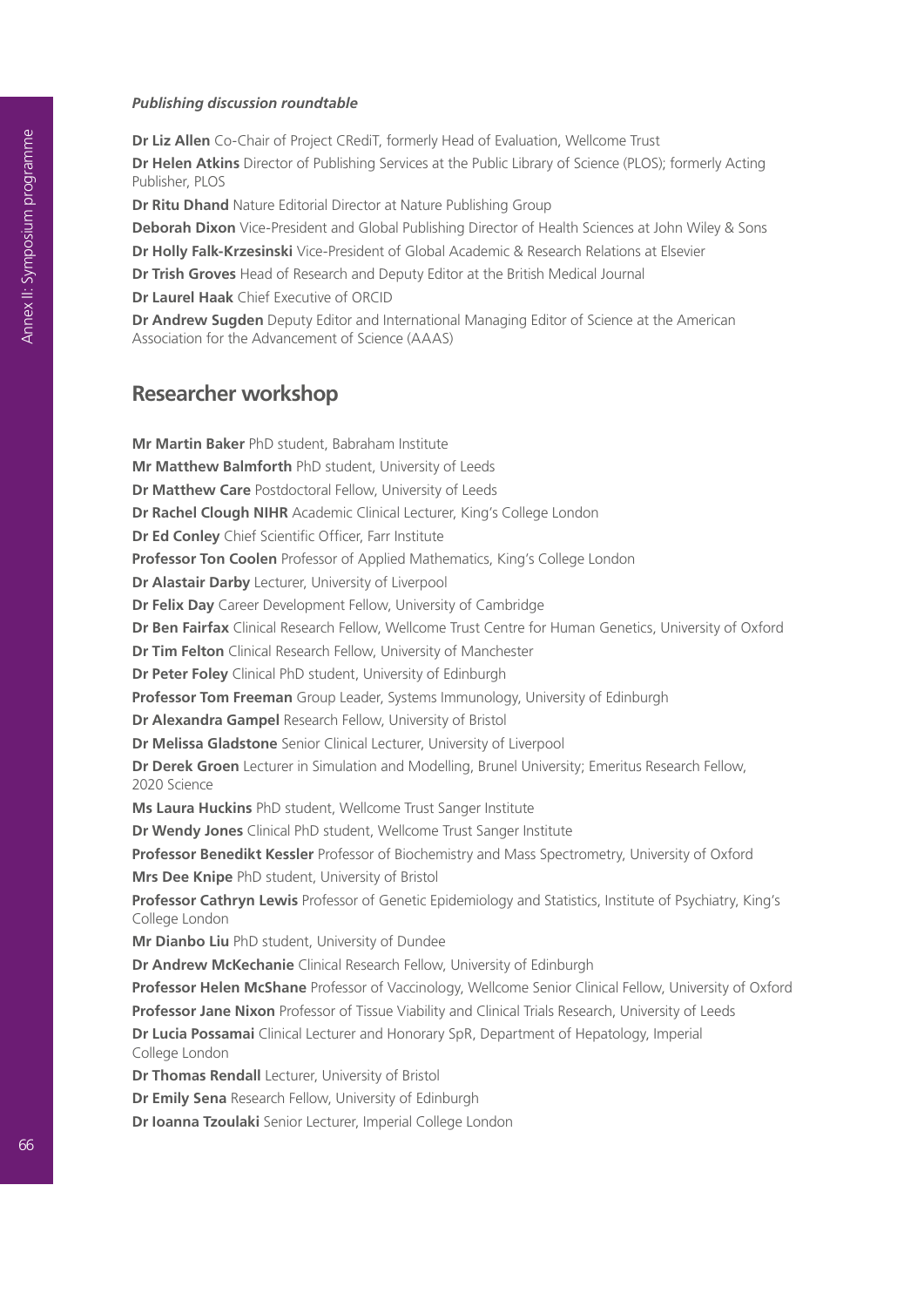# **September workshop**

**Dr Liz Allen** Co-Chair of Project CRediT, formerly Head of Evaluation, Wellcome Trust

**Dr Helen Atkins** Director of Publishing Services at the Public Library of Science (PLOS); formerly Acting Publisher, PLOS

**Dr Guntram Bauer** Director of Scientific Affairs & Communications, Human Frontier Science Program (HFSP)

**Dr Theo Bloom** Executive editor, BMJ

**Dr Annette Bramley** Lead, Healthcare Technologies, Engineering and Physical Sciences Research Council (EPSRC)

**Mr Richard Carter** Deputy Director, Sponsorship, Performance and Workforce, Department of Health **Professor Mark Caulfield FMedSci** Chief Scientist, Genomics England

**Professor David Collingridge** Editor-in-Chief, The Lancet Oncology; representing Elsevier

**Dr Anne-Marie Coriat** Head of Research Careers, Wellcome Trust, formerly Chair of the Research Councils UK Research Group and Director of Capacity, Skills and Infrastructure at the Medical Research Council

**Professor Christopher Day FMedSci** Chair of the Clinical Medicine Sub-panel for the 2014 Research Excellence Framework (REF); Pro-Vice-Chancellor for the Faculty of Medical Sciences, Newcastle University

**Professor David Delpy CBE FRS FREng FMedSci** Former Chief Executive of the Engineering and Physical Sciences Research Council (EPSRC)

**Dr Ben Fairfax** Clinical Research Fellow, Wellcome Trust Centre for Human Genetics, University of Oxford **Mr Chris Graf** Vice-Chair, Committee on Publication Ethics (COPE)

**Dr Derek Groen** Lecturer in Simulation and Modelling, Brunel University; Emeritus Research Fellow, 2020 Science

**Dr Steven Hill** Head of Research Policy, Higher Education Funding Council for England (HEFCE)

**Professor Jacqueline Hunter CBE FMedSci** Chief Executive, Biotechnology and Biological Sciences Research Council (BBSRC)

**Dr Astrid James** Deputy Editor, The Lancet

**Dr Chonnettia Jones** Head of Science Integration – Structures, Wellcome Trust

**Ms Sarah Jones** Head of Education and Academic Liaison, Association of the British Pharmaceutical Industry

**Professor Benedikt Kessler** Professor of Biochemistry and Mass Spectrometry, University of Oxford **Ms Maria Khan** Editorial Director, Health Sciences, Wiley-Blackwell

**Professor Cathryn Lewis** Professor of Genetic Epidemiology and Statistics, Institute of Psychiatry, King's College London

**Dr Natasha McCarthy** Head of Policy, the British Academy

**Professor Anne O'Garra FRS FMedSci** Representing the Royal Society; Associate Research Director (Group Leader Development), Francis Crick Institute

**Professor Guy Orpen** Chair of GW4 Board; Deputy Vice-Chancellor, University of Bristol

**Mr Ed Pentz** ORCID Board Member; Executive Director of CrossRef

**Dr Stefan Platz** Vice-President for Drug Safety and Metabolism, AstraZeneca

**Dr Danielle Preedy** Assistant Director for the Efficacy and Mechanism Evaluation Programme, National Institute for Health Research (NIHR)

**Dr Joanna Robinson** Head of Capacity and Skills, Medical Research Council (MRC)

**Dr Emily Sena** Research Fellow, University of Edinburgh

**Dr Eva Sharpe** Policy Manager, Institute of Cancer Research

**Professor James Smith FRS FMedSci** Director of Research, Francis Crick Institute

**Dr Andrew Sugden** Deputy Editor and International Managing Editor, Science, the American Association for the Advancement of Science (AAAS)

**Dr Peter Thompson** Assistant Director, Personal Awards Team, National Institute for Health Research (NIHR)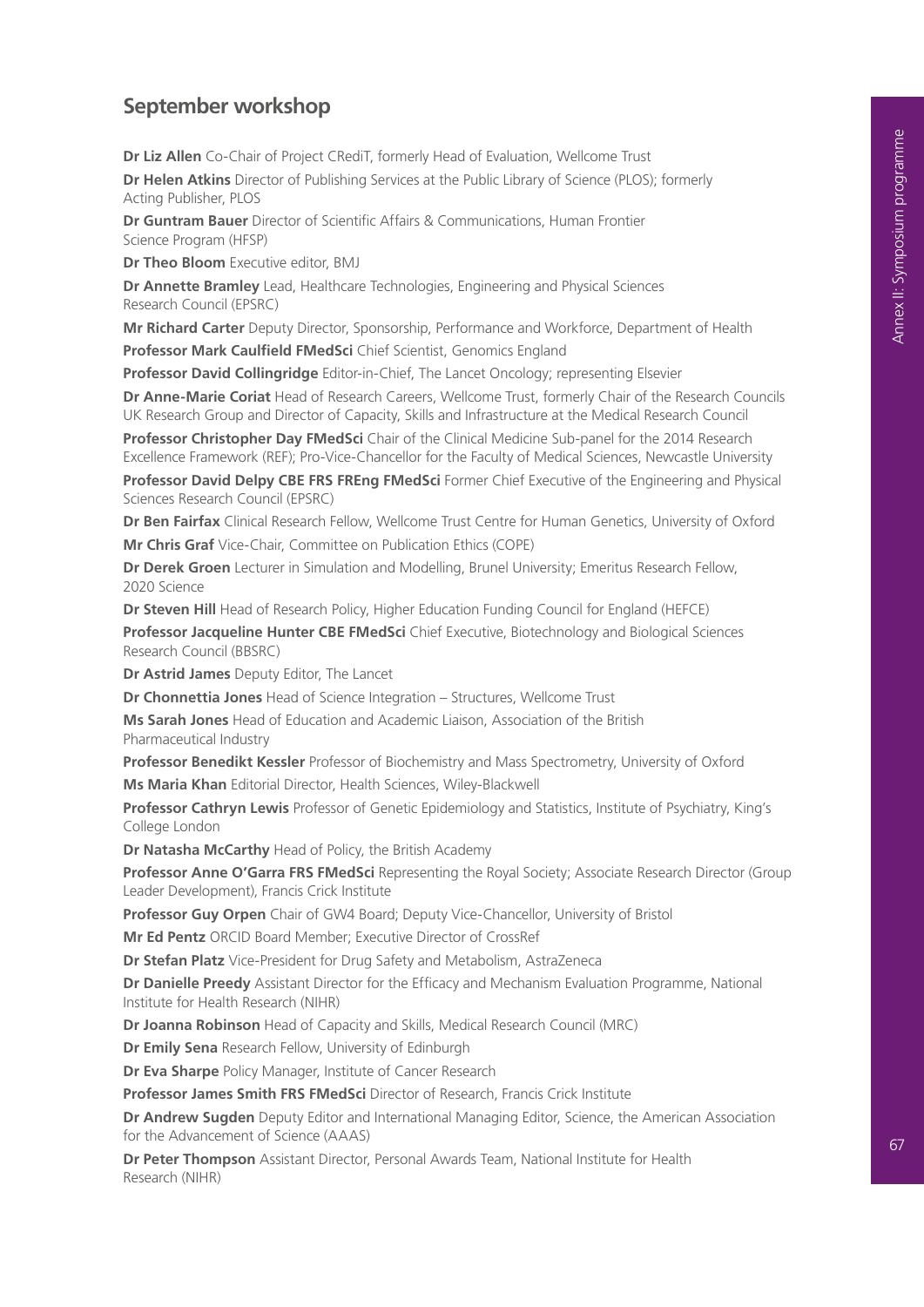**Ms Anna Wilkinson** Programme Officer, Nuffield Council on Bioethics

**Professor James Wilsdon** Chair of the Independent Higher Education Funding Council for England (HEFCE) Review on the Role of Metrics in Research Assessment; Professor of Democracy Science & Technology Policy Research (SPRU), Sussex University

# **One-off meetings with other individuals/groups**

**Professor Richard Horton FMedSci** Editor-in-Chief, The Lancet **Dr Shane Legg** Co-Founder, Google DeepMind **Dr Beverley Sherbon** Evaluation Programme Manager, Medical Research Council **Medical Academic Staff Committee** British Medical Association **Standing Committee on Assessments** Canadian Academy of Health Sciences

### **Meetings attended**

**Project CRediT workshop,** Capital Hilton, Washington D.C., US, December 2014 **Evaluating interdisciplinary research workshop,** Durham University, UK, March 2015 **Research Councils UK (RCUK) Policy workshop on interdisciplinary research,** 1 Kemble Street, UK, April 2015

**Our scholarly recognition system doesn't still work panel event** Science of Team Science Conference, National Institutes of Health, US, June 2015

**Nuffield Bioethics workshop on research culture** Aston University, UK, July 2015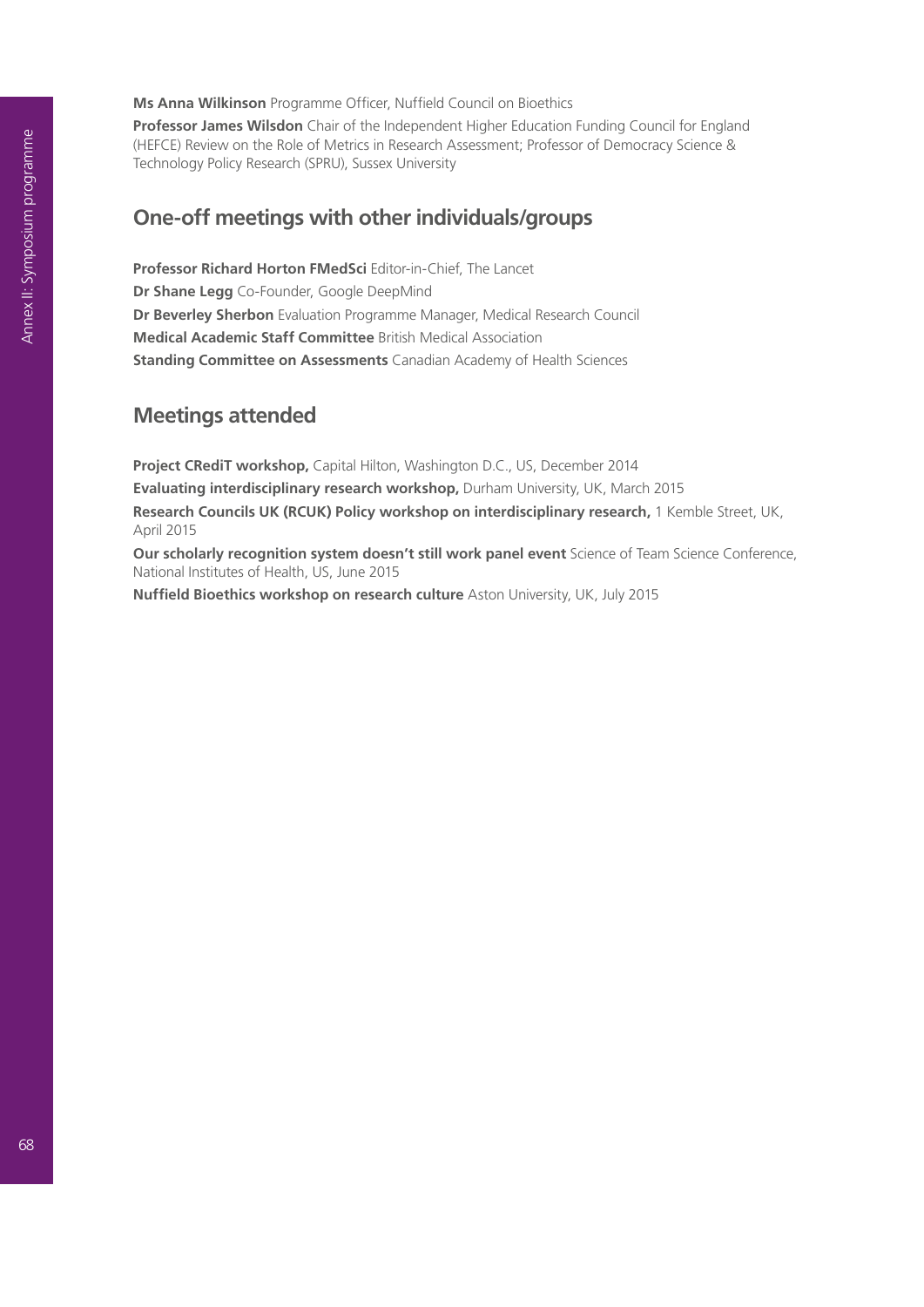# **Annex III: Balance between team science and single PI funding**

To inform our understanding of trends in team science in the UK, we consulted with a number of research funders to collect retrospective information on collaborative or multidisciplinary grant proposals. Our aim was to integrate data from several funders to determine trends in team size and whether it correlated with application success and grant size.

However, several issues emerged when we attempted to combine the data and impacted on the ability to complete any meaningful analysis: • The 'decision years' for different funders do not align. For example, some funders use calendar years

- while others align their allocations with financial years.
- The retrospective time frame of four to five years may be too short to track significant changes in team science behaviour.
- Pooling the data from different funders helps to increase the statistical power, but data from larger funding bodies can mask contributions from smaller charities and trends in their team science culture may be lost.
- The different eligibility requirements of funders for including applicants may not enable true comparison of team science participants.

Analysing the data from funders to better understand the drivers for team science remains an interesting avenue to explore. Improved access to Research Council UK's funding data through Gateway to Research (GtR) offers possibilities for investigating how funding impacts on team science and the Gateway for Higher Education (G4HE) beta service provides information about collaborations derived from the GtR data. Many charities also contribute their funding data to the Association of Medical Research Charities. Some of the areas to explore further include:

- The effect of changes in total funding portfolios over time, in terms of the amount awarded to teams versus individuals.
- The average amounts (real and % of award) funders provide for the support costs of team science projects such as meetings, project management and co-ordination.
- The length of team science awards and the impact of shortening/lengthening this time.
- Whether portable Fellowships can be embedded in team science grant applications.
- How funders support the career development of participants within team science grants.